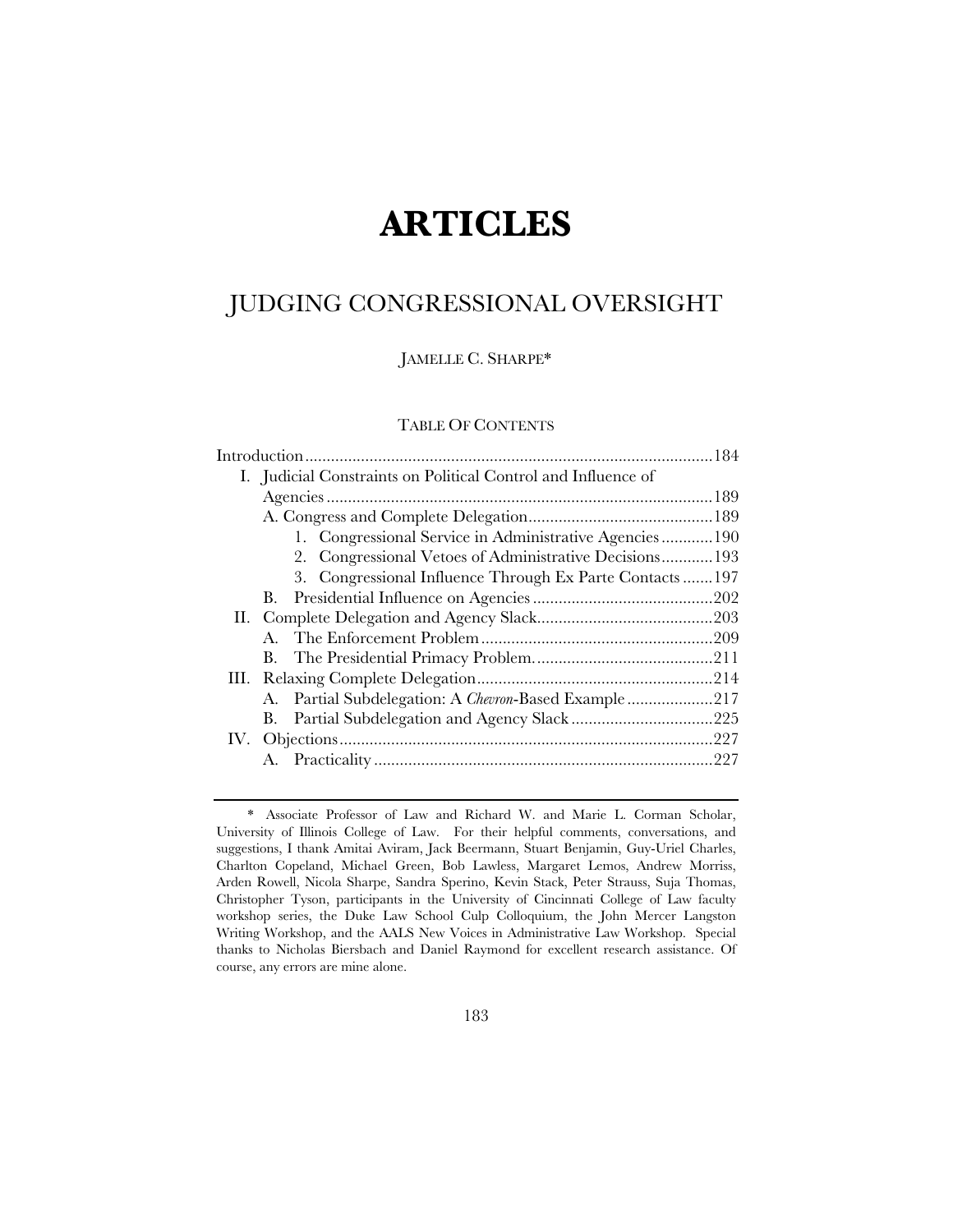#### **INTRODUCTION**

That Congress may play no role in law administration is an axiom of the Supreme Court's separation-of-powers jurisprudence.<sup>1</sup> A combination of constitutional clauses and administrative law doctrines ensure that Congress's involvement in the interpretation and implementation of federal law is kept to an absolute minimum. Some of these limitations—such as the Incompatibility Clause's categorical prohibition against sitting Senators and Representatives simultaneously serving in either the Executive or Judicial Branches2—are unambiguously imposed by the text of the Constitution. But courts have gone further, reading into other constitutional provisions similarly tight restrictions on Congress's postlegislative activities. Thus, in *INS v. Chadha*, the Court ruled that the Bicameralism and Presentment Clauses forbid Congress from nullifying agency decisions through the unicameral veto.3 Courts have likewise narrowly construed Congress's ability to influence administrative decisionmaking outside of the legislative process.4 They regard, with

<sup>184</sup> *ADMINISTRATIVE LAW REVIEW* [65:2

 <sup>1.</sup> *See, e.g.*, Bowsher v. Synar, 478 U.S. 714, 726 (1986).

 <sup>2.</sup> U.S. CONST. art. I, § 6, cl. 2; *see also* Steven G. Calabresi & Joan L. Larsen, *One Person, One Office: Separation of Powers or Separation of Personnel?*, 79 CORNELL L. REV. 1045, 1047 (1994).

 <sup>3.</sup> INS v. Chadha, 462 U.S. 919, 949–59 (1983).

 <sup>4.</sup> This Article deals with three related, though distinct, concepts in analyzing how courts regard Congress's involvement in law administration: oversight, influence, and control. As used here, "oversight" refers broadly to the formal and informal tools—such as hearings, investigations, ex parte contacts including letters or phone calls, etc.—used by federal legislators and their staffs to gather information from or to influence decisions made by agency officials. *See also* Jack M. Beermann, *Congressional Administration*, 43 SAN DIEGO L. REV. 61, 71–139 (2006) (describing in detail the forms of oversight employed by members of Congress); *cf.* JOEL D. ABERBACH, KEEPING A WATCHFUL EYE: THE POLITICS OF CONGRESSIONAL OVERSIGHT 217 (1990) (defining oversight as "review after the fact, ... [including] inquiries about policies that are or have been in effect, investigations of past administrative actions, and the calling of executive officers to account for their financial transactions" (alteration in original) (quoting JOSEPH P. HARRIS, CONGRESSIONAL CONTROL OF ADMINISTRATION 9 (1964))). The term "influence" refers to oversight behavior by legislators and their staffs, individually or collectively, that results, or is calculated to result, in an impact on agency decisionmaking. *Cf.* MORRIS S. OGUL, CONGRESS OVERSEES THE BUREAUCRACY: STUDIES IN LEGISLATIVE SUPERVISION 11 (1976). The term "control" refers to postenactment activities—particularly the use of oversight tools—to directly or indirectly assume the final policymaking authority that has been statutorily delegated to an administrative agency. The locus of decisional authority distinguishes influence from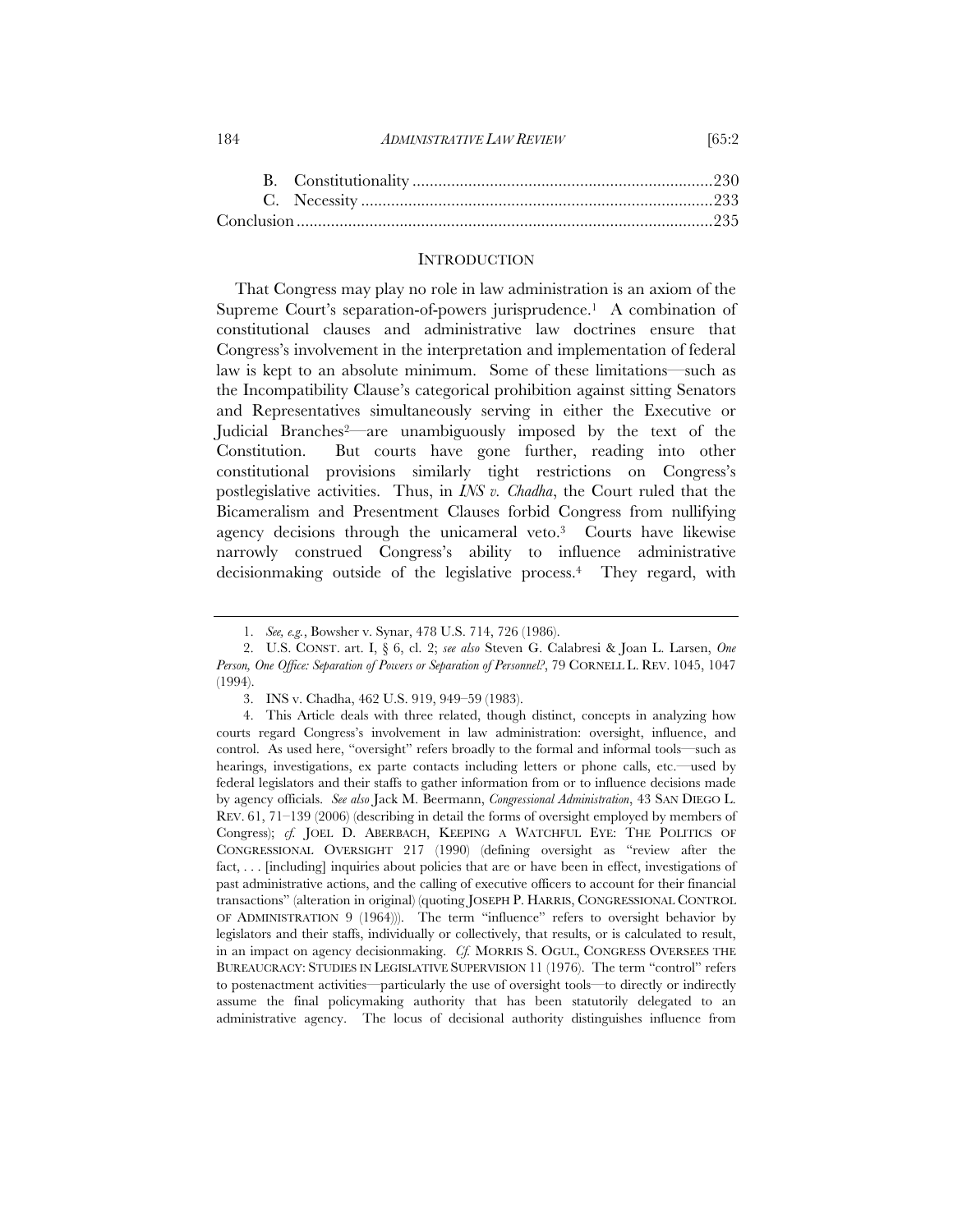substantial suspicion, congressional ex parte contacts with agency officials during the administrative decisionmaking process and are often inclined to invalidate the resulting decisions.

The theme that emerges from these cases is a highly restrictive vision of Congress's proper involvement in administrative affairs, one that can best be described as "complete delegation." Once Congress delegates policymaking authority<sup>5</sup> to an agency, courts feel that they must aggressively restrict any continuing role played by federal legislators in law administration, apart from what the Constitution explicitly permits.6 Accordingly, courts have decided that federal legislators cannot control or heavily influence how agency officials exercise the powers delegated to them. The rationale is that failing to prevent such control or influence invites the congressional parliamentarianism the Founders feared and drafted the Constitution to prevent.7

Given the realities of the modern administrative state, it is difficult to justify this fear of expanding congressional power or complete delegation's rigidity. Rather than living in an era of legislative dominance of executive

 6. In reducing congressional power in this way, complete delegation complements the nondelegation doctrine. As currently understood and applied, the nondelegation doctrine allows Congress to give agencies a substantial amount of its policymaking power, provided that Congress clears the minimal hurdle of articulating an "intelligible principle" to guide how the agencies use that power. *See* Whitman v. Am. Trucking Ass'ns, 531 U.S. 457, 472 (2001) ("[W]e repeatedly have said that when Congress confers decisionmaking authority upon agencies *Congress* must 'lay down by legislative act an intelligible principle to which the person or body authorized to [act] is directed to conform.'" (quoting J.W. Hampton, Jr., & Co. v. United States, 276 U.S. 394, 409 (1928))). Complete delegation tells Congress what portion of that delegated policymaking power it is permitted to retain after it passes a statute—essentially none. When complete delegation and nondelegation are taken together, they allow Congress to divest itself of policymaking authority while severely restricting the methods available to Congress for calibrating that divestment.

 7. The Framers warned against legislative encroachments, to be sure. *See, e.g.*, THE FEDERALIST NO. 48, at 147–48 (James Madison) (Roy P. Fairfield ed., 1981) (observing, "The legislative department is everywhere extending the sphere of its activity, and drawing all power into its impetuous vortex" and warning that the legislature's "constitutional powers being at once more extensive and less susceptible of precise limits" can "mask . . . the encroachments which it makes on the coordinate departments").

control. Where federal legislators assume only persuasive power over agencies, they wield influence. Where they assume the power to make, veto, or supplant decisions made by agencies, they wield control.

 <sup>5.</sup> As used in this Article, "policymaking" refers to those decisions, made within the legal limits of an official's discretion, that are governed by what the official believes will be beneficial moral, social, or economic consequences. *Cf.* Roy L. Brooks, *The Use of Policy in Judicial Reasoning: A Reconceptualization Before and After* Bush v. Gore, 13 STAN. L & POL'Y REV. 33, 40–41 (2002) (comparing different theories of judicial policymaking, all of which involve some measure of political or moral discretion).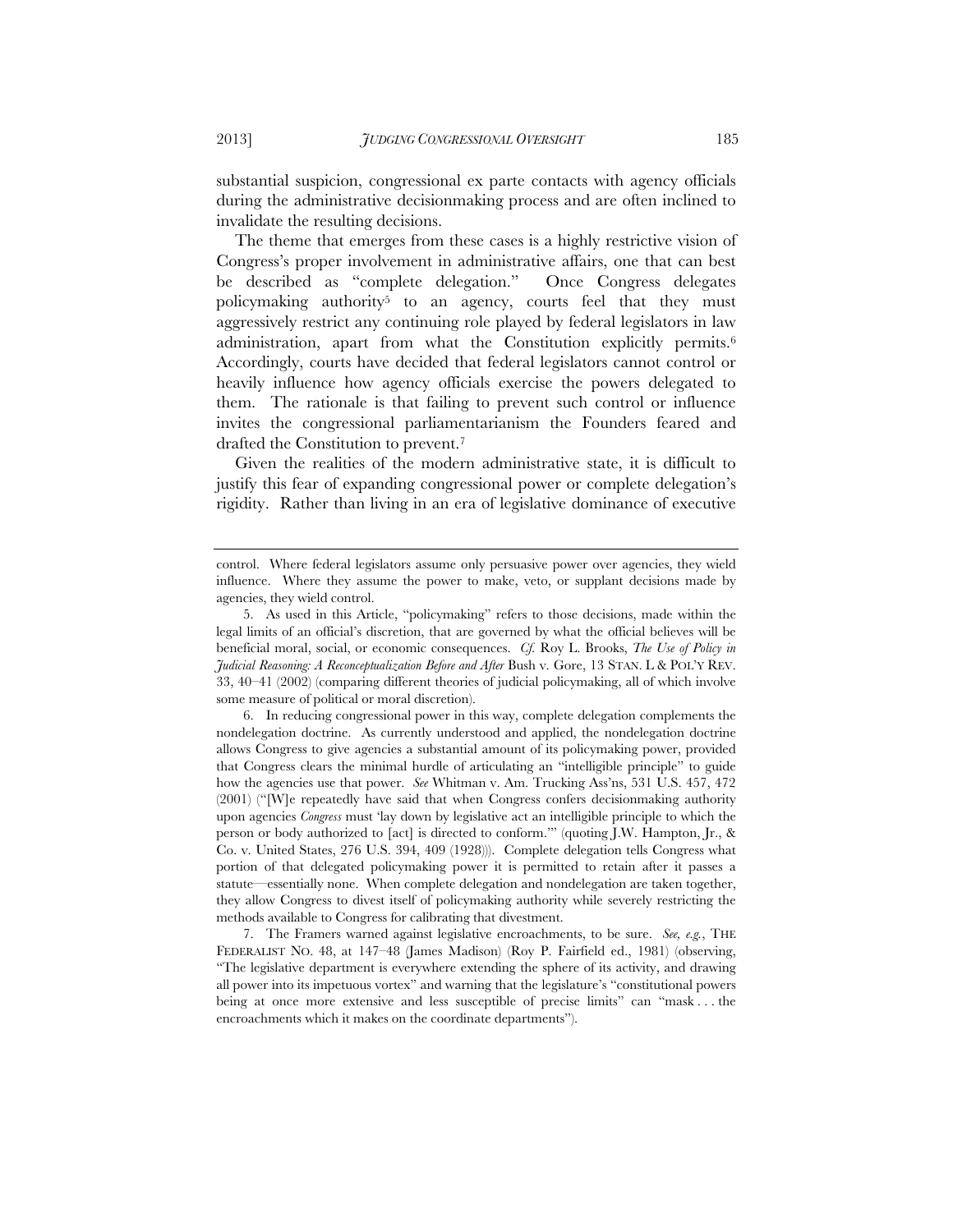functions,8 we, instead, live in an era of what then-Professor Elena Kagan aptly termed "presidential administration."9 Broad delegations of substantial governmental power from Congress to the Executive Branch whether of legislative, executive, or adjudicative power—have become the norm rather than the exception.<sup>10</sup> At least since the Reagan Administration, the White House has grown more assertive in its efforts to control administrative decisionmaking. Courts have also given the President a freer hand in influencing bureaucratic decisionmaking and have justified doing so on both constitutional and pragmatic grounds. The President's power to develop and implement public policy without any Congressional input has never been greater.<sup>11</sup> From mundane tasks such as exempting federal employees from mandatory retirement requirements to

unilaterally creating new administrative agencies that wield tremendous policymaking power, the President has numerous tools for bypassing Congress almost entirely free of the fear of judicial rebuke.12 Given the current state of play, it is highly unlikely that Congress is positioned to

9. *See* Elena Kagan, *Presidential Administration*, 114 HARV. L. REV. 2245, 2246 (2001).

 <sup>8.</sup> The Framers assumed that the executive department would necessarily be weaker than the legislative department in a representative democracy. James Madison freely admitted as much:

<sup>[</sup>I]n a representative republic, where the executive magistracy is carefully limited, both in the extent and the duration of its power; and where the legislative power is exercised by an assembly, which is inspired, by a supposed influence over the people, with an intrepid confidence in its own strength; which is sufficiently numerous to feel all the passions which actuate a multitude, yet not so numerous as to be incapable of pursuing the objects of its passions, by means which reason prescribes; it is against the enterprising ambition of this department that the people ought to indulge all their jealousy and exhaust all their precautions.

*Id.* at 147.

 <sup>10.</sup> The judiciary has actively enabled this transfer of policymaking authority by adopting an essentially toothless version of the nondelegation doctrine. *See* Mistretta v. United States, 488 U.S. 361, 372 (1989) ("[O]ur jurisprudence has been driven by a practical understanding that in our increasingly complex society, replete with ever changing and more technical problems, Congress simply cannot do its job absent an ability to delegate power under broad general directives."); *see also* Gary Lawson, *The Rise and Rise of the Administrative State*, 107 HARV. L. REV. 1231, 1237–41 (1994) ("The rationale for [the] virtually complete abandonment of the nondelegation principle is simple: the Court believes—possibly correctly—that the modern administrative state could not function if Congress were actually required to make a significant percentage of the fundamental policy decisions.").

<sup>11</sup>*. See* WILLIAM G. HOWELL, POWER WITHOUT PERSUASION: THE POLITICS OF DIRECT PRESIDENTIAL ACTION 15 (2003) ("[P]residents simply set public policy and dare others to counter. For as long as Congress lacks the votes (usually two-thirds of both chambers) to overturn him, the president can be confident that his policy will stand.").

 <sup>12.</sup> *See id*. at 6–8.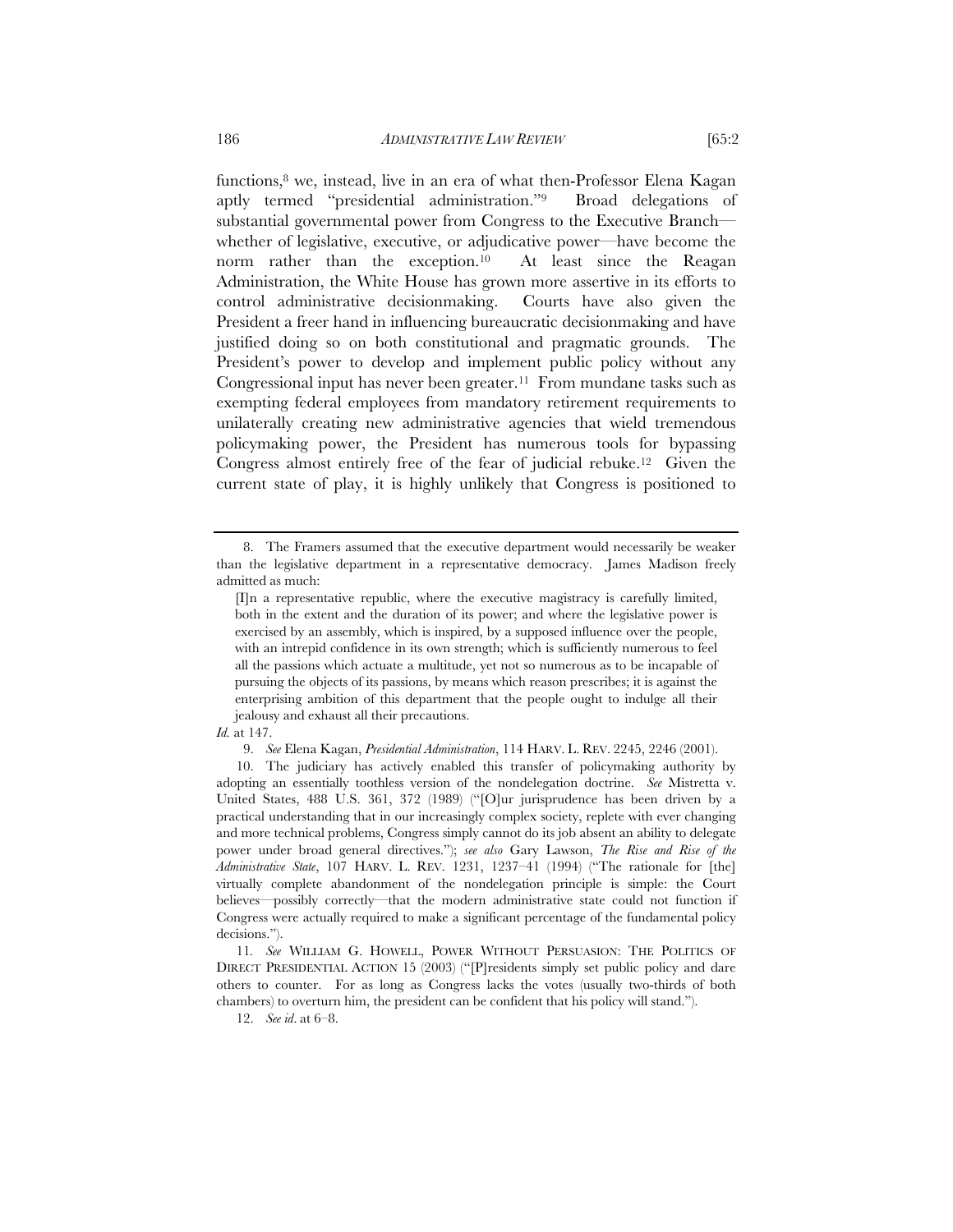usurp the President's control of the administrative state. Nevertheless, judicial adoption of complete delegation has substantially limited Congress's ability to influence agencies. The result is a judicially reinforced chasm between the President's and Congress's abilities to influence administrative action.

A more pressing concern than whether Congress will dominate the President is whether, between the President and Congress, agencies are subject to sufficient political oversight.<sup>13</sup> The task of political oversight has been made more challenging by broad legislative delegations to agencies and the sheer size of the administrative state. These and other factors increase the potential for agency slack, defined as the divergence of presidential and congressional policy preferences on the one hand, and administrative policy preferences on the other. Although the White House has become more effective at reducing agency slack, and thus at making agency officials more politically accountable, comprehensive oversight by the President is simply impossible. To some extent, Congress already fills the inevitable gaps left by presidential oversight and thereby increases the overall political accountability of agency officials. Congress as a whole, however, is already plagued by collective action problems, information deficits, and only episodic interest in bureaucratic affairs. Complete delegation, as currently conceived and applied by the courts, makes legislators' task of managing agency slack that much more difficult.

This Article asserts that the complete delegation needs to be scaled back and refocused. Courts should focus less on the fear that Congress will assume control of administrative functions, the animating intuition behind complete delegation—an intuition that is unlikely to be borne out to any significant degree. Rather, they should view Congress's nonlegislative influence over how agencies wield delegated power as necessary to ensuring the political accountability of agency officials and as complementary to the political influence exercised by the President. By finding a way to accommodate legislator influence over administrative decisionmaking, courts could increase the overall political accountability of agencies and reduce the problem of agency slack caused by broad delegations of regulatory power.

The method of accommodation proposed by this Article is "partial

 <sup>13.</sup> James Madison pointed to a related concern regarding the concentration of executive power, though he did not expect it to appertain to a representative republic. *See*  THE FEDERALIST NO. 48, at 147 (James Madison) (Roy P. Fairfield ed., 1981) ("In a government where numerous and extensive prerogatives are placed in the hands of an hereditary monarch, the executive department is very justly regarded as the source of danger, and watched with all the jealousy which a zeal for liberty ought to inspire.").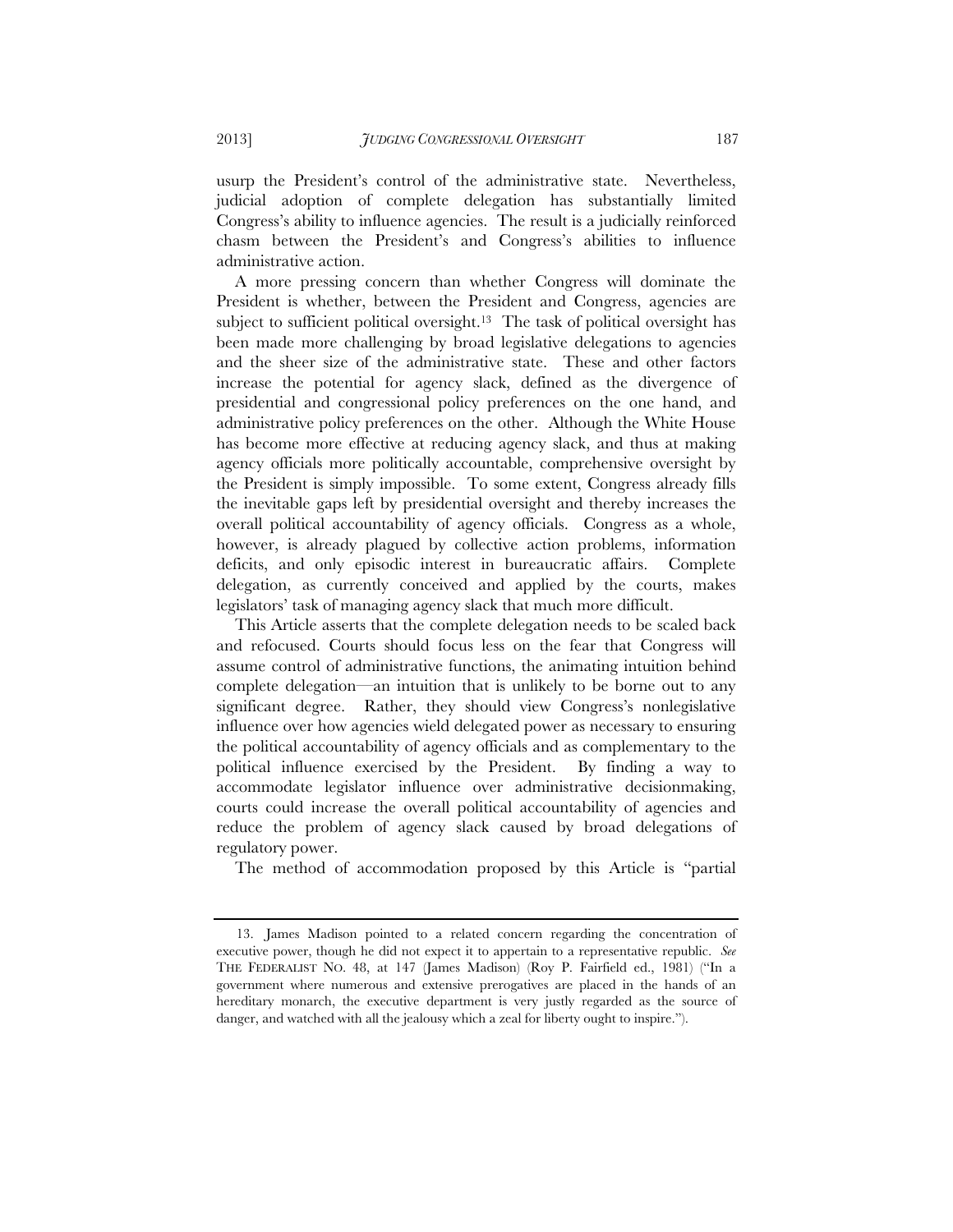subdelegation." In the nonadjudicative context, $14$  where agencies are granted a measure of policy discretion by statute or where they must interpret ambiguous statutory language, courts should allow agencies to explicitly account for the policy preferences of the federal legislators overseeing them. So long as the legislators' influence does not lead agencies to exceed their statutory authority or to otherwise act illegally—by ignoring decisional factors specified by statutes or by formulating policies unsupported by logic or the clear weight of available evidence—their ultimate decisions would not be subject to the judicial invalidation they can currently expect.

Moreover, relaxing complete delegation in this way need not disturb the President's primacy in influencing administrative affairs. To the extent that courts discern a presidential policy preference that conflicts with that of the congressional oversight committee, the President's preference would trump. This will leave congressional oversight committees in a supporting role, taking up the political accountability slack left by the White House. Additionally, establishing a judicially enforced hierarchy of oversight responsibility may encourage the political branches to more frequently coordinate their attempts at influence.15

The Article proceeds as follows. Part I describes how the judiciary addresses congressional and presidential attempts to control or influence bureaucratic decisionmaking. It begins by demonstrating how complete delegation narrowly restricts or completely forbids Congress's control or influence over bureaucratic decisionmaking. It then describes why courts give the President a comparatively freer hand in controlling and influencing agency officials. Part II explains how complete delegation, by limiting Congress's ability to influence agency decisionmaking, exacerbates the problem of agency slack and reduces agencies' overall political accountability. Part III proposes "partial subdelegation" as an alternative to complete delegation, and describes how it can reduce agency slack. Part IV identifies and addresses potential objections to this proposal. A brief conclusion follows.

 <sup>14.</sup> As described in Part I, *infra*, agency adjudications raise due process concerns that make political influence—whether from Congress or the President—problematic. Accordingly, the recommendations made in this Article apply only to nonadjudicative agency decisionmaking.

 <sup>15.</sup> Such a recommendation is not as novel as it may at first seem. The Supreme Court has already shown its willingness to set an institutional interpretive hierarchy between courts and agencies when it comes to statutory interpretation. *See generally* Chevron U.S.A. Inc. v. Natural Res. Def. Council, Inc., 467 U.S. 837, 866 (1984).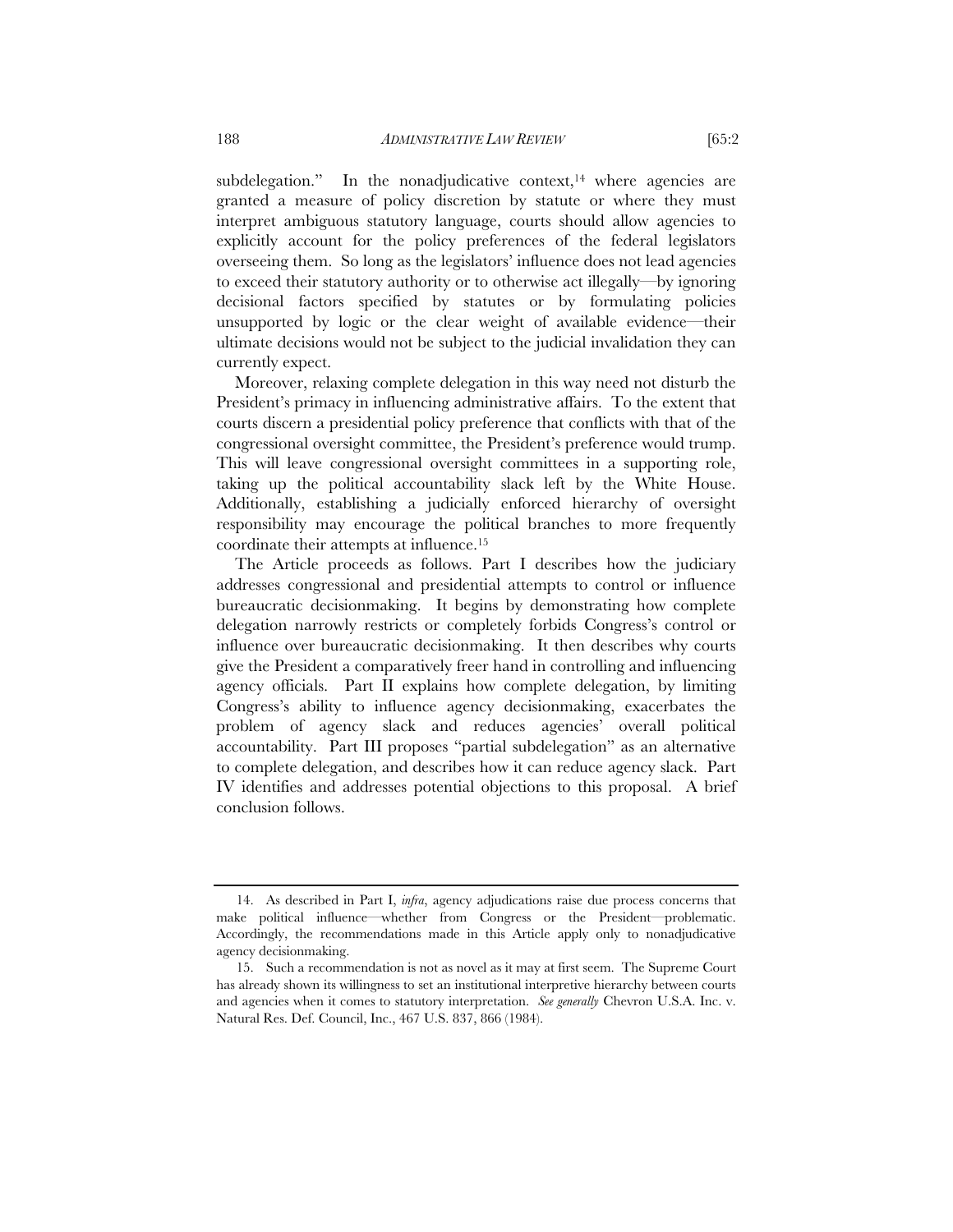# I. JUDICIAL CONSTRAINTS ON POLITICAL CONTROL AND INFLUENCE OF AGENCIES

#### *A. Congress and Complete Delegation*

Congressional oversight is an implied constitutional power; no constitutional provision expressly empowers Congress to exercise general oversight authority over the administrative state.16 Despite the Constitution's silence as to the nature and scope of Congress's powers of oversight,17 the notion that it is a legitimate legislative function has never been seriously questioned. To the contrary, it has been an abiding assumption of democratic governance since before the Founding Era that legislatures have an obligation to oversee the government officials that interpret and implement the law. The idea seems to have been well understood by the British Parliament and by several colonial legislatures prior to the drafting and ratification of the Constitution.18

Nevertheless, courts have construed the permissible *effects and uses of* legislative oversight narrowly, and in doing so have embraced the view that congressional delegation of policymaking authority to administrative agencies must be complete delegation. While Congress can investigate the activities of federal administrators, it cannot retain direct or indirect control over their policy decisions outside of the legislative process unless the

 <sup>16.</sup> To the extent that the Constitution's text explicitly contemplates a congressional oversight role, it does so in only two specific instances and it supports only Congress's information-gathering authority. Article I, Section Seven requires the President to include with his veto of legislation "objections" to be considered by both houses of Congress. U.S. CONST. art. I, § 7, cl. 2; *see also* Richard H. Pildes & Elizabeth S. Anderson, *Slinging Arrows at Democracy: Social Choice Theory, Value Pluralism, and Democratic Politics*, 90 COLUM. L. REV. 2121, 2181 (1990) ("The Constitution . . . requires that a veto be accompanied by a statement of objections, after which Congress is to reconsider the proposed legislation."). Article II, Section Three requires the President to "from time to time give to the Congress Information of the State of the Union, and recommend to their Consideration such Measures as he shall judge necessary and expedient." U.S. CONST. art. II, § 3.

 <sup>17.</sup> A reason for this curious omission may be that the Framers considered Congress's possession of such authority so obvious that it did not need to be stated. As one commentator observed, the Framers did not think it necessary to grant Congress explicit oversight powers because they believed "[t]he power to make laws implied the power to see whether they were faithfully executed." Arthur M. Schlesinger Jr., *Introduction Essay* to CONGRESS INVESTIGATES: A DOCUMENTED HISTORY 1792–1974, at xix (Arthur M. Schlesinger Jr. & Roger Bruns eds., 1975).

 <sup>18.</sup> *See* FREDERICK M. KAISER ET AL., CONG. RESEARCH SERV., RL 30240, CONGRESSIONAL OVERSIGHT MANUAL 20 (2011), http://www.fas.org/sgp/crs/ misc/RL30240.pdf; AKHIL REED AMAR, AMERICA'S CONSTITUTION 111 n.\* (2005) (observing that "broad powers of investigation and oversight . . . had historically been exercised by parliaments and legislatures on both sides of the Atlantic").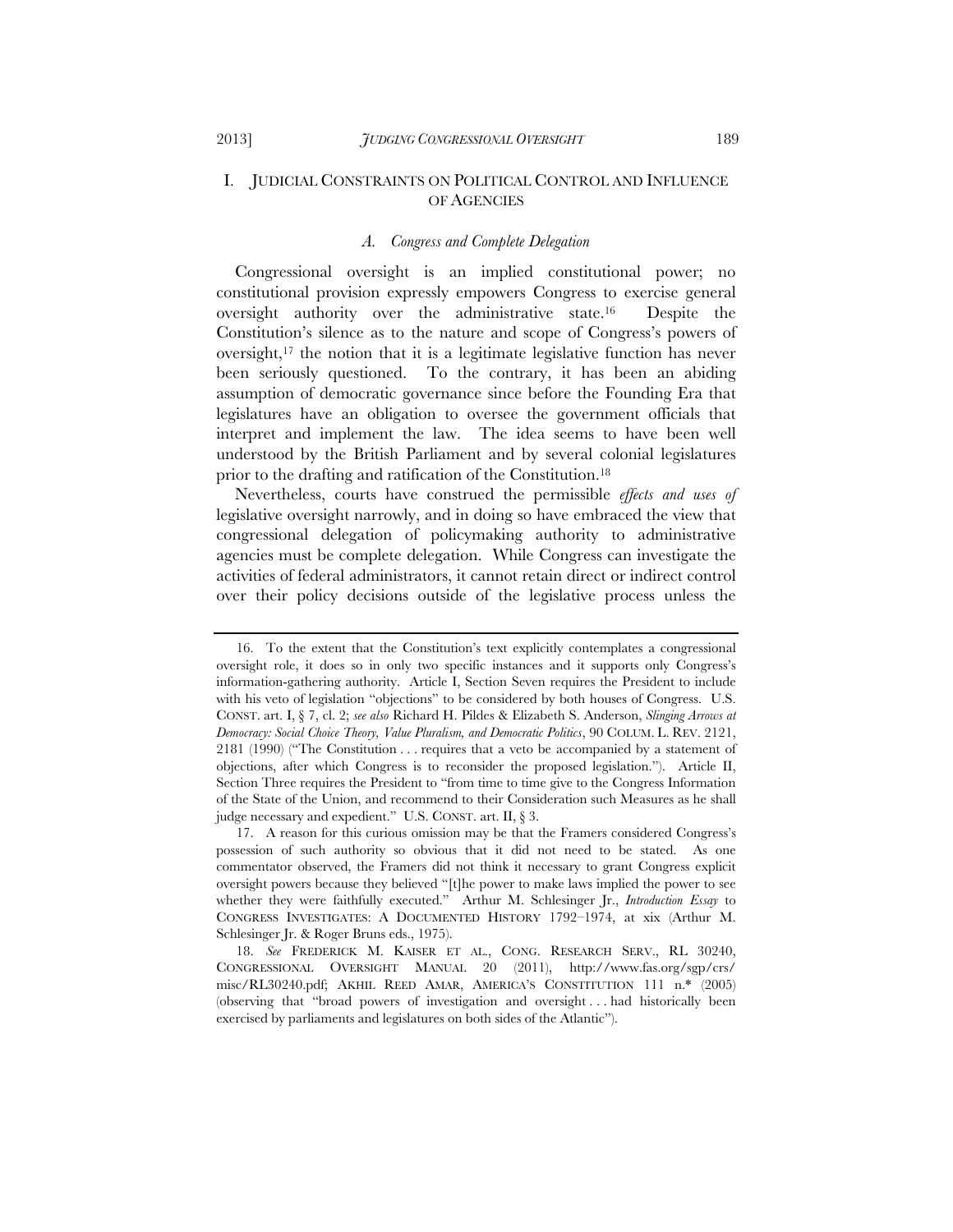Constitution specifically provides otherwise. Furthermore, legislators' ability to influence agency officials is heavily circumscribed. Though these limitations can be glimpsed in numerous areas of administrative law, this Part focuses on three categories of cases in which they are most evident. The first category involves legislation in which Congress attempts to preserve for its members or agents an official service role in administrative agencies. The second category involves legislation that gives congressional committees or subgroups veto power over administrative decisions. The third involves the amount of influence members and committees can exert on agency officials through ex parte contacts or other oversight tools.

Complete delegation is evident in each category; courts have tightly restricted or altogether forbidden postdelegation involvement of members of Congress and congressional subgroups in the bureaucratic decisionmaking process. The practical effect of complete delegation is to prevent Congress's members or subparts from assuming anything even approaching decisional control over decisions that have been delegated to agencies. Together, these cases reveal a restrictive impulse that creates substantial space for agencies to act independently of Congress.

#### *1. Congressional Service in Administrative Agencies*

The Incompatibility Clause may be the Constitution's clearest and most categorical expression of the complete delegation idea. It is an absolute ban against members of Congress simultaneously holding an appointed office in either the Executive or Judicial Branch.19 It provides that "no Person holding any Office under the United States, shall be a Member of either House during his Continuance in Office."20 The original purpose of the Clause was primarily to prevent the Executive from exercising undue influence over legislators.21 The Framers were well aware of British problems with "corruption," with the monarchy attempting to influence Parliament by offering its members handsomely compensated executive positions.22 "Joint office holding soon became the mechanism by which

 <sup>19.</sup> *See* Calabresi & Larsen, *supra* note 2, at 1047.

 <sup>20.</sup> U.S. CONST. art. I, § 6, cl. 2.

 <sup>21.</sup> *See* THE FEDERALIST NO. 76, at 406 (Alexander Hamilton) (J.R. Pole ed., 2005) (describing the Incompatibility Clause as an "important guard[ ] against the danger of executive influence upon the legislative body").

 <sup>22.</sup> *See* Harold H. Bruff, *The Incompatibility Principle*, 59 ADMIN. L. REV. 225, 231 (2007). The Framers' sensitivity to simultaneous legislative–executive office holding seems to have two sources. The first was witnessing the King of England's ability to unduly influence Parliament by offering its members lucrative ministerial positions, pensions, titles of nobility, or other emoluments. *See* Calabresi & Larsen, *supra* note 2, at 1053–54. The second was dissatisfaction caused by the patronage hiring system, which Royal Governors used to secure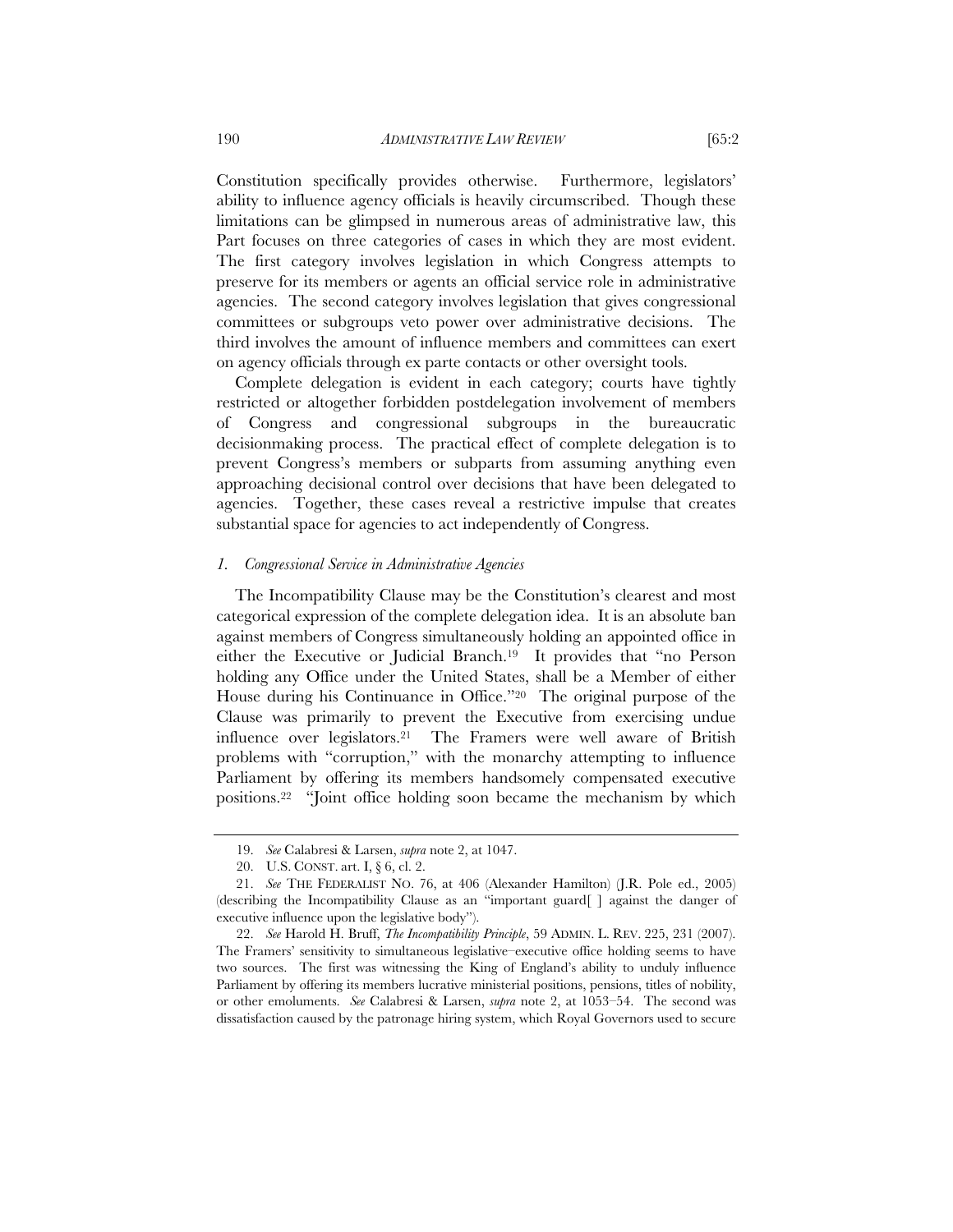Parliament worked its will with the executive."<sup>23</sup> By including the Incompatibility Clause in the Constitution, the Framers intended to prevent the President from similarly dominating congressional decisionmaking through the substantial influence that patronage provides. In sum, the Clause was intended to reduce the expansion of presidential power.24

While the Incompatibility Clause may have prevented the President from dominating Congress through patronage hiring, it has almost certainly prevented Congress from dominating the President in ways that directly impact administrative decisionmaking. By forbidding the President from filling agency leadership positions with sitting members of Congress, powerful members have far fewer opportunities to demand appointment to high office in exchange for their compliance with the President's policy agenda.25 This makes the President's prospects for political success—and hence for reelection—less dependent on congressional cooperation.<sup>26</sup> More importantly, the Incompatibility Clause prevents the formation of de facto legislative counsels that partner with (and perhaps dominate) the President in executing the laws.27 Accordingly, one of its practical effects is to prevent legislators from simultaneously creating and enforcing federal law.28 As Professor John Manning has observed, "This provision . . . precludes the development of a parliamentary-style government in which legislators serve as senior executive officers, as well as any system in which legislators play a judicial role, as in the British House of Lords."29

The principle embodied by the Incompatibility Clause, and the restrictive approach to Congress's involvement in law administration that

 27. For example, one could see how the President's ability to make independent policy judgments with respect to the use of military force would be substantially undermined if he, in capitulating to political pressure, were to appoint as Secretary of Defense the sitting Chair of the Senate or House Armed Services Committee. *Id.*

 29. John F. Manning, *Separation of Powers as Ordinary Interpretation*, 124 HARV. L. REV. 1939, 1984 (2011); *see also* Calabresi & Larsen, *supra* note 2, at 1062 ("[I]n twenty-one short words . . . an obscure constitutional provision foreclose[s] even the most attenuated forms of parliamentary government in America." (internal quotation marks omitted)).

the obedience of legislators and judges. *See id.* at 1056.

 <sup>23.</sup> Bruff, *supra* note 22, at 232.

 <sup>24.</sup> *See* Calabresi & Larsen, *supra* note 2, at 1086.

 <sup>25.</sup> *See id.* at 1080 & n.168 (describing a study that reported the extremely limited frequency with which the President has appointed a member of Congress to an agency leadership position).

 <sup>26.</sup> *Cf. id.* at 1089 (illustrating a scenario in which, without the Incompatibility Clause, the President would likely become dependent on currying Congress's favor through offering appointments in order to turn Administration policies into law).

 <sup>28. &</sup>quot;Hence, the functions of generating and applying the laws would be placed in separate hands, reducing the potential for arbitrary treatment of citizens." Bruff, *supra* note 22, at 235.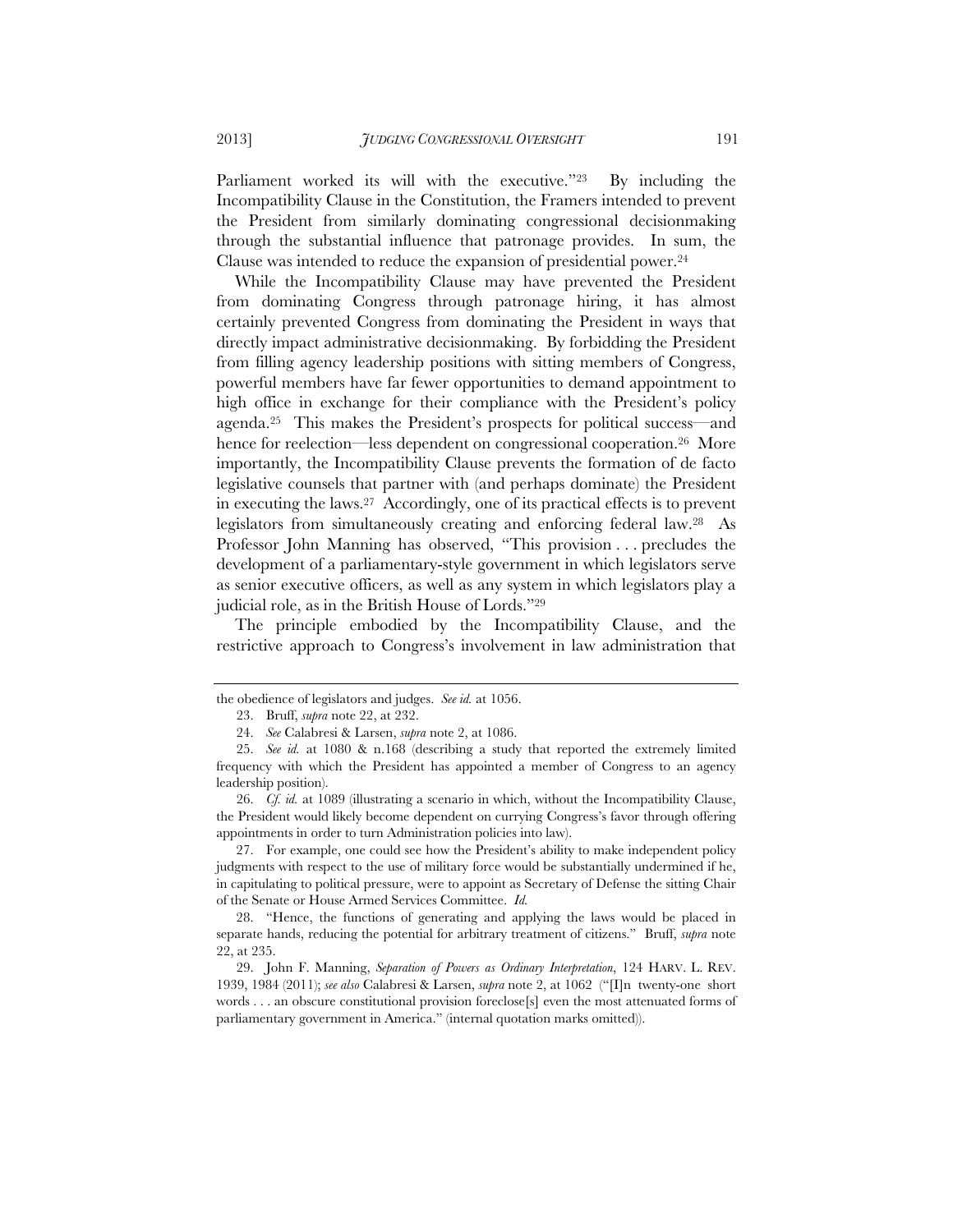animates it, has been extended to federal legislators who attempt to serve on administrative bodies as putatively private citizens. In *Metropolitan Washington Airports Authority v. Citizens for the Abatement of Aircraft Noise, Inc.*,30 the Supreme Court determined the constitutionality of the so-called Transfer Act. The Act transferred operating control of two Washington, D.C., airports—Reagan National Airport and Dulles International Airport—from the Department of Transportation to the Metropolitan Washington Airports Authority (MWAA).<sup>31</sup> The MWAA was created through a compact between the Commonwealth of Virginia and the District of Columbia and was controlled by them.32 Members of Congress, concerned that the MWAA would reallocate a substantial amount of air traffic from Dulles to Reagan (their preferred airport), provided in the Transfer Act for the creation of a Board of Review to oversee the MWAA's activities.33 The nine-member Board of Review would be composed entirely of members of Congress, though they would sit on the Board "in

Relying on "basic separation-of-powers principles"35 rather than specific constitutional provisions, the Court invalidated the part of the Transfer Act providing for MWAA oversight by the Board of Review.36 Acknowledging that the Board's review "might prove to be innocuous,"37 the Court nevertheless concluded that "Congress could, if this Board of Review were valid, use similar expedients to enable its Members or its agents to retain control, outside the ordinary legislative process," of administration of the laws.38 Quoting James Madison's admonition against congressional encroachment on the powers of the coordinate branches, the Court denominated the creation of the Board as such "an impermissible encroachment."39

Unsurprisingly, courts have also extended this prohibition against administrative service by members of Congress to agents under congressional control. The Supreme Court in *Bowsher v. Synar*40 observed, "The Constitution does not contemplate an active role for Congress in the

their individual capacities."34

 <sup>30. 501</sup> U.S. 252 (1991).

 <sup>31.</sup> *Id.* at 255–56.

 <sup>32.</sup> *Id.* at 257–58.

 <sup>33.</sup> *Id.* at 258–59.

 <sup>34.</sup> *Id.* at 259 & n.5 (citing 49 U.S.C. § 2456(f)(1) (1988)).

 <sup>35.</sup> *Id.* at 277 n.23.

 <sup>36.</sup> *Id.* at 277.

 <sup>37.</sup> *Id.*

 <sup>38.</sup> *Id.*

 <sup>39.</sup> *Id.* (citing THE FEDERALIST NO. 48, at 253 (James Madison) (Ian Shapiro ed., 2009)).

 <sup>40. 478</sup> U.S. 714 (1986).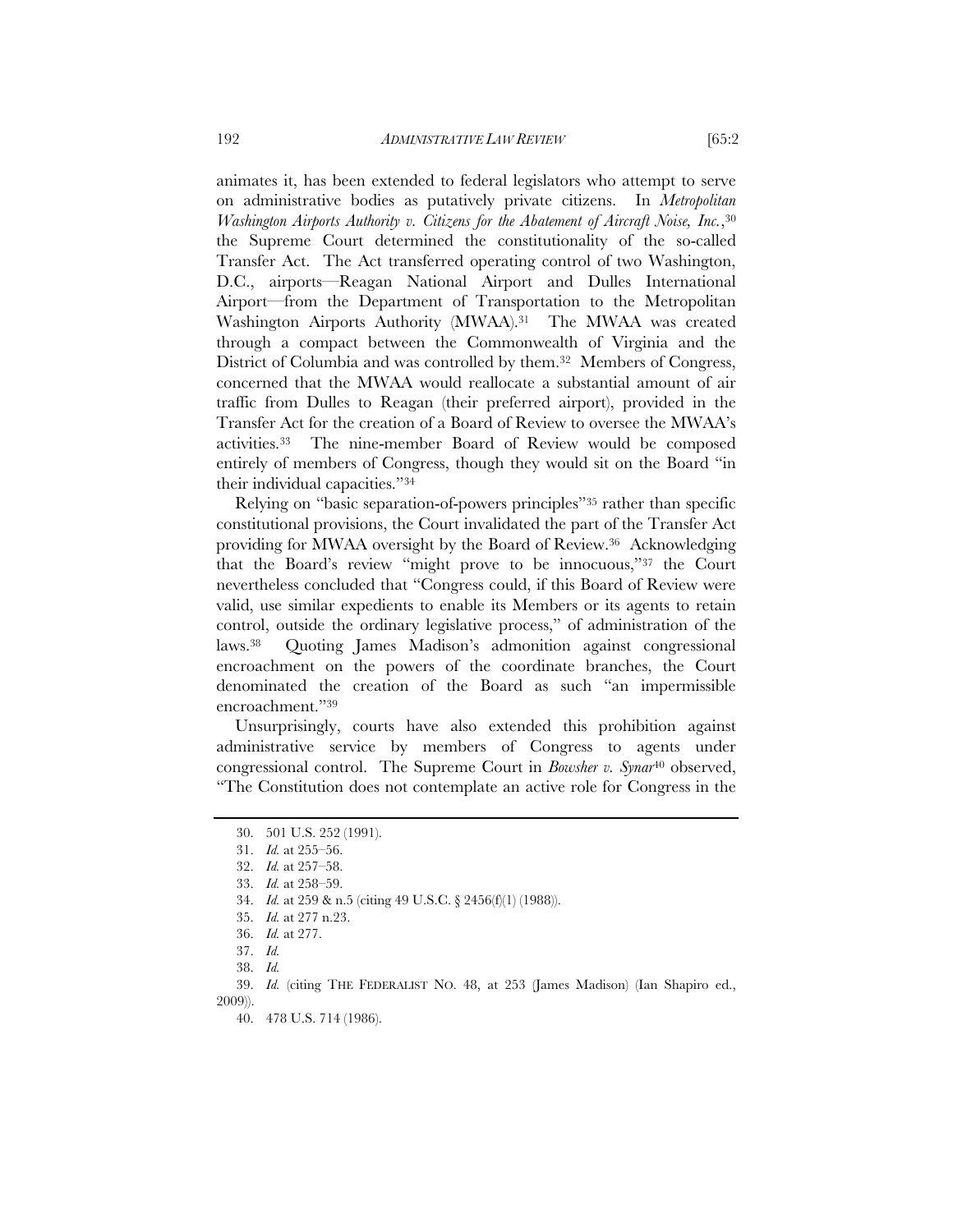supervision of officers charged with the execution of the laws it enacts";<sup>41</sup> that a "direct congressional role in the removal of officers charged with the execution of the laws [apart from impeachment] is inconsistent with separation of powers";42 and that "[t]he structure of the Constitution does not permit Congress to execute the laws; it follows that Congress cannot grant to an officer under its control what it does not possess."43 Although framed in terms of presidential power over removals, *Bowsher* is as much a case about Congress's capacity to retain nonlegislative, postenactment involvement in the administration of federal law. It involved federal legislation, which retained for Congress a measure of decisional authority specifically the power to remove a federal official charged with implementing federal law. Such legislation is problematic because, the Court concludes, permitting Congress to retain (even limited) removal power over such an official is tantamount to giving Congress control over the decisions made by that official.44 Although *Bowsher* involved a form of indirect rather than direct administrative involvement by federal legislators, and thus was not governed by the Incompatibility Clause, the Court nevertheless resorted to the broad proscription against congressional law administration evidenced by the Clause.45

#### *2. Congressional Vetoes of Administrative Decisions*

Just as the Supreme Court has barred members of Congress from

*Id.* (citations omitted) (internal quotation marks omitted). Some scholars have challenged the notion that the Court equates removal and control in all circumstances. *See, e.g.*, Peter L. Strauss, *Overseer, or "The Decider"? The President in Administrative Law*, 75 GEO. WASH. L. REV. 696, 709 (2007) (distinguishing, in the context of the President's removal powers as discussed in *Myers v. United States*, 272 U.S. 52 (1926), between the power to supervise agency officials and the power to control them).

 45. The *Bowsher* Court mentioned the Incompatibility Clause in passing, along with other constitutional provisions, when supporting the general proposition that Congress is forbidden from implementing the laws it adopts. *Bowsher*, 478 U.S. at 722–23 (referencing, among other provisions, the Appointments Clause, the Impeachment Clause, and the Incompatibility Clause).

 <sup>41.</sup> *Id.* at 722.

 <sup>42.</sup> *Id.* at 723. 43. *Id.* at 726.

 <sup>44.</sup> The *Bowsher* Court clearly equated the power to remove with the power to control: To permit the execution of the laws to be vested in an officer answerable only to Congress would, in practical terms, reserve in Congress control over the execution of the laws.... Once an officer is appointed, it is only the authority that can remove him, and not the authority that appointed him, that he must fear and, in the performance of his functions, obey. The structure of the Constitution does not permit Congress to execute the laws; it follows that Congress cannot grant to an officer under its control what it does not possess.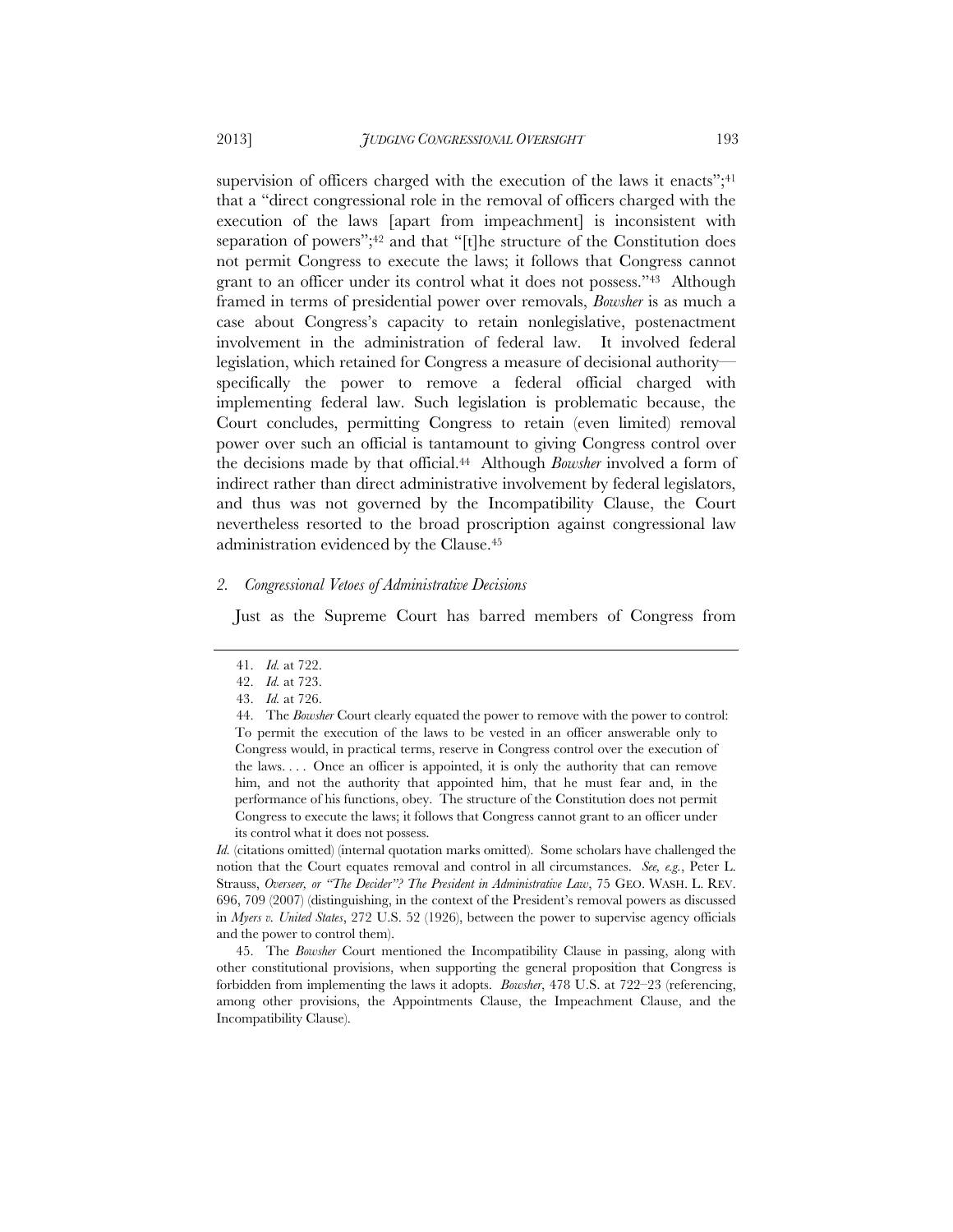simultaneously holding positions in the Executive Branch and agents of Congress from wielding executive power, it has forbidden subparts of Congress from vetoing agency decisions. In *INS v. Chadha*,<sup>46</sup> the Supreme Court invalidated  $\S 244(c/2)$  of the Immigration and Nationality Act  $(INA)$ ,<sup>47</sup> which provided either house of Congress with a legislative veto<sup>48</sup> over deportation suspension orders issued by the Attorney General.49 Chadha, a British national who overstayed his nonimmigrant student visa, was ordered to show cause why he should not be deported.<sup>50</sup> He did not and instead conceded his deportability at his deportation hearing.<sup>51</sup>

As part of a complicated procedure established by the INA for suspending, reviewing, and invalidating deportation orders, the immigration judge before whom Chadha appeared adjourned Chadha's hearing to allow Chadha to apply for a suspension of deportation.<sup>52</sup> INA  $\S 244(a)(1)$  granted the Attorney General the discretion, upon making specific factual findings enumerated in the statute, to suspend Chadha's deportation.53 Acting on behalf of the Attorney General, an immigration judge ordered Chadha's deportation suspended.<sup>54</sup> Section  $244(c)(1)$ required that the suspension order be sent to both the House of Representatives and the Senate, whereupon either chamber acting alone could veto it by majority vote.55 Had neither chamber acted, Chadha's legal status would have been converted from deportable to legal permanent resident.56 The House of Representatives, upon reviewing Chadha's case, voted to veto the immigration judge's suspension order, rendering Chadha deportable.57

The underlying purpose of the legislative veto was to accommodate two competing interests. The first was to invest the deportation process with a measure of humanity by allowing the Attorney General to grant a reprieve

 <sup>46. 462</sup> U.S. 919 (1983).

 <sup>47.</sup> *Id.* at 959.

 <sup>48. &</sup>quot;The term 'legislative veto' describes a variety of mechanisms for requiring the approval of Congress, or some entity within Congress, before a proposed administrative action can become effective." RONALD A. CASS ET AL., ADMINISTRATIVE LAW CASES AND MATERIALS 34 (6th ed. 2011).

 <sup>49.</sup> *Chadha*, 462 U.S. at 925.

 <sup>50.</sup> *Id.* at 923.

 <sup>51.</sup> *Id.*

 <sup>52.</sup> *Id.*

 <sup>53.</sup> *Id.*

 <sup>54.</sup> *Id.* at 924.

 <sup>55.</sup> *Id.* at 924–25.

 <sup>56.</sup> *Id.* at 925–26.

 <sup>57.</sup> *Id.* at 926–27.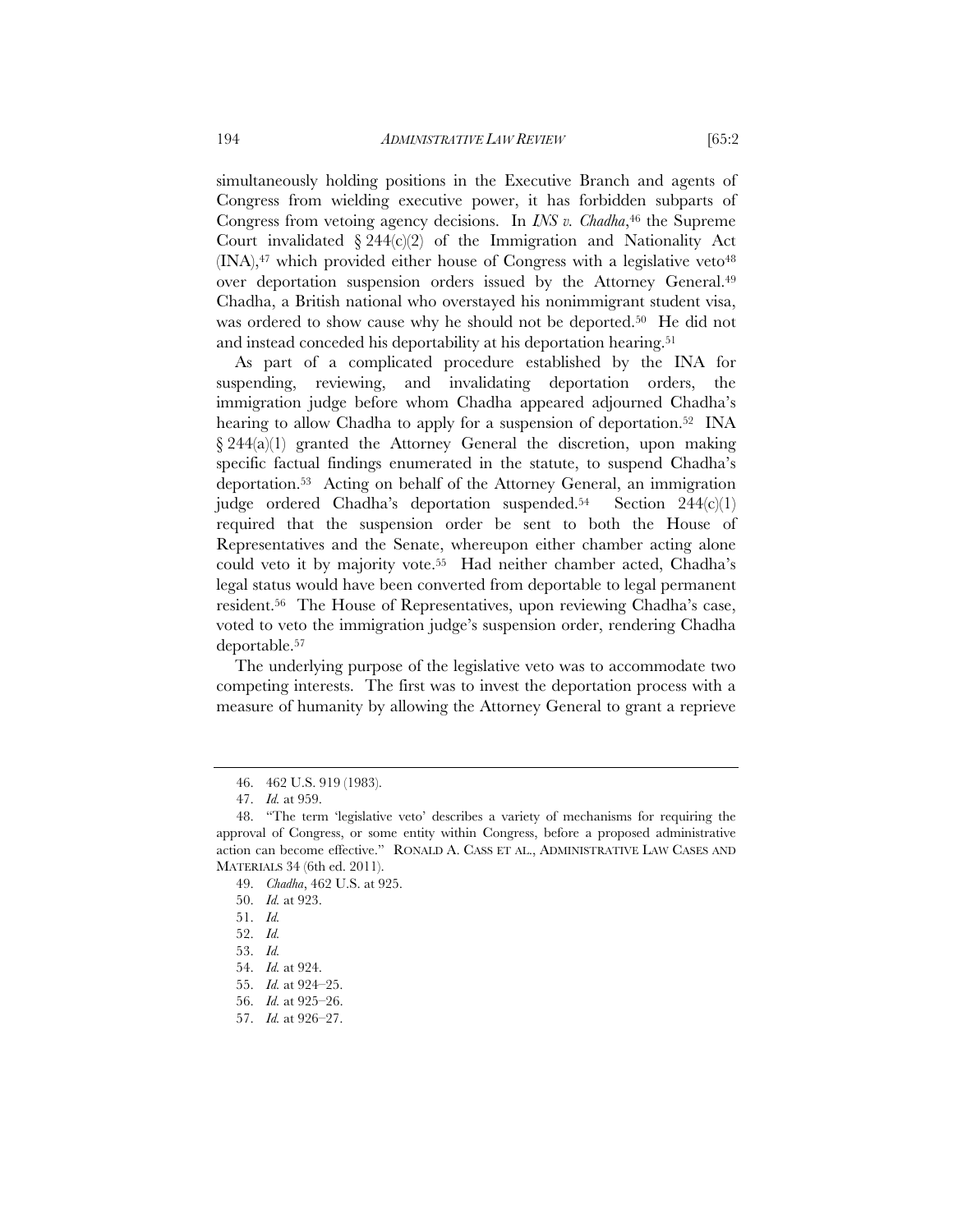to those the Immigration and Naturalization Service ordered deported.58 The second was to assert control over administrative decisionmaking by reserving for Congress a low-cost method—a method that is less difficult to execute than the normal legislative process of bicameralism and presentment—for reviewing and invalidating specific suspension orders issued by the Attorney General (or his delegate).<sup>59</sup>

The Court framed the issue in the case as whether § 244's legislative veto allowed Congress to legislate in a manner barred by the Constitution. $60$ The Court approached the question by asking whether the unicameral veto was essentially "legislation," in the sense that it "had the purpose and effect of altering the legal rights, duties, and relations of persons."61 Determining that it was,<sup>62</sup> the Court invalidated the veto because it failed to follow the exclusive procedures by which the Constitution permits Congress to legislate under Article I—bicameralism and presentment.63

The Court could not have reached this conclusion had it not already determined that Congress delegated to the Attorney General the power to change Chadha's immigration status. Had Congress not delegated that authority to the Attorney General, the House's veto would have merely confirmed that which Chadha had already conceded—his deportability in which case the veto would have done nothing to alter his immigration status.<sup>64</sup> In order for the House's veto to be unconstitutional, the Constitution must have required Congress to delegate status-altering authority to the Attorney General, retaining none for itself apart from full legislative override. The Court implicitly acknowledged this point in

 <sup>58.</sup> *See* CASS ET AL., *supra* note 48, at 35.

 <sup>59.</sup> *Id.* 

 <sup>60.</sup> *Chadha*, 462 U.S. at 929.

 <sup>61.</sup> *Id.* at 952.

 <sup>62.</sup> Chadha conceded his deportability in his initial deportation hearing and was ordered deported. *Id.* at 923. His subsequent application for a suspension of that order was granted. *Id.* at 924. The Court interpreted the suspension as changing Chadha's legal status from deportable to not deportable. Accordingly, Chadha's legal status was "not deportable" when his file was sent to Congress, and the House's legislative veto of the suspension order changed Chadha's status back to "deportable." *Id.* at 926–28.

 <sup>63.</sup> *See id.* at 952–53.

 <sup>64.</sup> The Court stated the point as follows:

It is not disputed that this choice to delegate authority [to alter Chadha's immigration status] is precisely the kind of decision that can be implemented only in accordance with the procedures set out in Art. I. Disagreement with the Attorney General's decision on Chadha's deportation—that is, Congress' decision to deport Chadha—no less than Congress' original choice to delegate to the Attorney General the authority to make that decision, involves determinations of policy that Congress can implement in only one way; bicameral passage followed by presentment to the President.

*Id.* at 954–55.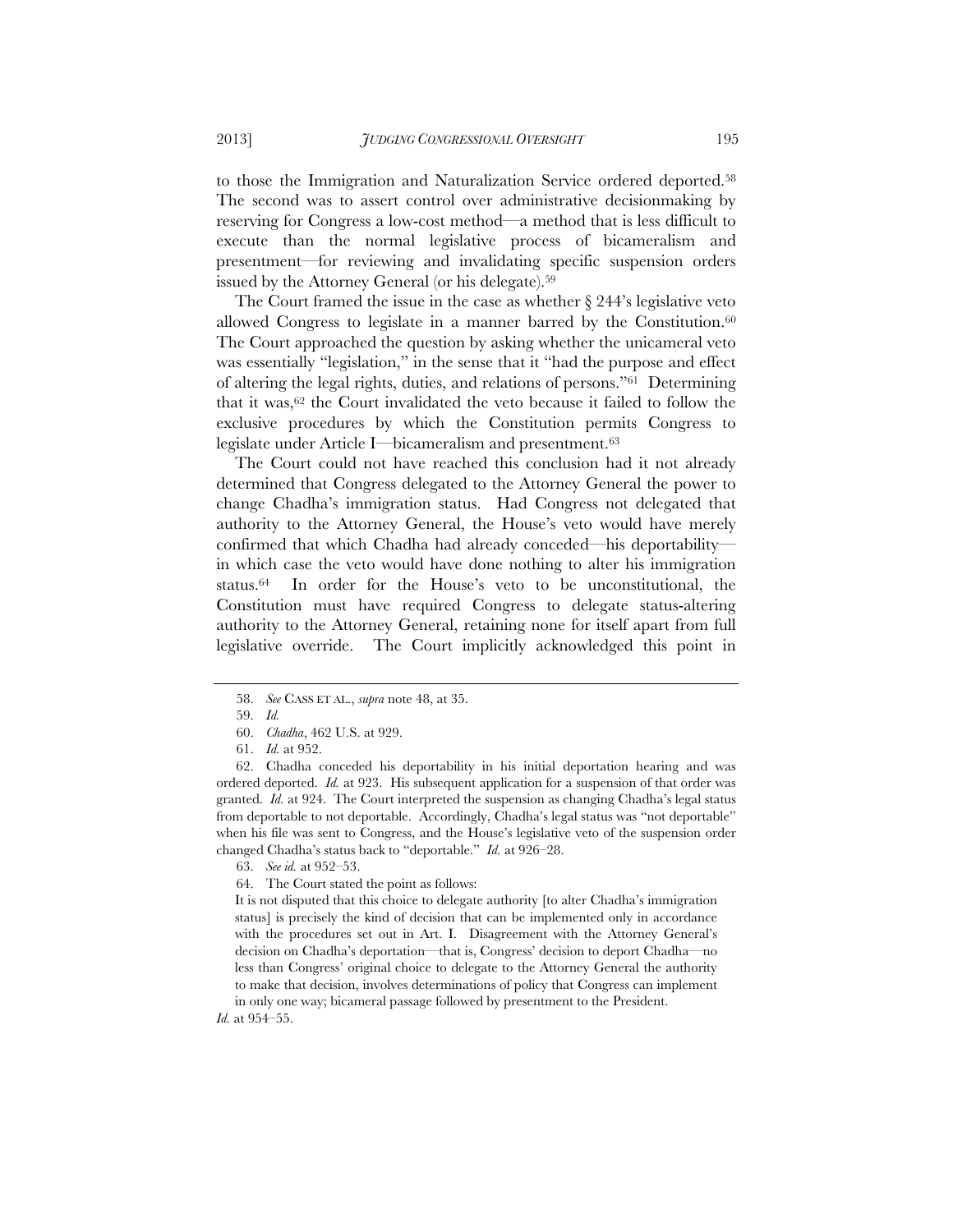explaining that bicameralism and presentment were the exclusive means by which Congress could have invalidated the Attorney General's suspension order: "Congress must abide by its delegation of authority until that delegation is legislatively altered or revoked."65 The Court also anticipated that this categorical admonition, if applied too broadly, could substantially undermine congressional–administrative relations. It was therefore quick to clarify that the "Constitution provides Congress with abundant means to oversee and control its administrative creatures."66

This implicit distinction between oversight and control warrants closer attention because it evidences the Court's adherence to complete delegation. The Court pointed to three types of legislation to which Congress may resort when supervising administrative agencies: "the legislation that creates [agencies]," "durational limits on authorizations," and "formal reporting requirements."67 The first two categories allow Congress to control agency decisionmaking within the constitutional parameters set by *Chadha*'s reasoning, which is to say that Congress may only control agency decisionmaking through duly enacted legislation. Neither authorizing legislation nor durational limits (often included in authorizing legislation) involve Congress's invalidation of bureaucratic choices outside of the legislative process. While Congress is free to revisit the policy choices it makes in its authorizing legislation, and while durational limits on that legislation may provide periodic occasions for such review, neither involve a claim that Congress can alter bureaucratic decisions outside of the full legislative process. While "formal reporting requirements" secure a postenactment role for Congress in the administration of the laws, that role does not involve postdelegation decisional control. Rather, the role is limited to gathering information, which is to say that it is limited to monitoring. Reporting requirements do not violate complete delegation precisely because they do not legally bind an agency to new or different congressional policy choices.

This point is illustrated by the Federal Circuit's decision in *City of Alexandria v. United States*.68 There the court considered the city's constitutional challenge to a "report and wait" provision, 40 U.S.C. § 484(e)(6), which required the General Services Administration (GSA) to report intended land sales to a congressional oversight committee and to wait for the committee's reaction to the transaction.<sup>69</sup> While the statute did

 <sup>65.</sup> *Id.* at 955.

 <sup>66.</sup> *Id.* at 955 n.19.

 <sup>67.</sup> *Id.*

 <sup>68. 737</sup> F.2d 1022 (Fed. Cir. 1984).

 <sup>69.</sup> *Id.* at 1023–25.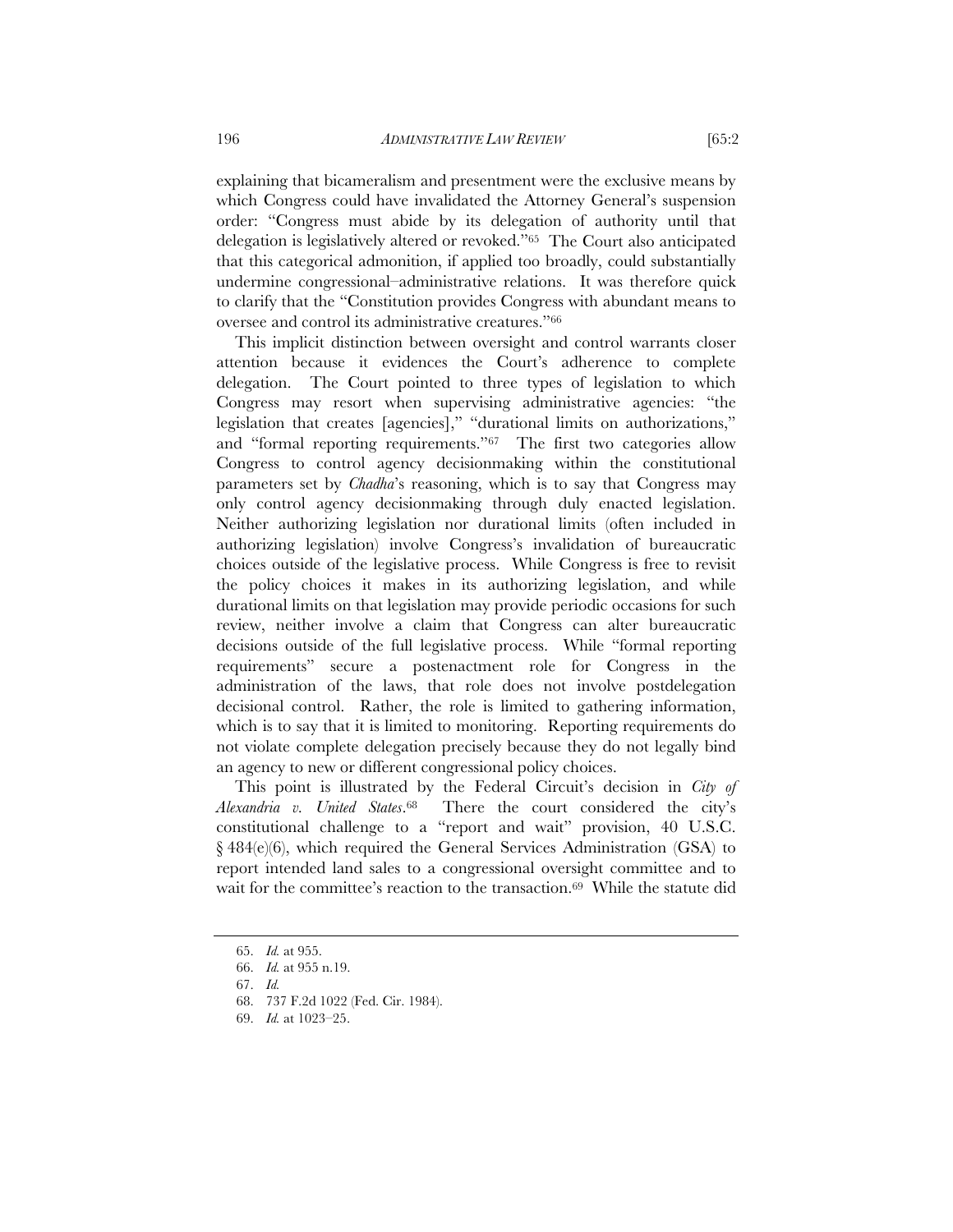not provide oversight committees with any formal veto power, committees could vote their disapproval of disfavored transactions. The Federal Circuit found the provision constitutional, in no small part because heeding or ignoring a committee's disapproval was, legally speaking, within the GSA Administrator's discretion.70 Politically speaking, the court believed that bureaucrats would often feel compelled to capitulate to committee disapprovals of similar transactions.71 Put another way, the court assumed that committees may have de facto veto power over GSA land sales, even if the "report and wait" provision fell short of giving them de jure veto power. Some such instances of control, one could reasonably infer, may be beyond the court's ability to detect and correct.

Importantly, the court did intimate that such influence could cross the line of legality. For example, the court surmised that an oversight committee's de facto control of an agency may be problematic in the atypical case where it claimed more than the "great moral effect" that oversight often has on agency decisionmaking.72 In other words, a committee would clearly be overreaching if it were to claim legal authority to veto land sales under 40 U.S.C.  $\frac{6}{9}$  484(e)(6).<sup>73</sup> As discussed in the following subpart, courts have similarly rejected congressional influence when it has led policy-formulating agencies to consider factors other than those required by statute.74

#### *3. Congressional Influence Through Ex Parte Contacts*

Even though courts have rejected legislation that gives members of Congress or congressional subparts a direct postdelegation policymaking role, they do not expect legislators to limit their involvement in agency decisionmaking solely to the passage of new or amendatory legislation. To the contrary, courts understand that legislators routinely make contact with and attempt to influence agency officials outside of the formal legislative process.75 Justice Scalia, for instance, freely acknowledged this in *FCC v.* 

 <sup>70.</sup> *Id.* at 1026 ("[N]othing suggests that here a committee vote of disapproval in any way changes the law.").

 <sup>71.</sup> *Id.*

 <sup>72.</sup> *Id.* at 1027.

 <sup>73.</sup> *Id.*

 <sup>74.</sup> *See, e.g.*, D.C. Fed'n of Civic Ass'ns v. Volpe, 459 F.2d 1231 (D.C. Cir. 1971) (rejecting as ultra vires the Secretary of Transportation's consideration of a congressman's threat to withhold funds for an unrelated building project).

 <sup>75.</sup> *See, e.g.*, Gravel v. United States, 408 U.S. 606, 625 (1972):

That Senators generally perform certain acts in their official capacity as Senators does not necessarily make all such acts legislative in nature. Members of Congress are constantly in touch with the Executive Branch of the Government and with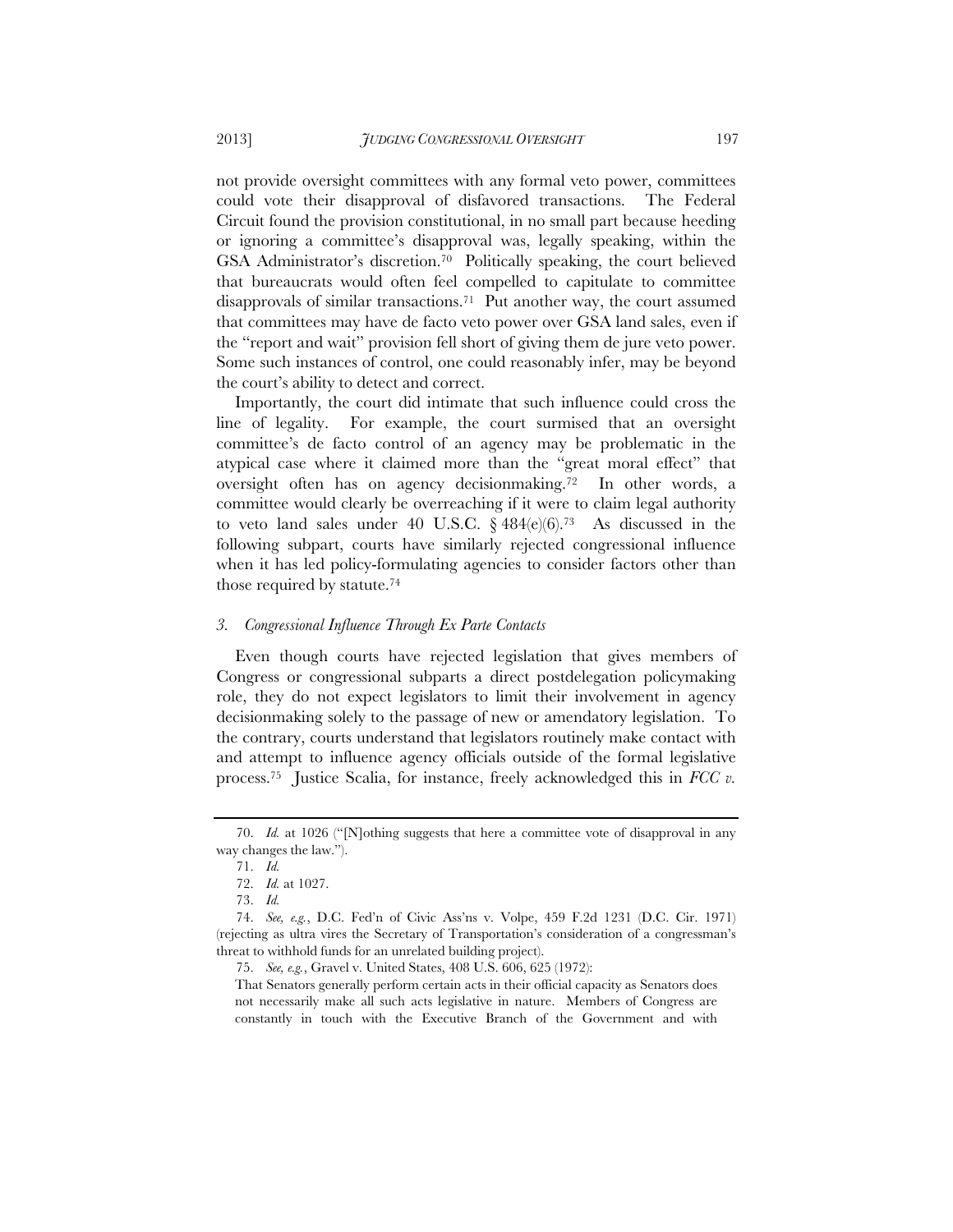*Fox Television Stations, Inc.* when he observed that members of Congress and committees routinely attempt to exert influence on agency officials through extralegislative contacts.76 He even went so far as to admonish the dissenters—who criticized his explicit acknowledgement of such committee–agency exchanges—for their apparent political prudishness.77

Indeed, the reporters are filled with cases in which courts have been asked to assess the legal consequences of ex parte congressional– administrative exchanges. These cases differ factually from those already discussed in that they do not involve legislation retraining a postdelegation policymaking role for Congress. Instead the focus in these cases is on whether legislators have, through informal ex parte contacts, unduly pressured agency officials into considering extrastatutory political factors during their deliberations. Like the administrative-participation and legislative-veto cases already discussed, the opinions in these "congressional influence" cases evince fidelity to complete delegation; they exhibit an overriding concern that powerful legislators or oversight committees will usurp the delegated policymaking power of administrators absent close judicial monitoring. How courts apply complete delegation to congressional influence cases depends to some extent on the decisionmaking process utilized by the agency, with courts drawing a clear distinction between adjudications and nonadjudications. Legislator involvement in formal and informal adjudications elicits a categorically negative judicial response, whereas courts have developed a more nuanced, though still restrictive, approach to congressional involvement in other proceedings, such as rulemakings.

Courts have developed rules to aggressively prevent congressional involvement in adjudicative administrative proceedings; the mere *appearance* of direct congressional pressure on administrative decisionmakers is sufficient to warrant invalidation of an agency's judicial or quasi-judicial decisions.78 This is the case even if the agency can provide a fully satisfying

administrative agencies—they may cajole, and exhort with respect to the administration of a federal statute—but such conduct, though generally done, is not protected legislative activity.

*See also* SEC v. Wheeling-Pittsburgh Steel Corp., 648 F.2d 118, 126 (3d Cir. 1981) (en banc) ("[W]e cannot simply avert our eyes from the realities of the political world: members of Congress are requested to, and do in fact, intrude, in varying degrees, in administrative proceedings."); United States v. Mardis, 670 F. Supp. 2d 696, 702 (W.D. Tenn. 2009) ("Legislators routinely express their opinions to executive branch officials about matters for which their departments or agencies are responsible.").

 <sup>76. 556</sup> U.S. 502, 525 (2009).

 <sup>77.</sup> *Id.* at 523–29.

<sup>78.</sup> *See* Lichoulas v. FERC, 606 F.3d 769, 779–80 (D.C. Cir. 2010) (rejecting a claim of impermissible congressional pressure in absence of evidence that the congressman's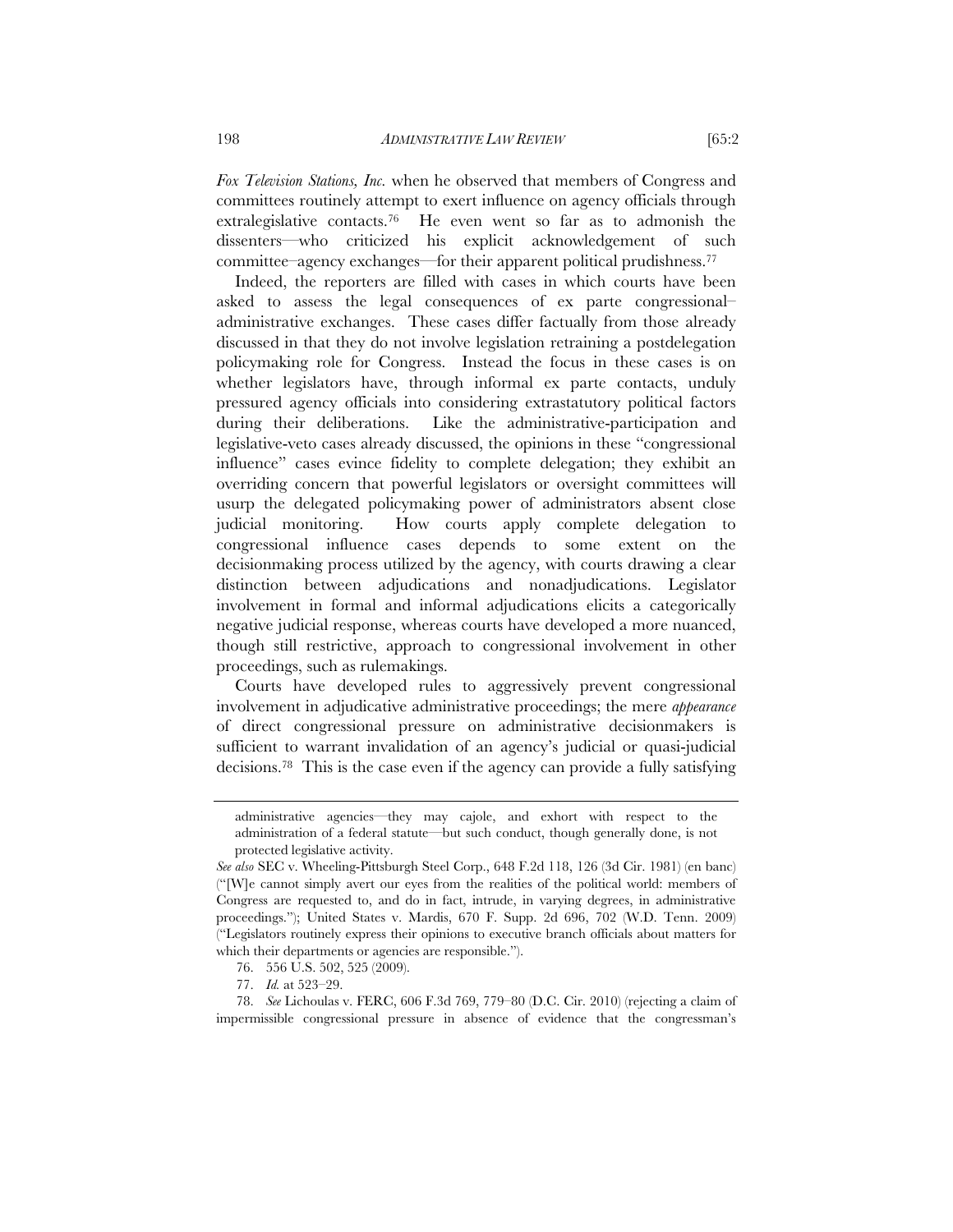and independent justification to support its decisions.79 Courts are particularly perturbed by congressional oversight that targets agency adjudicators directly or attempts to closely scrutinize the official's step-bystep decisionmaking process.80

Although courts are not as strict with respect to nonadjudicative processes, congressional ex parte contacts still elicit substantial judicial suspicion and close scrutiny.81 Rather than invalidating agency decisions based on nothing more than legislators' ex parte contacts, courts focus on whether those contacts shaped officials' decisions.<sup>82</sup> Courts have shown their willingness to validate an agency's nonadjudicative decision so long as the substance of legislators' contacts relate to factors agency officials are statutorily permitted to consider.<sup>83</sup> At least one court has sought to clarify the applicable review standard by distinguishing between the substance of legislators' contacts and the simple fact of those contacts. In *DCP Farms v.* 

79. *See ATX*, 41 F.3d at 1530.

 81. *Cf.* DCP Farms v. Yeutter, 957 F.2d 1183, 1185, 1187–88 (5th Cir. 1992) (declining to apply a stringent "mere appearance of bias" standard to agency decisions made well before adjudicative proceedings were initiated).

 82. *See, e.g.*, Aera Energy LLC v. Salazar, 642 F.3d 212, 220 (D.C. Cir. 2011) ("[P]olitical pressure invalidates agency action only when it shapes, in whole or in part, the judgment of the ultimate agency decisionmaker."); *Yeutter*, 957 F.2d at 1188 ("Actual bias is ordinarily required to invalidate decisions by federal agencies." (citing Dirt, Inc. v. Mobile Cnty. Comm'n, 739 F.2d 1562 (11th Cir. 1984))); Peter Kiewit Sons' Co. v. U.S. Army Corps of Eng'rs, 714 F.2d 163, 169–70 (D.C. Cir. 1983) (stating that courts will invalidate an agency's nonadjudicative decisions if "'extraneous factors intruded into the *calculus of consideration*' of the individual decisionmaker" (quoting D.C. Fed'n of Civic Ass'ns v. Volpe, 459 F.2d 1231, 1246 (D.C. Cir. 1971))).

 83. *Peter Kiewit Sons' Co.*, 714 F.2d at 170 (explaining that a court reviewing an agency's nonadjudicative decisions "must consider the decisionmaker's input, not the legislator's output," and that the "test is whether extraneous factors intruded into the *calculus of consideration* of the individual decisionmaker" (internal quotation marks omitted)).

correspondence with the agency influenced its decisions); ATX, Inc. v. U.S. Dep't of Transp., 41 F.3d 1522, 1529 (D.C. Cir. 1994) (concluding that "congressional pressure 'sacrifices the appearance of impartiality' and violates due process when it provides 'powerful external influence' on the decisionmaking process of an official exercising a judicial function" (quoting Pillsbury Co. v. FTC, 354 F.2d 952, 964 (5th Cir. 1966))).

 <sup>80.</sup> *See, e.g.*, Koniag, Inc. v. Andrus, 580 F.2d 601, 610 (D.C. Cir. 1978) (finding that the Interior Secretary's appearance of impartiality was compromised by a letter he received from Congressman John Dingell days before deciding the eligibility of Alaskan tribes to take land and revenues under the Alaska Native Claims Settlement Act); *Pillsbury Co.*, 354 F.2d at 965 (invalidating a Federal Trade Commission order where a Senate subcommittee aggressively questioned two of four commissioners about a merits of divestiture case before the hearing examiner made an initial decision); Schaghticoke Tribal Nation v. Kempthorne, 587 F. Supp. 2d 389, 409 (D. Conn. 2008) (recognizing the general principle that "[c]ongressional interference in the administrative process is of particular concern in a quasi-judicial proceeding").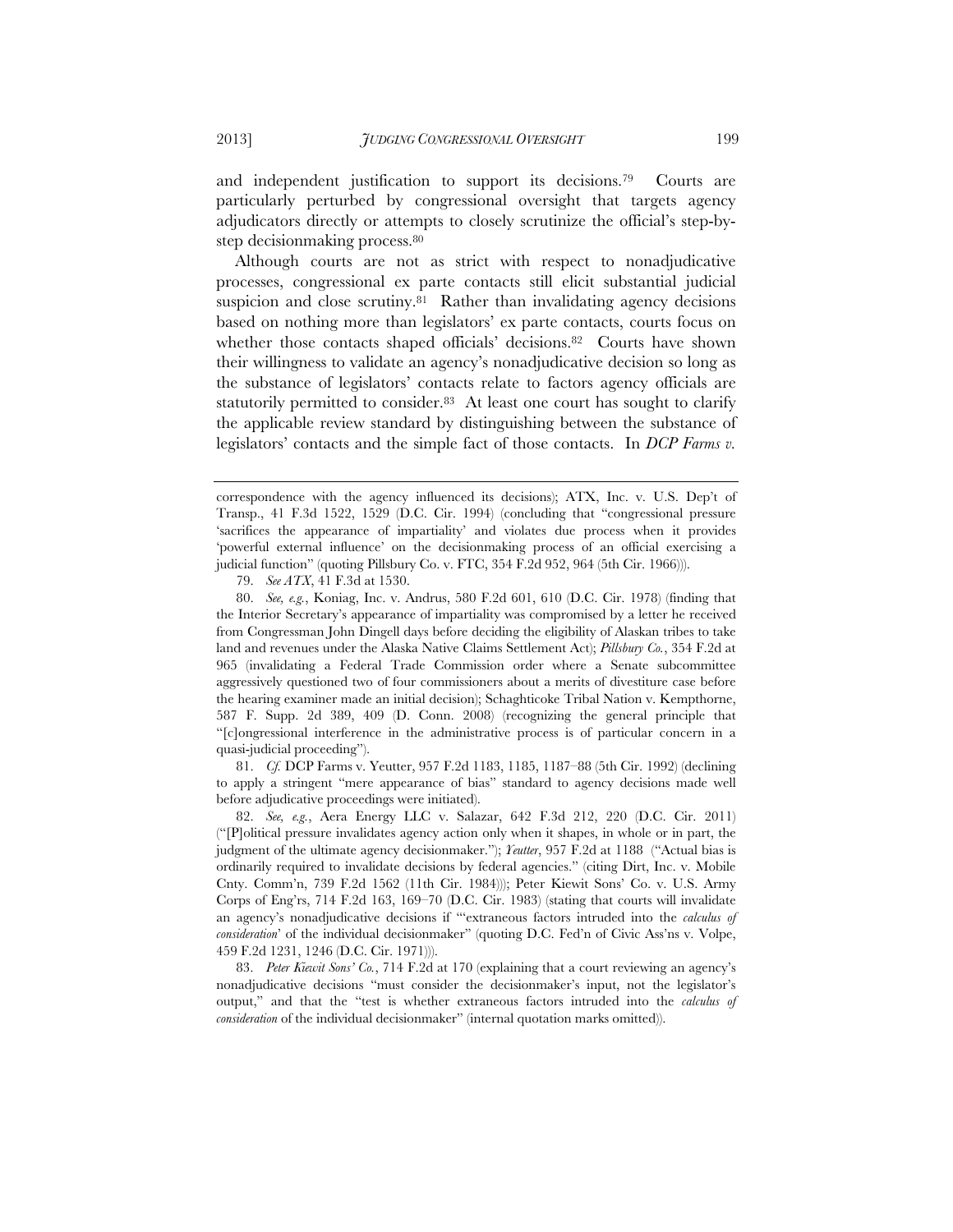*Yeutter*, the Fifth Circuit explained:

Congressional "interference" and "political pressure" are loaded terms. We need not attempt a portrait of all their sinister possibilities, even if we were able to do so. We can make plain that the force of logic and ideas [conveyed in legislators' contacts with agency officials] is not our concern. They carry their own force and exert their own pressure.<sup>84</sup>

To the extent that legislator contacts may permissibly persuade agency officials to change course, that persuasion must be driven by the argumentative and apolitical force of legislators' arguments. Where the persuasive force of a legislator's contacts derives from factors extraneous to the statute the agency is tasked with implementing—such as the fact that a legislator has threatened unrelated programs administered by the agency85—the agency's decision invites judicial invalidation. Accordingly, courts adopting this framework have been less inclined to invalidate agency decisions that are independently justified, even where legislators have directly and specifically engaged officials on the substance of pending decisions.<sup>86</sup>

That courts would aggressively protect agency adjudications against political interference is unsurprising. Adjudications—whether undertaken by agencies or courts—raise due process concerns not mirrored in the nonadjudicative context. When individual rights are at stake, or where government action differentiates individuals from the general population, notions of impartiality, notice, and meaningful participation become the sine qua non of legitimate judgment.<sup>87</sup> Aggressive protection against the prejudgment that may result from political influence—whether it comes from the President, members of Congress, or even state officials—is entirely consistent with protecting adjudicative legitimacy. It should therefore come as no surprise that courts tasked with balancing Congress's interest in swaying agency officials through ex parte contacts against an individual's due process rights routinely privilege the latter over the former, even if

 <sup>84.</sup> *Yeutter*, 957 F.2d at 1188.

 <sup>85.</sup> *See D.C. Fed'n of Civic Ass'ns*, 459 F.2d at 1236, 1245–46.

 <sup>86.</sup> *See, e.g.*, California *ex rel.* State Water Res. Control Bd. v. FERC, 966 F.2d 1541, 1552 (9th Cir. 1992) (finding that two letters from Representative John Dingell to Federal Energy Regulatory Commission commissioners urging a particular interpretation of the Federal Land Policy and Management Act had no apparent impact on the agency's ultimate interpretation).

 <sup>87.</sup> *See* Londoner v. City & Cnty. of Denver, 210 U.S. 373, 385–86 (1908) (holding that due process requires individual taxpayer participation before the imposition of a tax levy that distinguishes certain taxpayers from the general public). *See generally* Mullane v. Cent. Hanover Bank & Trust Co., 339 U.S. 306, 314 (1950) ("The fundamental requisite of due process of law is the opportunity to be heard." (internal quotation marks omitted)).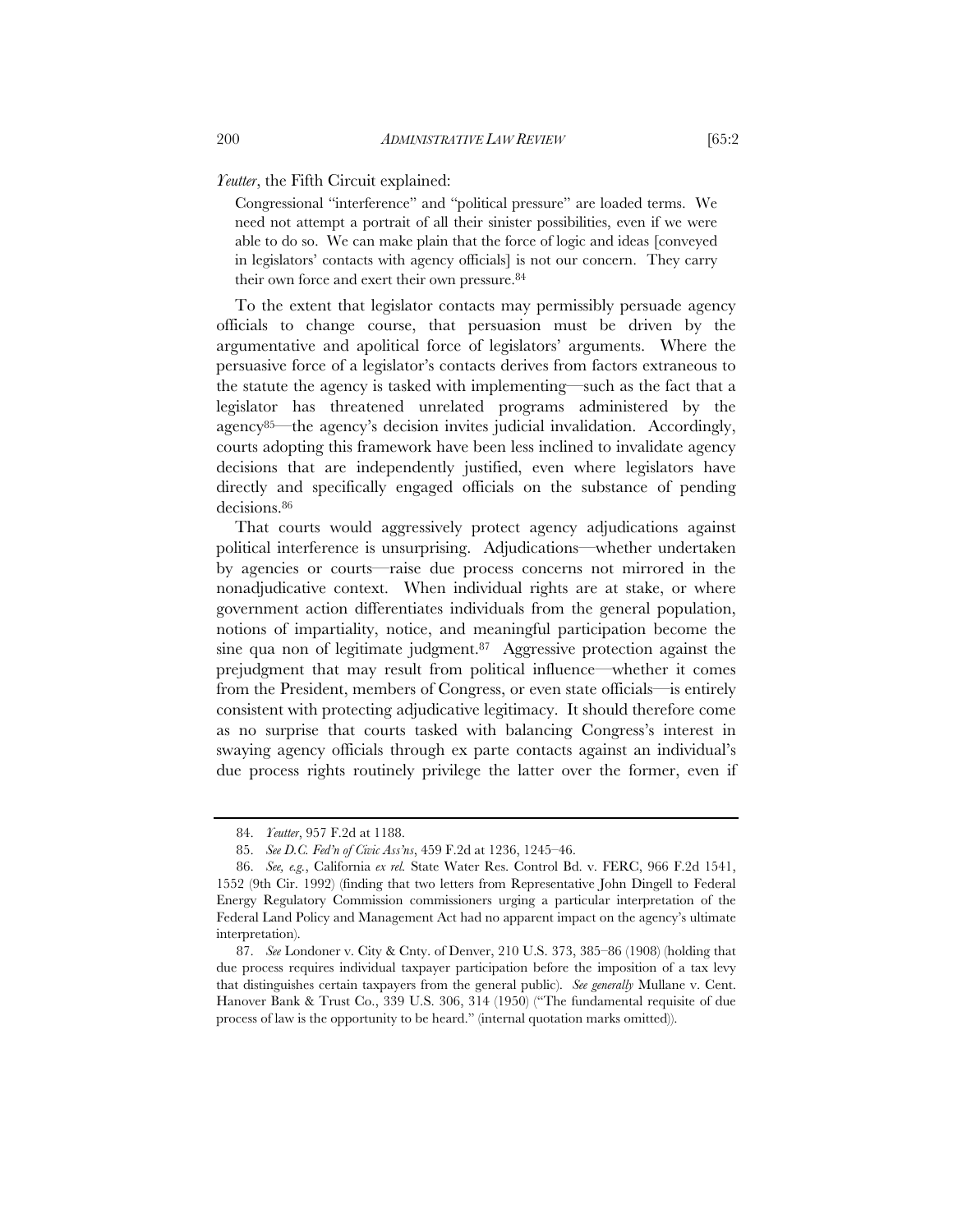legislators could provide a useful perspective on fretted questions of interpretation or policy. This is presumably the case even where agencies use adjudication to promulgate broadly applicable prospective rules.

By contrast, the promulgation of prospective and broadly applicable rules—the work product of rulemaking—has not been thought to produce the kind of individualized due process concerns raised by adjudication and thus has not been thought to require the same degree of due process protection.88 Courts have therefore struck the balance between congressional oversight and individual procedural fairness in a way that allows agencies to be more solicitous of legislators' views. Nevertheless, agencies are not typically permitted to justify their decisions based on congressional policy concerns—budget priorities, changing constituent preferences, uniformity in regulatory goals and methods of attainment, legislative backlogs, etc.—not contemplated by the statutes the agencies are implementing.

To be clear, courts do not understand complete delegation as barring legislators from *attempting* to influence agency officials in the nonadjudicative decisionmaking process. Such attempts are more accurately regarded as extrajudicial rather than illegal. When reviewing agency decisionmaking, courts have settled on the following unspoken rule: political influence through legislative ex parte contacts is not a violation of complete delegation per se, but judicial *support for* such influence *would be*. As the nonlegislative actions of congressional members or committees are not legally binding, agencies must give them no special weight when making policy or enforcing the law. Likewise, courts must ensure that agencies do not give member or committee policy preferences dispositive weight when they review the legal validity of agencies' decisions.

These cases also show that courts expect agency officials to resist this pressure to adopt legislator policy preferences not expressed in legislation. Because courts cannot impose consequences for impermissible influence directly on legislators, they do so indirectly by penalizing agencies that fail to resist legislative pressure. Presumably, members and committees will see little benefit in trying to dominate agency officials if courts will invalidate the administrative decisions produced by such domination. As importantly, invalidation provides a disincentive for agency officials to allow themselves to be dominated. Among other things, judicial invalidation thwarts

 <sup>88.</sup> *See* Bi-Metallic Inv. Co. v. State Bd. of Equalization, 239 U.S. 441, 445 (1915) (holding that due process does not require individual taxpayer participation in the decision to increase property taxes on all taxable property within the city); CASS ET AL., *supra* note 48, at 382 ("There is no doubt . . . that the procedures requisite for decisions addressing many members of an affected class on grounds generally applicable classwide are minimal in comparison to the procedures constitutionally required for individualized determinations.").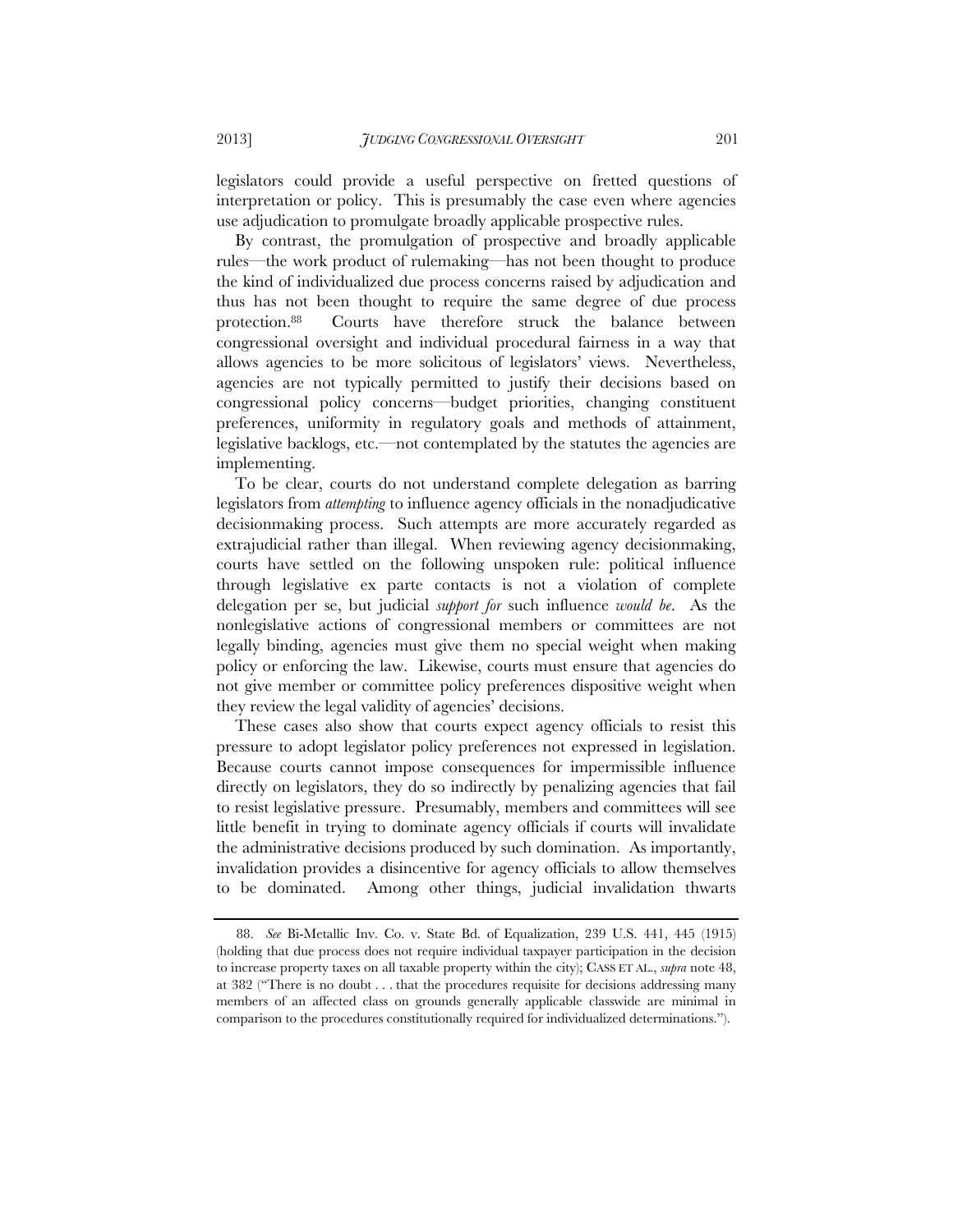realization of the agency's regulatory agenda and may diminish agency credibility with important constituent groups—other courts, other members of Congress, the President, regulated industry, or the public, for example. As is true in the legislative-veto and the Incompatibility Clause cases, complete delegation in the ex parte contacts arena encourages agencies to operate independently of their congressional overseers.

#### *B. Presidential Influence on Agencies*

Presidents have increasingly assumed direct responsibility for, and direct control over, administrative decisionmaking. "Our most recent Presidents, if not their predecessors, seem to have been at pains to convey the impression that they are personally responsible for the conduct of domestic governance, to a degree that extends to the resolution or decision of particular administrative issues . . . ."89 However, courts have not allowed the President's attempts at increased administrative influence and control to go completely unchallenged. As indicated above,90 due process and statutory limits can cabin whether and to what extent the President can direct the actions of his administrative subordinates. Courts have carefully monitored White House interference in agency adjudications and have policed White House ex parte contacts with agencies when statutes require their disclosure.91 More broadly, courts have made clear that "congressional policy announced in a statute necessarily prevails over inconsistent presidential orders."92

Nevertheless, courts tend to give the President a fairly wide berth in influencing or controlling administrative decisionmaking. For example, the President's right to dictate agency action through executive orders has gone largely unquestioned in the courts,<sup>93</sup> and challenges to the substantive

 <sup>89.</sup> Strauss, *supra* note 44, at 702 (footnote omitted).

 <sup>90.</sup> *See supra* note 87 and accompanying text.

 <sup>91.</sup> *See, e.g.*, Portland Audubon Soc'y v. Endangered Species Comm., 984 F.2d 1534, 1541 (9th Cir. 1993) ("Because Committee decisions are adjudicatory in nature, are required to be on the record, and are made after an opportunity for an agency hearing, we conclude that the [Administrative Procedure Act's (APA's)] ex parte communication prohibition is applicable [to presidential contacts]."); *id.* at 1546 (concluding that "the President and his staff are covered by [the APA's] prohibition and are not free to attempt to influence the decision-making processes of the Committee through ex parte communications").

 <sup>92.</sup> LOUIS FISHER, PRESIDENTIAL WAR POWER 19 (1995); *see also* Kendall v. United States, 37 U.S. 524, 540–41 (1838) (concluding that the President lacked the authority to direct an Executive Branch official to disregard ministerial duties specifically delegated to that official by statute).

 <sup>93.</sup> *See* Strauss, *supra* note 44, at 708 ("Fortuitously, perhaps, the courts have had few if any occasions to confront directly the question of presidential decisional authority in conventional administrative law contexts.").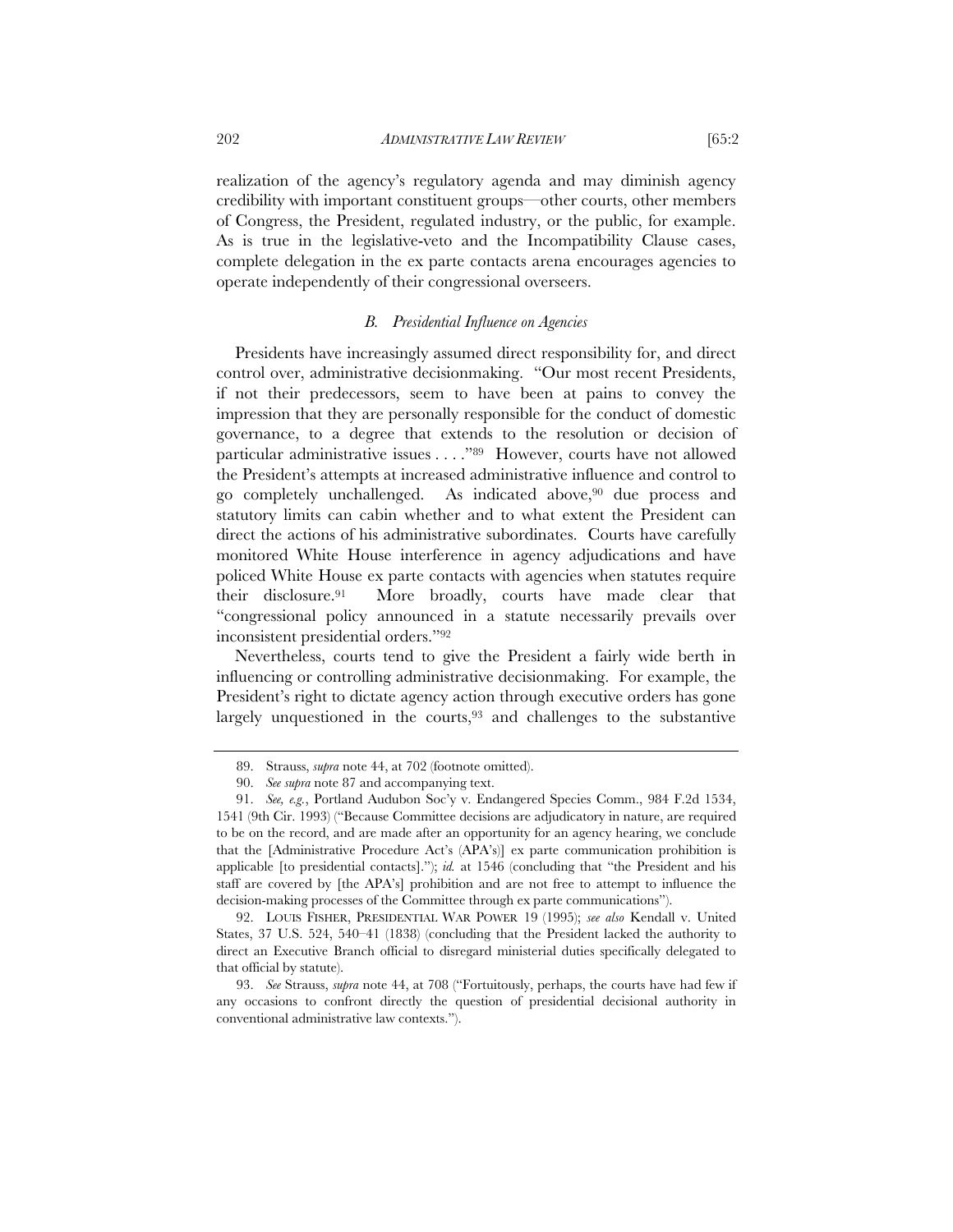legality of executive orders are overwhelmingly unsuccessful.94 Additionally, proponents of the "unitary" executive theory of presidential power assert that Presidents have the authority to directly control all powers delegated by statute to his or her subordinates.95

That the judiciary permits the White House greater leeway than Congress in influencing administrative affairs is also clear from the ex parte contacts cases analyzed above. Although both presidential and congressional influence can properly be denominated "political," courts have been much less forgiving when encountering the latter than the former. Courts have justified this more deferential treatment of presidential political pressure from both constitutional and practical perspectives.

In a notable example, the D.C. Circuit has insisted on the "basic need of the President and his White House staff to monitor the consistency of executive agency regulations with Administration policy."96 While Congress's authority to oversee executive decisionmaking is longstanding and unquestioned, the text of the Constitution vests the execution of federal law solely in the President, including the execution of those laws that administrative agencies were created to implement.97 Additionally, the Framers specifically rejected a "plural executive" in favor of a single President, in some measure because of the perceived advantages of "[political] accountability fixed on a single source."98 By contrast, Congress's fractured composition immunizes it from the laser-like political accountability brought to bear on the Presidency. Congress's composition also handicaps its capacity to effectively evaluate and coordinate regulatory efforts, impediments not shared by the President.99 Courts have pointed to these and other differences between Congress and the President to justify the latter's assertions of direct control over agency decisionmaking.

#### II. COMPLETE DELEGATION AND AGENCY SLACK

In an era of broad delegations of economic and social policymaking authority to agencies,100 complete delegation significantly restricts

 <sup>94.</sup> *See* HOWELL, *supra* note 11, at 154–55 (reporting that federal courts affirmed the legality of 83% of executive orders issued between 1942 and 1998).

 <sup>95.</sup> *See* Kevin M. Stack, *The President's Statutory Powers to Administer the Laws*, 106 COLUM. L. REV. 263, 266 (2006) ("[D]efenders of a strongly 'unitary' executive argue that the Constitution requires that all executive power be vested in the President, and therefore that any agency action should be subject to presidential revision.").

 <sup>96.</sup> Sierra Club v. Costle, 657 F.2d 298, 405 (D.C. Cir. 1981).

 <sup>97.</sup> *See id.*

 <sup>98.</sup> *Id.*

 <sup>99.</sup> *Id.*

 <sup>100.</sup> That Congress delegates a wide range of powers to the Executive Branch is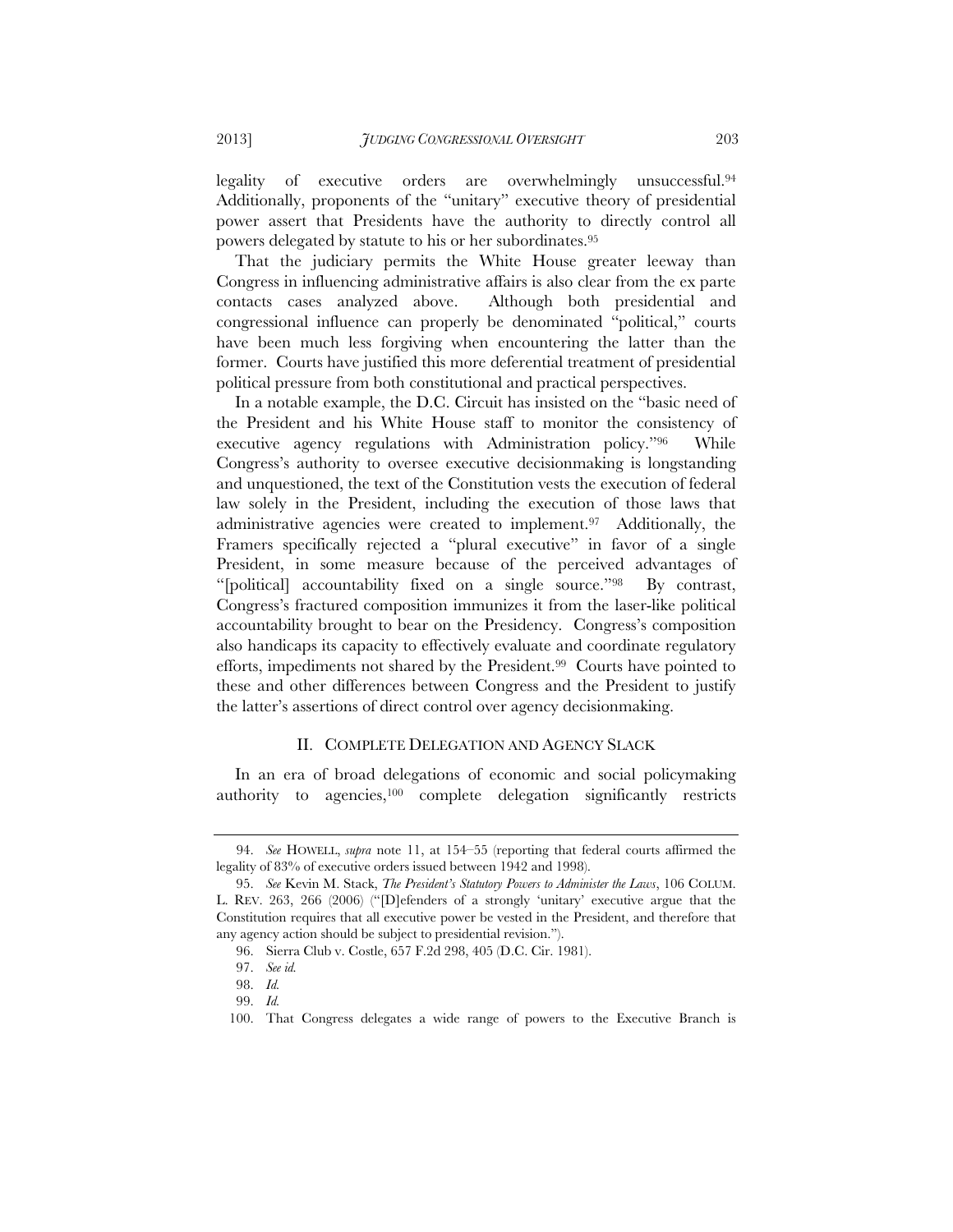congressional involvement in bureaucratic activity. It leaves Congress with two viable paths for addressing agency slack, defined as the difference between the policy preferences of agencies and their political overseers. The first option is legislative override, which is the primary means by which Congress can secure judicial support for undoing agency policymaking with which it disagrees. Congress can pass a new statute (subject to the President's veto), clarifying or supplanting an agency's interpretation. Courts will then enforce the new statute against the agency by invalidating interpretations that contradict it.101

The second option is attempting to influence agency interpretation through formal and informal oversight mechanisms (such as ex parte contacts). As already explained, courts put members of Congress and committees on a very short leash when it comes to postdelegation participation and influence. Participation is verboten, at least when it is provided for in legislation but not explicitly in the Constitution. Most attempts at influence are heavily discouraged. Where agencies capitulate to informal congressional pressure their decisions are candidates for judicial invalidation. Those contacts the courts do deem innocuous serve little purpose in increasing the political accountability of agencies. While courts will allow federal legislators to raise issues contemplated by statutes—issues that can be raised by those without Congress's unique institutional perspective or those that agencies perhaps should be expected to address anyway102—courts forbid agencies from accounting for other "political"

102. In this regard, the D.C. Circuit has indicated that issues raised by federal legislators

commonly accepted in administrative law circles. *See, e.g.*, Curtis A. Bradley & Trevor W. Morrison, *Historical Gloss and the Separation of Powers*, 126 HARV. L. REV. 411, 444–45 (2012) ("The complexities of the modern economy and administrative state, along with the heightened role of the United States in foreign affairs, have necessitated broad delegations of authority to the executive branch."); Kagan, *supra* note 9, at 2253 (observing that "as the administrative state grew and then the New Deal emerged, Congress routinely resorted to broad delegations").

 <sup>101.</sup> This notion assumes, of course, that courts will faithfully interpret the new statute so as to advance congressional policy choices. The likelihood that judicial interpretation will not present equal or greater agency problems than administrative interpretation depends on a host of factors. Some commentators have expressed skepticism as to whether courts can be counted on to act more faithfully than agencies when it comes to interpretation. *See, e.g.*, Beermann, *supra* note 4, at 144 ("Unless someone provides a convincing argument that judges pursue the public good, as embodied in congressional legislation, as opposed to their own private interests, including seeing their own political ideals enacted into law, there is good reason to doubt that judicial review presents the greatest promise for enforcing and enacting Congress's will."); *cf.* Jamelle C. Sharpe, *Legislating Preemption*, 53 WM. & MARY L. REV. 163, 168–70 (2011) (arguing that, absent clear instructions or a clear sense of how courts are likely to rule, Congress should be reluctant to delegate preemption authority to federal courts rather than agencies).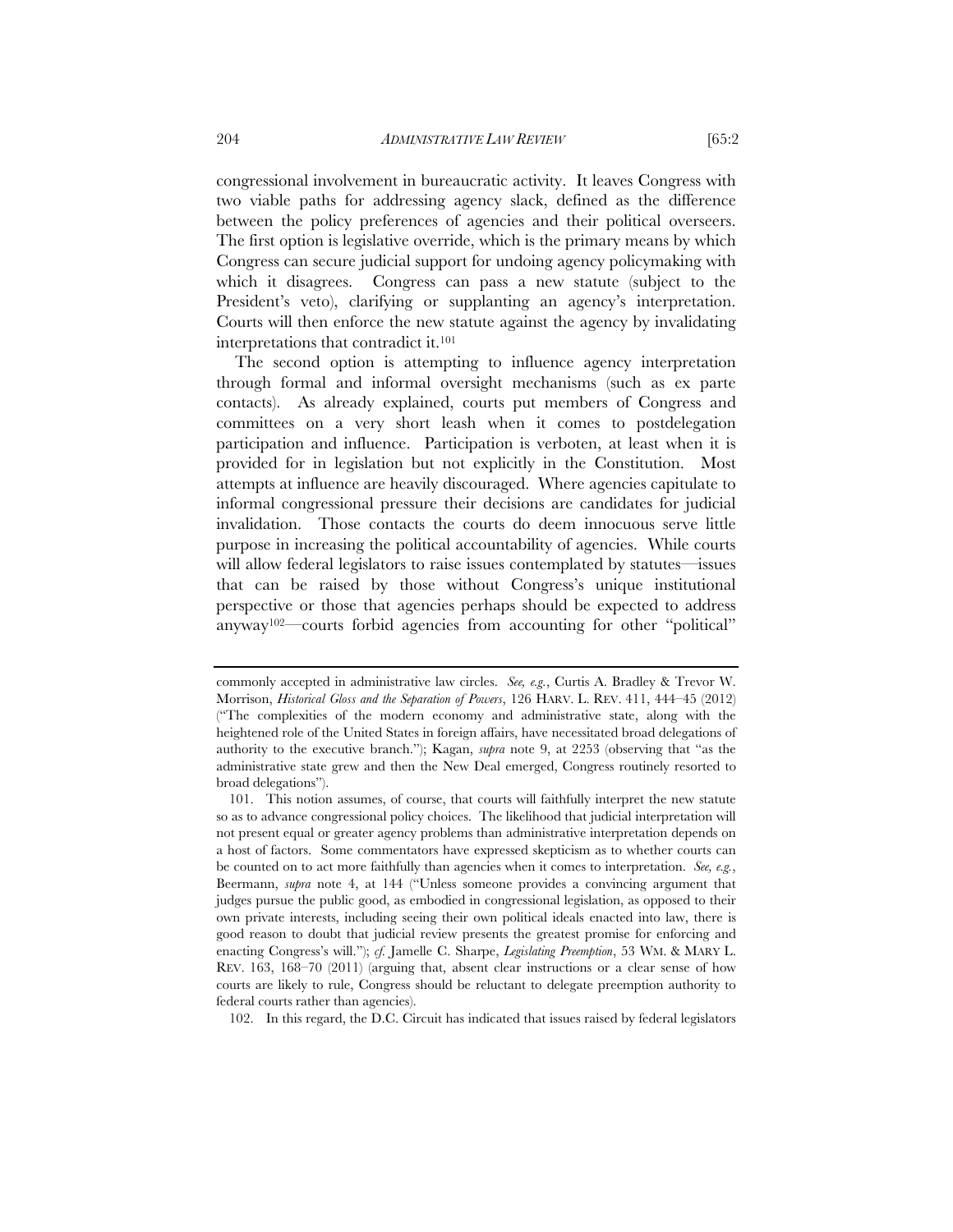considerations raised by federal legislators, even when agencies are not expressly forbidden by statute to consider them.103 Even when courts permit federal legislators to have their say, courts do nothing to ensure that agencies provide reasonable responses to them. This leaves Congress with fewer and less effective opportunities to persuade agencies to account for the bigger regulatory, political, economic, or moral picture, which facilitates an increase in agency slack.

Even if one assumes the President's primacy in overseeing and influencing administrative decisionmaking, it cannot credibly be claimed that the White House is capable of managing the agency slack problem on its own.104 It is true that Presidents have become increasingly aggressive in their efforts to direct agency policymaking, and that they are most likely to suffer the political consequences for agency missteps. Nevertheless, the President's unique position in federal policy formation and implementation could just as easily be viewed as a hindrance to political accountability. Given the number of policy decisions that must be funneled through the White House, it is highly unlikely that voters will penalize the President for the scores of agency decisions with which they disagree. At best, the President is only somewhat more accountable for the majority of his decisions than his legislative counterparts in Congress, who likewise are unlikely to be penalized for most of the votes they take or legislation they introduce (or fail to introduce). Moreover, the resources that Presidents dedicate to agency oversight are likely insufficient to check most agency policymaking. These already finite resources can be stretched even thinner by the numerous ways in which administrative officials resist presidential influence. As Professor William Howell has explained:

Administrative agencies may read their [presidentially imposed] mandates selectively; they may ignore especially objectionable provisions; they may report false or misleading information about initiatives' success or failures.... [T]he executive branch assuredly does not reduce to the

should have no more influence on agencies than issues raised by members of the public. *Cf., e.g.*, *Sierra Club*, 657 F.2d at 409–10 (observing that "administrative agencies are expected to balance Congressional pressure with the pressures emanating from all other sources").

 <sup>103.</sup> Of course, an enacting Congress is free to forbid agencies from considering particular factors when exercising delegated discretion. Such a situation arose in *Whitman v. American Trucking Ass'ns*, where both the Environmental Protection Agency (EPA) and the courts had acknowledged that the Clean Air Act prohibited the EPA from considering economic implementation costs when setting ambient air quality standards. 531 U.S. 457, 464–65 (2001).

 <sup>104.</sup> *See* Peter L. Strauss, *The Place of Agencies in Government: Separation of Powers and the Fourth Branch*, 84 COLUM. L. REV. 573, 583 (1984) (observing that agencies "are *all* subject to presidential direction in significant aspects of their functioning, and [are each] able to resist presidential direction in others" (emphasis added)).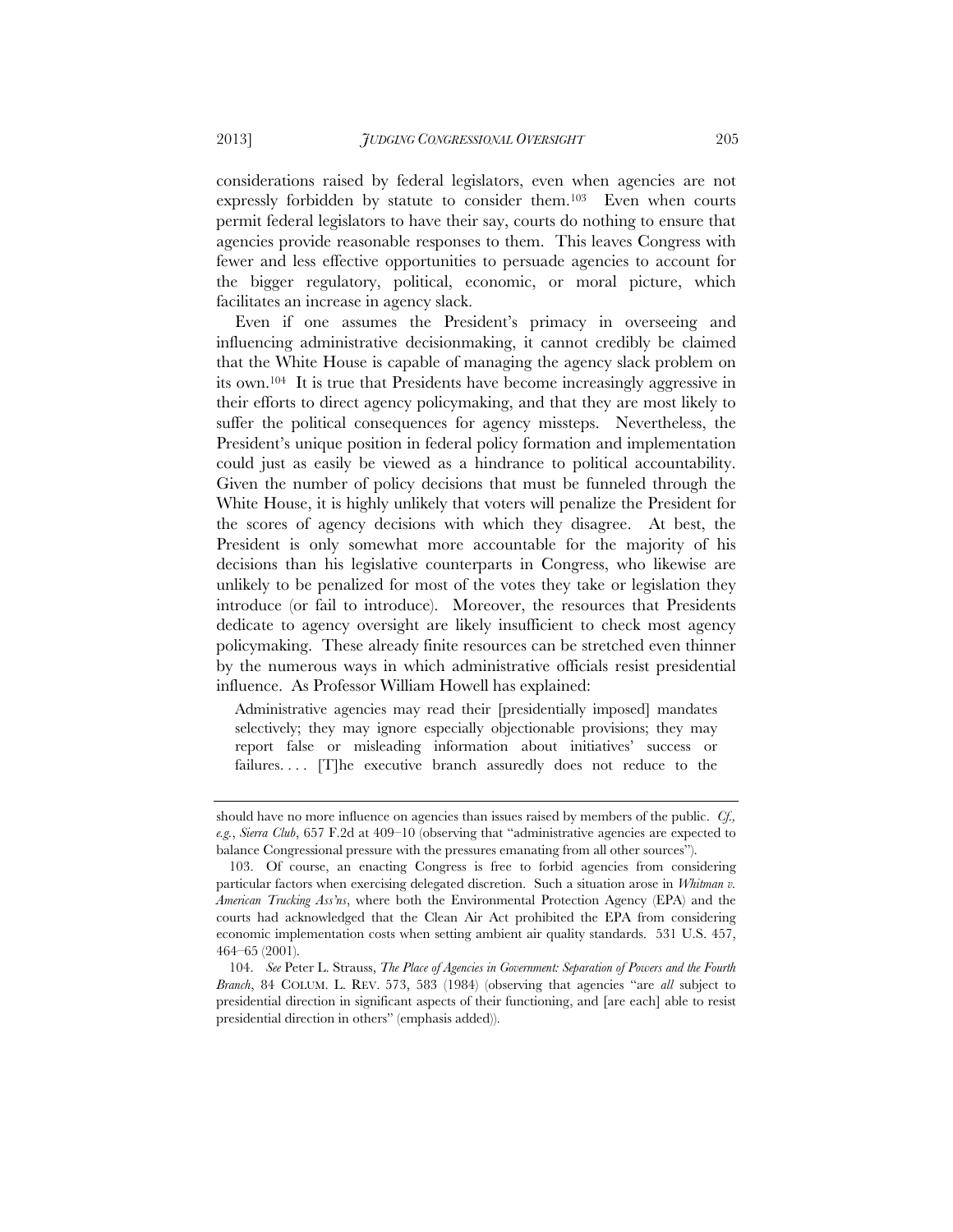president himself. Bureaucrats enjoy a fair measure of autonomy to do as they please.105

In sum, it is a mistake to view the President's or Congress's administrative oversight capacities in isolation or as singularly sufficient. Hamstringing Congress's opportunities to influence agencies reduces the overall political accountability of the administrative state. As discussed below, judicial hostility to Congress's influence-driven oversight exacerbates the principal–agent problems Congress already experiences in policing agency slack. If one accepts that overseeing sessions of Congress stand as principals to administrative agents (a supposition the courts have acknowledged to varying degrees), the complete delegation severely restricts the ability of oversight committees to discipline agencies.

This Part relies on a basic principal–agent framework adapted from the political science literature on political control of public bureaucracies.106 This framework assumes that principals (here Congress and the President, discussed in greater detail below) delegate policymaking power—such as the power to resolve statutory ambiguities—to administrative agencies for a host of practical and political reasons.<sup>107</sup> By virtue of this delegation, agencies are necessarily granted some level of discretion in how they resolve those ambiguities.108 "Agency slack," defined here as the gap between the policy preferences of agencies and the initial or evolving preferences of their political principal(s), invariably results from agencies exercising this delegated interpretive discretion. Principals attempt to reduce agency slack in advance through delegation-shaping and agency design; they determine the scope of agency discretion, the operating hierarchy of the agency, and

Terry M. Moe, *The New Economics of Organization*, 28 AM. J. POL. SCI. 739, 765–66 (1984).

 107. These reasons include a need to "resolve commitment problems," "overcome information asymmetries in technical areas of governance," "enhance the efficiency of rule making," and "avoid taking blame for unpopular policies." Mark Thatcher & Alec Stone Sweet, *Theory and Practice of Delegation to Non-Majoritarian Institutions*, *in* THE POLITICS OF DELEGATION 1, 4 (Mark Thatcher & Alec Stone Sweet eds., 2003).

 108. *Cf. id.* (contending that giving agents some discretion is necessary for principals to benefit from delegation).

 <sup>105.</sup> HOWELL, *supra* note 11, at 21.

 <sup>106.</sup> Professor Moe, in a classic political science article on political control of bureaucracies, describes the application of the principal–agent model to representative government as follows:

Democratic politics is easily viewed in principal–agent terms. Citizens are principals, politicians are their agents. Politicians are principals, bureaucrats are their agents. Bureaucratic superiors are principals, bureaucratic subordinates are their agents. The whole of politics is therefore structured by a chain of principal–agent relationships, from citizen to politician to bureaucratic superior to bureaucratic subordinate and on down the hierarchy of government to the lowest-level bureaucrats who actually deliver services directly to citizens.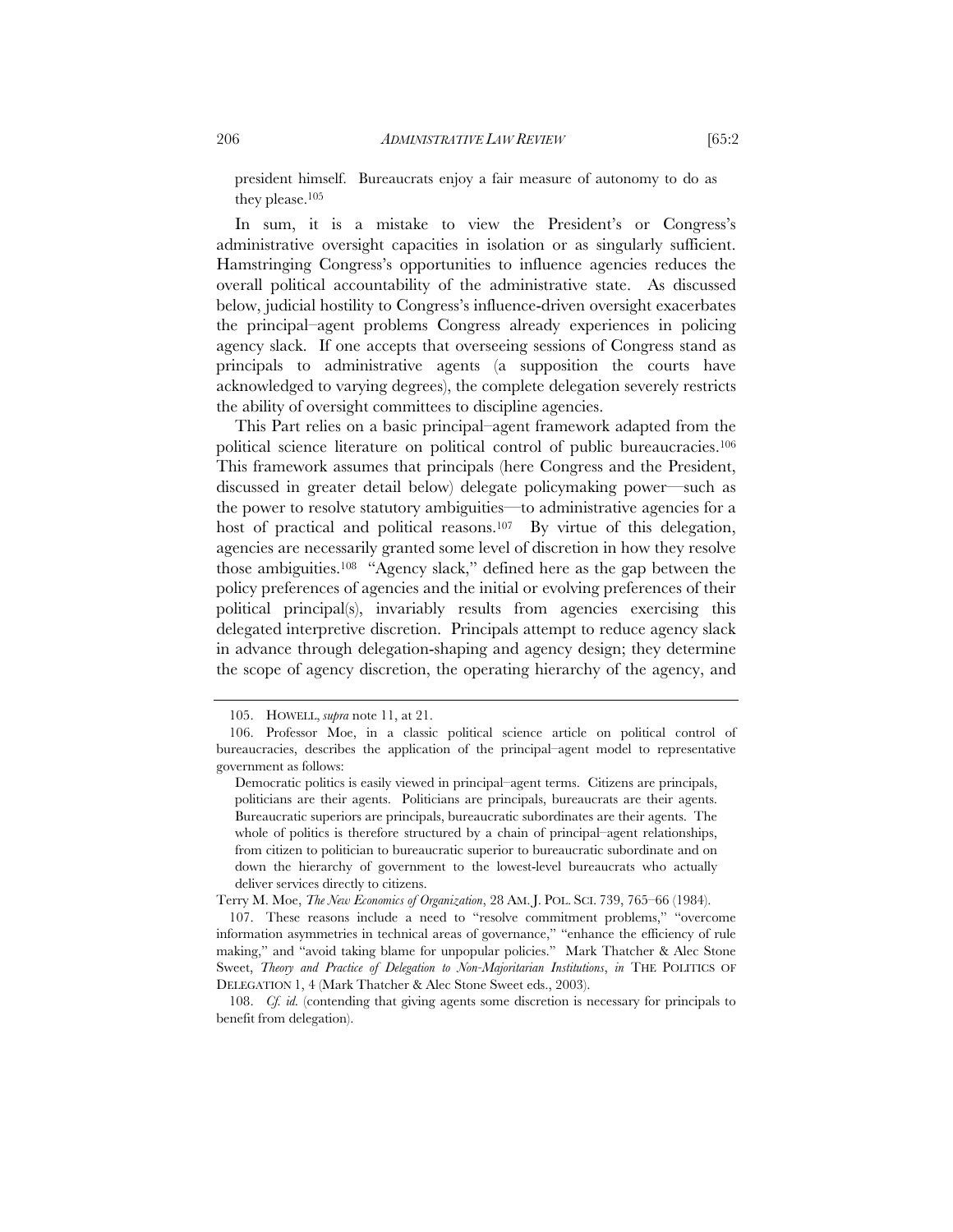the decisional procedures to be employed by the agency. Afterwards, political principals monitor and nudge agencies according to the principal's policy preferences. Adopting the appropriate mix of restrictions and monitoring mechanisms is crucial because when the opportunity presents itself, agencies may deviate from the policy preferences of their principals in order to maximize their own interests—political protection, budget protection or expansion, and substantive policy advocacy.109 Additionally, simple defects in the delegation—unclear directions, novel and unanticipated circumstances, or previously unidentified conflicts with other statutory mandates enforced by the agency or other agencies—can increase agency slack even when agencies are actually trying to please their principal(s).

The analysis here focuses on Congress's and the President's ex post control tools. This Part assumes that both Congress and the President, the latter most often through the Executive Office of the President, act as agencies' principals. Treating Congress and the President as dual administrative principals is well-supported by basic tenets of constitutional and administrative law. Congress is an administrative principal because the Article I Vesting Clause grants it the legislative authority to create, eliminate, or shape the powers of agencies.<sup>110</sup> Courts have frequently inferred from this general legislative power the additional supervisory power to investigate the activities of Executive Branch officials and to demand explanations from them.111 The President acts as a principal because the Article II Vesting Clause invests him with the primary responsibility for faithfully executing laws enacted in conjunction with Congress.112 As described in Part I, Congress and the President share the power to appoint and remove administrative officials, albeit in clearly distinct roles. For instance, agencies derive their powers of law creation, implementation, and interpretation from Congress and the President, both of which have the authority (and many would say the responsibility), to

354 U.S. 178, 187 (1957).

 <sup>109.</sup> *See* Moe, *supra* note 106, at 766.

 <sup>110.</sup> *See* U.S. CONST. art. I, § 1.

 <sup>111.</sup> In *Watkins v. United States*, the Court described Congress's general powers of investigation in sweeping terms:

The power of the Congress to conduct investigations is inherent in the legislative process. That power is broad. It encompasses inquiries concerning the administration of existing laws as well as proposed or possibly needed statutes. It includes surveys of defects . . . for the purpose of enabling the Congress to remedy them. It comprehends probes into departments of the Federal Government to expose corruption, inefficiency or waste.

 <sup>112.</sup> *See* U.S. CONST. art. II, §§ 1, 3.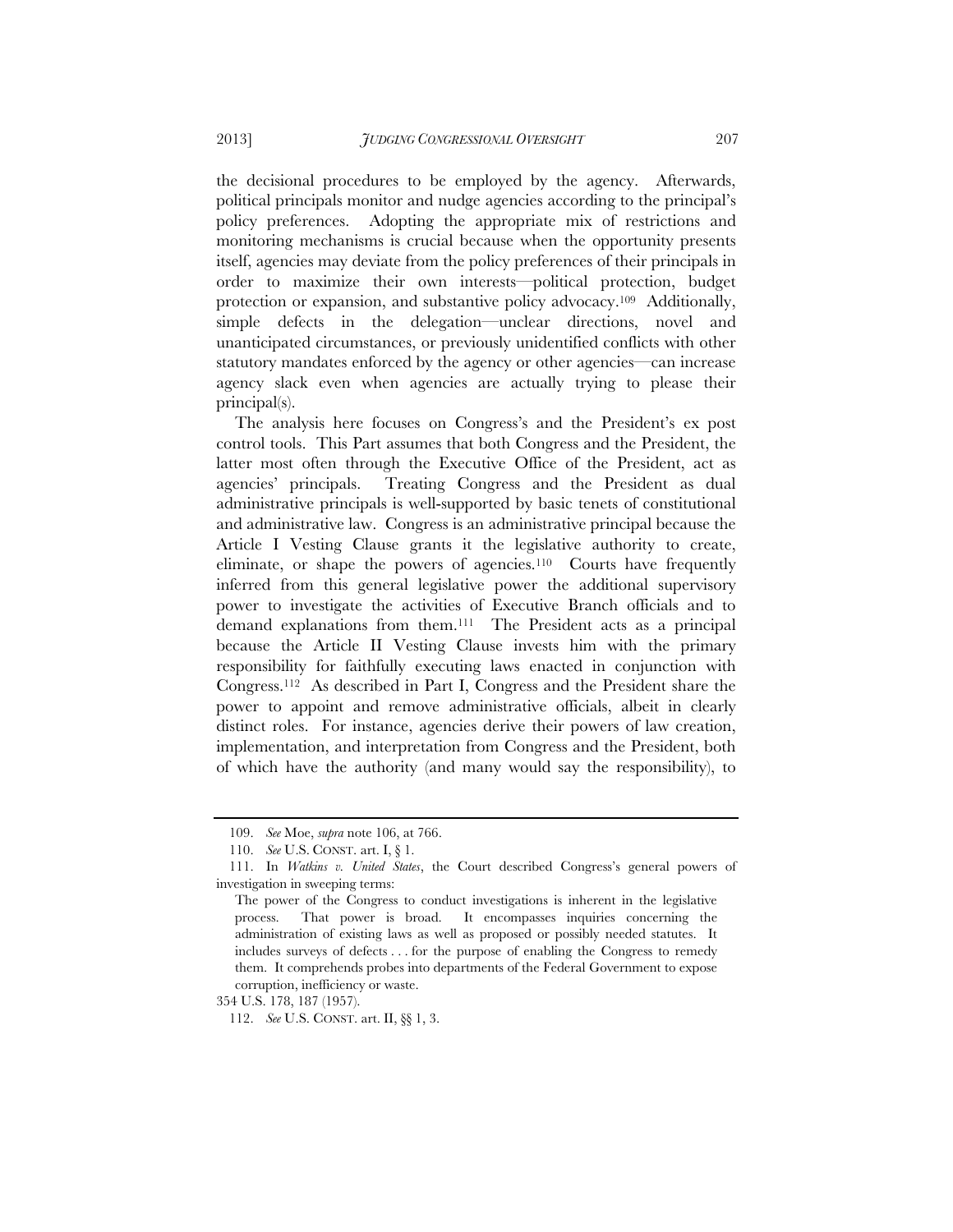ensure that agencies use those powers appropriately.113

Application of the principal–agent framework described above highlights two problems that complete delegation causes for congressional oversight. The first is an enforcement problem where the unavailability of judicial enforcement decreases congressional opportunities for reducing agency slack. The second is a "presidential primacy" in which important constituencies are led to underestimate the importance of congressional oversight because the President also oversees the federal bureaucracy.

The ultimate practical impact of both problems is reduced democratic accountability for agencies. The enforcement problem reduces the credibility of congressional attempts to rein in agency slack and diminishes agency incentives to be responsive to prevailing popular opinions as reflected by election results.114 The presidential primacy problem leads courts, commentators, and voters to rely more heavily on one political agent instead of on two to bring agencies closer in line with popular political sentiment.115 Legislative override, despite its high likelihood of failure, becomes the most viable political recourse where the President proves unresponsive or agencies prove recalcitrant in the face of presidential pressures.116

 <sup>113.</sup> *See, e.g.*, Free Enter. Fund v. Pub. Co. Accounting Oversight Bd., 130 S. Ct. 3138, 3153–54 (2010) (implying that the President has the constitutional power and responsibility to control decisions made by administrative agency officials); *cf.* AMAR, *supra* note 18, at 111 n.\* (observing that "broad powers of investigation and oversight . . . had historically been exercised by parliaments and legislatures on both sides of the Atlantic").

 <sup>114.</sup> *See* Beermann, *supra* note 4, at 142 (observing that congressional oversight can reflect prevailing public opinion, particularly after midterm elections which divide Congress and the Presidency between political parties).

 <sup>115.</sup> *See id.* 

 <sup>116.</sup> Included with legislative override are other procedures, such as the budgetary process or the expedited joint resolution process provided by the Congressional Review Act of 1996 (CRA), which requires Congress to follow the normal bicameralism and presentment procedures in order to undo administrative actions. In most circumstances, the CRA is a redundant and ineffective tool for overturning agency actions with which Congress disagrees. *See* Thomas O. McGarity, *Administrative Law as Blood Sport: Policy Erosion in a Highly Partisan Age*, 61 DUKE L.J. 1671, 1717 (2012) (noting that the CRA "has been successfully invoked on exactly one occasion," and that "it has not proved especially effective"). *See generally* Note, *The Mysteries of the Congressional Review Act*, 122 HARV. L. REV. 2162 (2009) (arguing that the CRA is little used even in situations in which it could be most effective). It is true that budgetary oversight—such as budget riders—can be effective in preventing agencies from ignoring legislators' policy preferences. *See* Beermann, *supra* note 4, at 84–90 (describing how federal legislators use the appropriations process to manage agency decisionmaking). How effectively Congress uses its budget power to manage agency slack is far from clear. *Compare* Louis Fisher, *War and Spending Prerogatives: Stages of Congressional Abdication*, 19 ST. LOUIS U. PUB. L. Rev. 7 (2000) (arguing that Congress has abdicated much of its budgetary responsibilities to the President), *with* Neal Devins, *Abdication by Another Name:*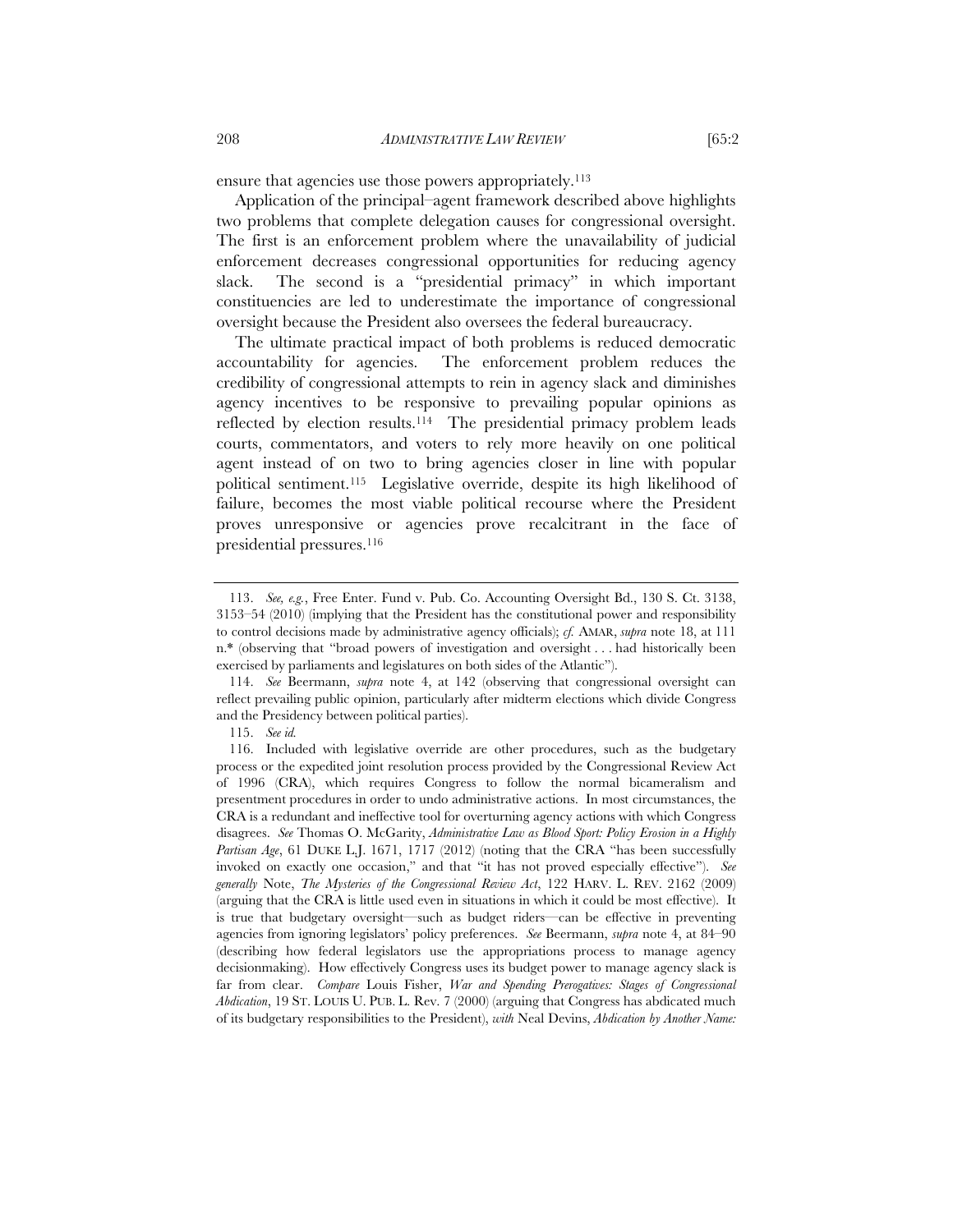#### *A. The Enforcement Problem*

Complete delegation reduces congressional opportunities for holding wayward agencies accountable through judicial review. As already explained, courts heavily discourage Congress's influence-driven oversight. When agencies capitulate to it, they subject their decisions to judicial invalidation even when federal legislators push agency officials to make policy choices that fall squarely within the agency's statutory mandate.117 From a principal–agent perspective, the absence of positive oversight from courts decreases the likelihood that agencies will exercise their discretion in a manner consistent with congressional preferences. As Professors David Epstein and Sharyn O'Halloran observed, "More aggressive monitoring of agencies by courts can reduce agencies' waywardness, by inducing them to follow the statutes they administer more faithfully than they otherwise might. The idea that judicial review can have this effect is commonplace in classic administrative law theory, as well as [principal–agent] scholarship."118

Moreover, complete delegation has the following and somewhat puzzling practical effect: it places greater emphasis on self-policing by agencies despite the fact that agency slack is an endemic problem of delegation. It shifts the focus of inquiry away from the judiciary's traditionally recognized responsibility to police the separation of powers and toward an extrajudicial space in which agencies are free to negotiate with Congress and the President for the best deal. Of course, courts frame this extrajudicial space not in terms of agency self-policing but in terms of political control.119

The D.C. Circuit, in *Sierra Club v. Costle*, assumed that political pressure from members of Congress or congressional oversight committees was among the "considerations that Congress could not have intended to make relevant" when delegating policymaking authority to an agency official.<sup>120</sup>

 120. United States *ex rel.* Kaloudis v. Shaughnessy, 180 F.2d 489, 491 (2d Cir. 1950); *see*  Sierra Club v. Costle, 657 F.2d 298, 409–10 (D.C. Cir. 1981) ("Where Congressmen keep

*An Ode to Lou Fisher*, 19 ST. LOUIS U. PUB. L. REV. 65 (2000) (countering that federal legislators are heavily engaged in the budgetary process).

 <sup>117.</sup> Unless, of course, the agency is being pressured to do something contrary to its statutory requirements.

 <sup>118.</sup> Jud Mathews, *Deference Lotteries*, 91 TEXAS L. REV. (forthcoming 2013) (citing LOUIS L. JAFFE, JUDICIAL CONTROL OF ADMINISTRATIVE ACTION 320 (1965) and DAVID EPSTEIN & SHARYN O'HALLORAN, DELEGATING POWERS: A TRANSACTION COST POLITICS APPROACH TO POLICY MAKING UNDER SEPARATE POWERS 24–25 (1999)). *But see* Charles R. Shipan, *The Legislative Design of Judicial Review: A Formal Analysis*, 12 J. THEORETICAL POL. 269, 274 (2000) (pointing out various ways in which Congress can preclude the courts from reviewing agency action).

 <sup>119.</sup> *See, e.g.*, FCC v. Fox Television Stations, Inc., 556 U.S. 502 (2009); City of Alexandria v. United States, 737 F.2d 1022 (Fed. Cir. 1984).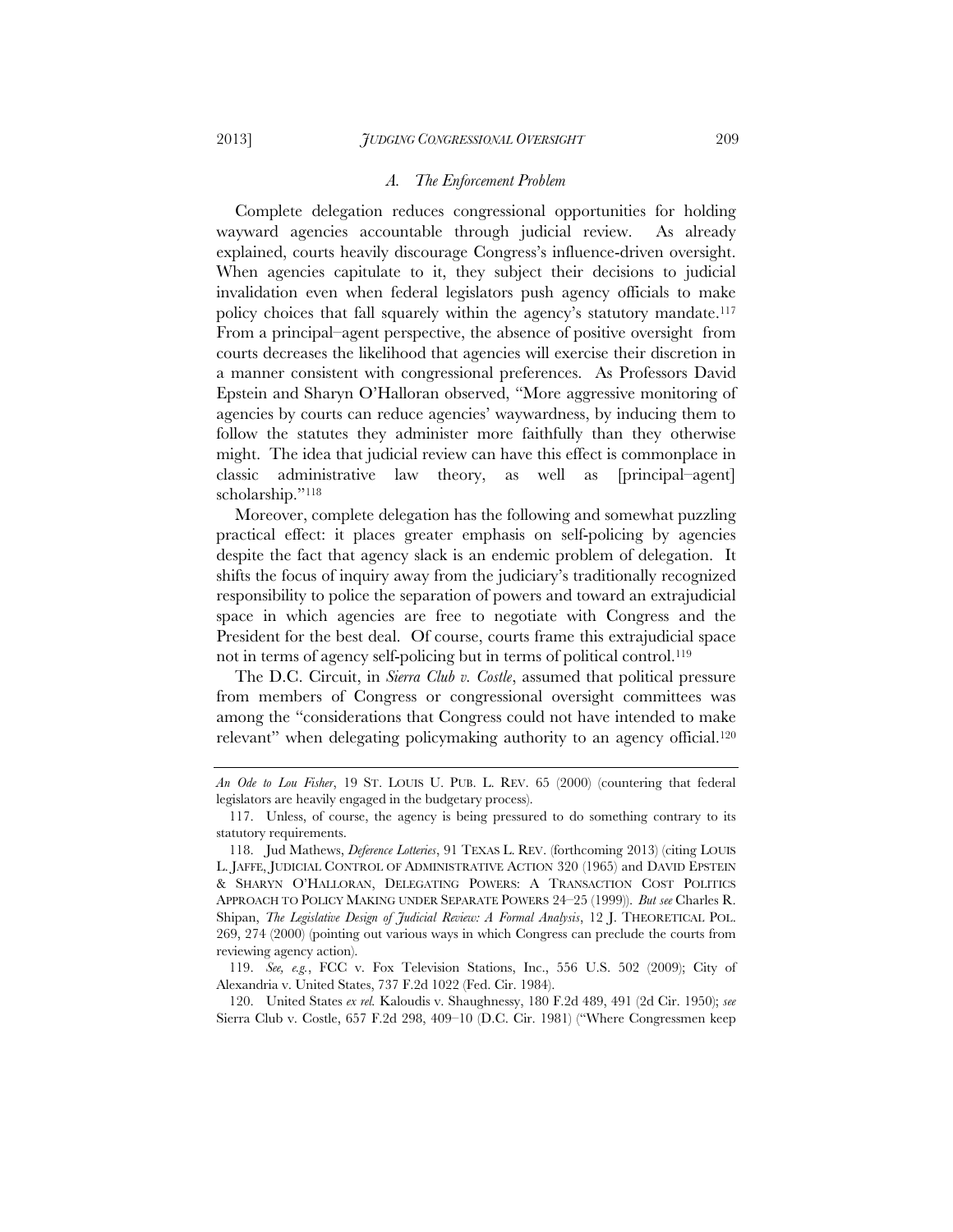Accordingly, the D.C. Circuit indicated that it would have invalidated any agency decision citing congressional pressure—or political considerations important to federal legislators—as a relevant decisional factor, thereby penalizing the agency for capitulating to pressures it presumably should have resisted. Although in a form different from *Costle*, the D.C. Circuit's decision in *District of Columbia Federation of Civic Ass'ns v. Volpe* also turned on the assumption that the enacting Congress would have preferred agencies implementing federal law ignore congressional postdelegation influence.121 Similarly, a plurality of the Supreme Court in *Fox Television* acknowledged the reality of congressional oversight pressures on agency decisionmaking but scoffed at the notion that such pressures actually determined the Federal Communications Commission's ultimate regulatory position.<sup>122</sup>

Compare this with the President-regarding assumption adopted by the Federal Circuit in *City of Alexandria*. There, the court surmised that the GSA Administrator would all but certainly capitulate to congressional pressure. The reason it would do so, however, had little to do with the power congressional oversight committees wield over the GSA. As the court readily acknowledged, the Administrator was well within his statutory authority to ignore the oversight committee entirely.123 Rather, the court presumed that the President would not empower the GSA Administrator, a relatively junior official in the Executive Branch hierarchy, to complicate executive–congressional relations by proceeding with land transactions that Congress disapproved.124 Irrespective of any discretion enjoyed by the Administrator, the court assumed that he would exercise that discretion in a way that served the President's larger political interests even if that meant capitulating to Congress in individual cases.125

Regardless of the political control assumptions adopted by courts, complete delegation can leave Congress in a weakened oversight position.

their comments focused on the substance of the proposed rule—and we have no substantial evidence to cause us to believe Senator [Robert] Byrd did not do so here—administrative agencies are expected to balance Congressional pressure with the pressures emanating from all other sources." (footnote omitted)). *But see* Sharpe, *supra* note 101, at 169–73 (arguing that, all things being equal, Congress may delegate policymaking authority to agencies precisely because it will be able to exercise greater influence over them as compared to courts).

 <sup>121.</sup> *See* D.C. Fed'n of Civic Ass'ns v. Volpe, 459 F.2d 1231, 1247–49 (D.C. Cir. 1971).

 <sup>122.</sup> *Fox Television*, 556 U.S. at 524–25.

 <sup>123.</sup> *City of Alexandria*, 737 F.2d at 1026.

 <sup>124.</sup> *Id.*

 <sup>125.</sup> *Id.* ("Presidents may at times be at loggerheads with Congress in highly publicized matters, of national significance usually. They do not employ [General Services Administration] Administrators to place themselves at loggerheads likewise, in smaller matters.").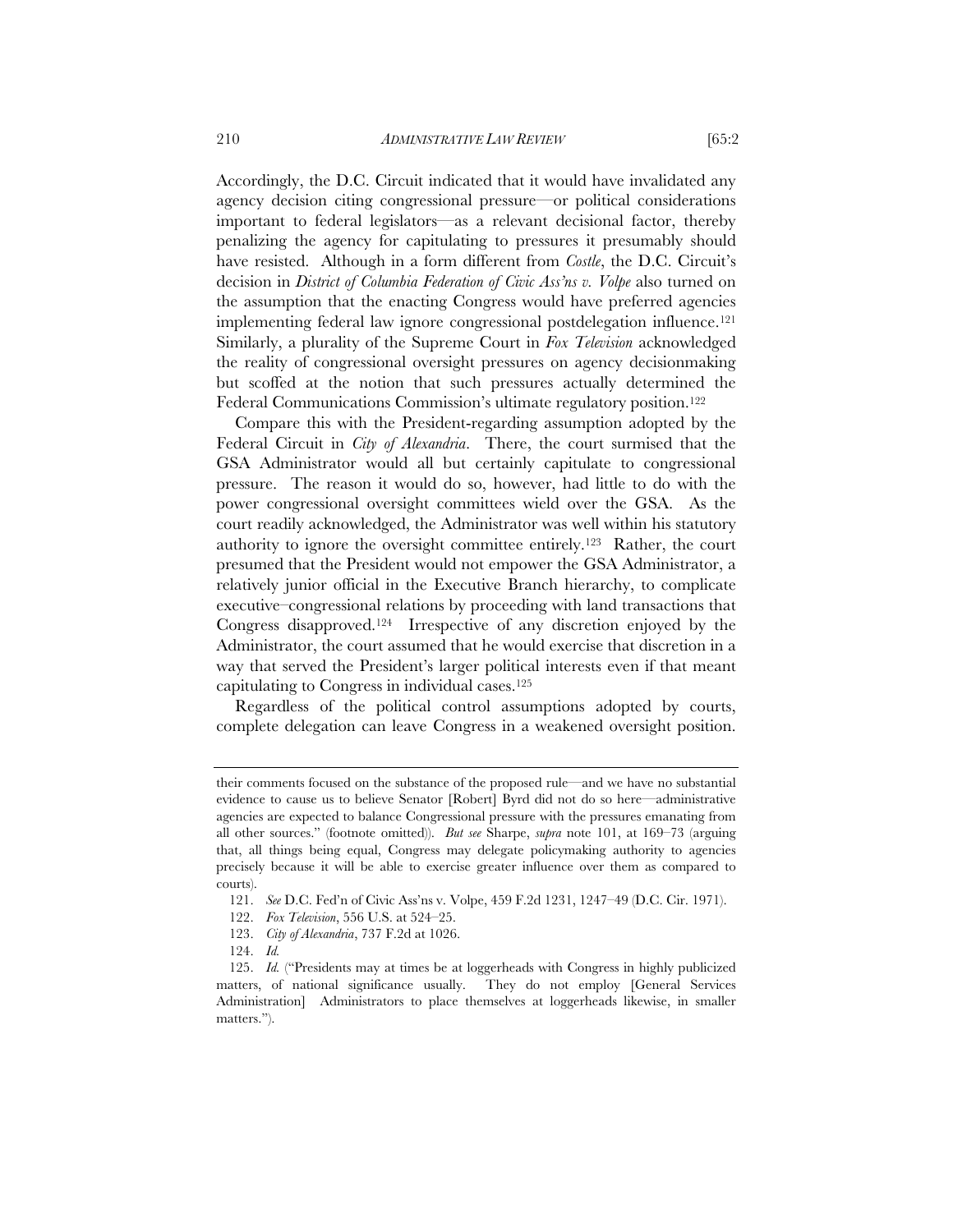It funnels congressional responses to agency waywardness into the options of legislative override, which is difficult to coordinate and frequently ineffective, or informal oversight pressures, which are judicially unenforceable and hence easier for agencies to ignore. The result is a greater agency slack problem than would otherwise result from a judicial approach that consciously accounts for principal–agent theory.

#### *B. The Presidential Primacy Problem*

As compared to Congress, which operates under the restrictions of complete delegation and several institutionally endogenous handicaps, the President has become increasingly effective at using extrastatutory tools to influence administrative behavior.126 Generally, observers now accept that the President has gained the upper hand on Congress when it comes to reducing administrative agency slack across the federal bureaucracy.

In her exhaustive study of the Clinton Administration's supervision of administrative agencies, then-Professor Elena Kagan described how President Clinton significantly increased his influence over agency decisionmaking.127 In doing so, he continued a trend of presidential control begun by President Reagan. President Clinton used three nonstatutory control mechanisms: (1) directives issued to agency heads that required them to take particular actions within set time periods, (2) modification of Office of Management and Budget review of agency rulemakings (including those of independent agencies), and (3) taking credit for agency actions through speeches and other public events.128

President Obama has gone even further than his predecessors, at least with regard to the first type of influence. Traditionally, the moniker "independent" has been given to those agencies whose organizational features are calculated to insulate them from presidential control. Though their specific structures may vary, these agencies derive their "independence" from one essential feature: "the President lacks authority to remove their heads from office except for cause. Thus, these agencies are independent in the sense that the President cannot fire their leaders for political reasons and, consequently, cannot use this ultimate sanction to back up particular policy recommendations."129 They are, therefore,

 <sup>126.</sup> *See generally* William D. Araiza, *Judicial and Legislative Checks on Ex Parte OMB Influence Over Rulemaking*, 54 ADMIN. L. REV. 611 (2002) (footnote omitted) (discussing the influence the President exercises on administrative rulemaking through ex parte Office of Management and Budget contacts with agencies).

 <sup>127.</sup> *See generally* Kagan, *supra* note 9.

 <sup>128.</sup> *Id.* at 2284–3303.

 <sup>129.</sup> Lisa Schultz Bressman & Robert B. Thompson, *The Future of Agency Independence*, 63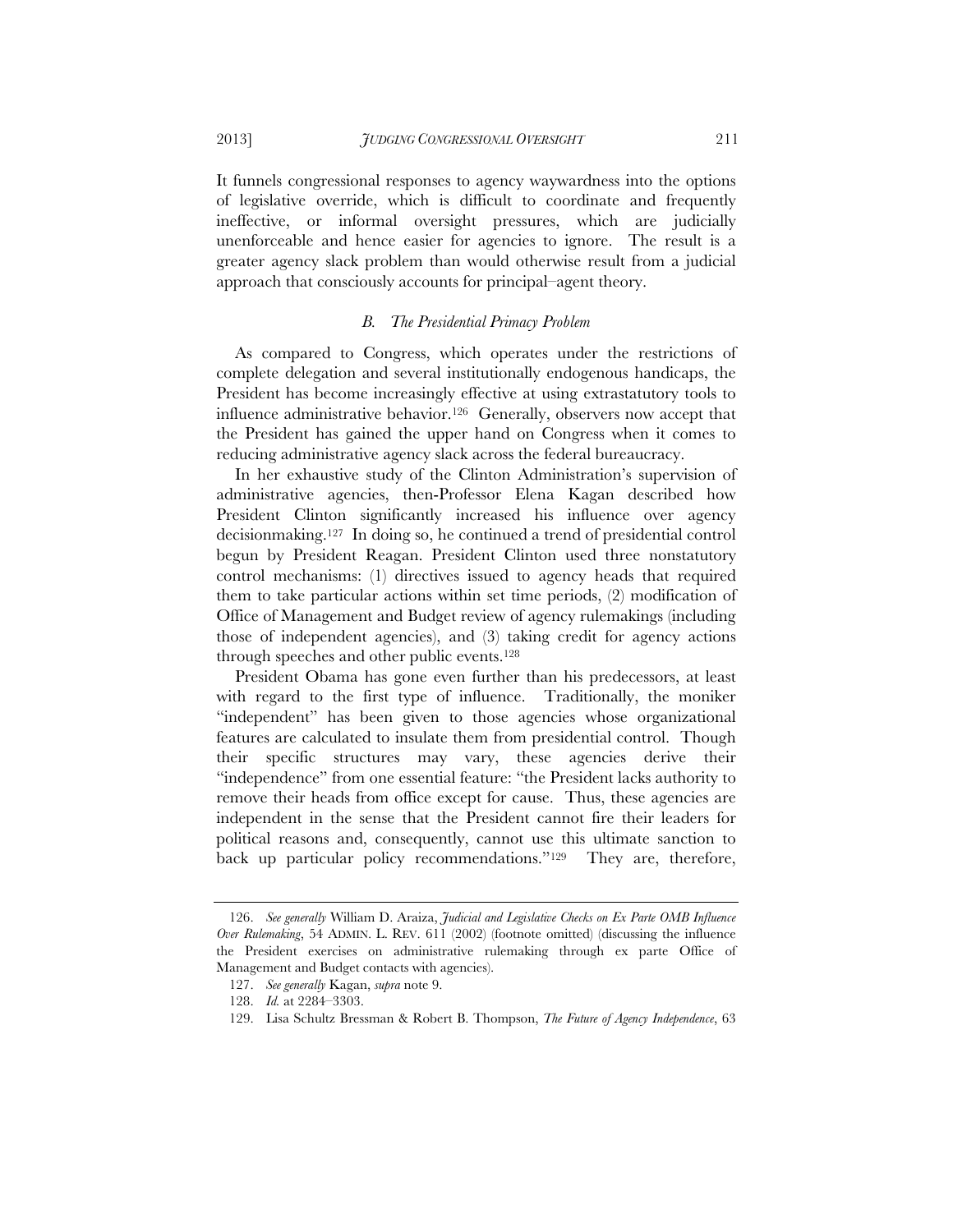distinguishable from "executive" agencies—such as the Department of Justice or the State Department—the heads of which serve in the President's cabinet and can presumably be fired for any reason or no reason at all.130

In Executive Order 13,579, President Obama indicated that independent agencies are expected, perhaps even obligated, to adopt and implement his regulatory goals. Framed in the subjunctive, the order stated, "Independent regulatory agencies, no less than executive agencies" should adopt policies that protect "public health, welfare, safety, and our environment while promoting economic growth, innovation, competitiveness, and job creation."131 The order also directed independent agencies to develop plans to periodically review and analyze their preexisting significant regulations "within 120 days of [the] order."132 This language, though seemingly innocuous, is more assertive than that typically used by Presidents when addressing independent agencies.<sup>133</sup>

While she does not couch her analysis in such terms, Kagan's conclusions here are consistent with principal–agent analysis. "Congress's most potent tools of oversight require collective action (and presidential agreement) . . . ."134 When Presidents have greater involvement in agency decisionmaking, they are more likely to block legislative efforts to overturn those decisions through legislative override.135 Agencies, aware that Congress will encounter substantial difficulties in overriding their decisions because of a potential presidential veto, will have less incentive to appease congressional policy preferences.

Political scientists have come to similar conclusions regarding the efficacy of presidential bureaucratic control efforts as compared to those of Congress. The President has comparative advantages over Congress in addressing the primary causes of agency slack, in terms of information and transaction costs—both of which facilitate a principal's ability to understand and correct the actions of its agents. Most obviously, the President wields enormous power over the executive departments, the

VAND. L. REV. 599, 610 (2010).

 <sup>130.</sup> *See* Myers v. United States, 272 U.S. 52, 176 (1926).

 <sup>131.</sup> Exec. Order No. 13,579, 3 C.F.R. 256 (2012).

 <sup>132.</sup> *Id.*

 <sup>133.</sup> *But see* Joshua D. Wright, *The Antitrust/Consumer Protection Paradox: Two Policies at War with Each Other*, 121 YALE L.J. 2216, 2263 n.195 (2012) ("President Obama has indicated a desire for independent agencies to comply with his orders but has not required them to do so.").

 <sup>134.</sup> Kagan, *supra* note 9, at 2347.

 <sup>135.</sup> *Id.*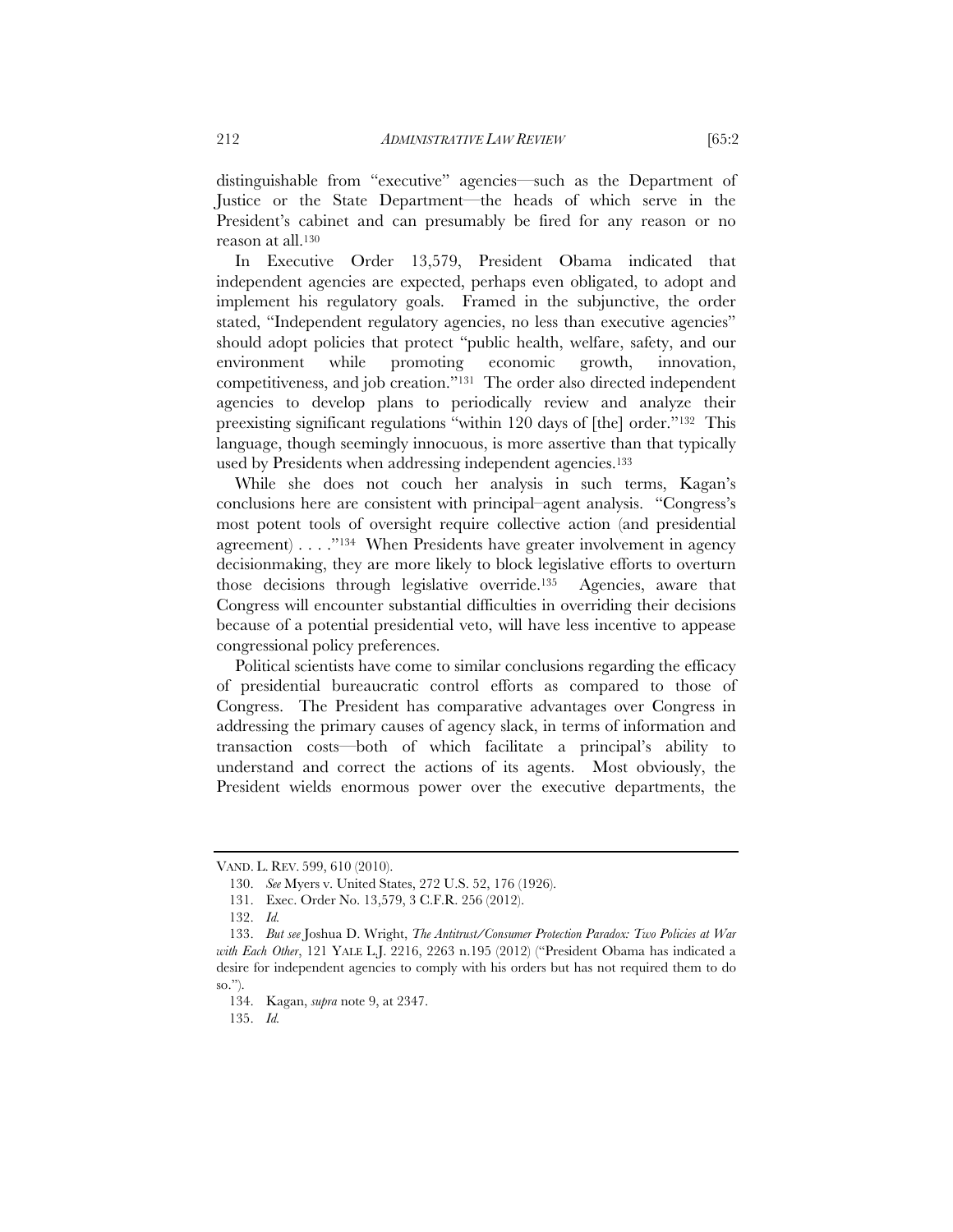heads of which serve in his cabinet and at his pleasure.136 Even with respect to independent agencies, over which the President enjoys comparatively weaker influence, he often has access to better information about the activities of administrative agencies than do members of Congress.137 The President can also exert influence over the flow of information from agencies to Congress, instructing them to release data slowly, selectively, or not at all.138 With regard to transaction costs, Congress is a collective body that often has to coordinate its efforts to effectively address agency waywardness. The President, on the other hand, does not generally suffer from such collective action problems and therefore incurs comparatively miniscule transaction costs when trying to influence administrators.139 The President, in sum, is positioned to provide a unified perspective on fretted policy issues handled by agencies, whereas Congress will respond through committees that may not represent the will of Congress or even the preferences of the median legislator within Congress.140

While the President almost certainly enjoys advantages over federal legislators when it comes to administrative oversight, those advantages

 <sup>136.</sup> Professor David Lewis has made the following constitutionally based claim for presidential control of agencies:

It is not clear in the Constitution what exactly the Founders meant by executive power. They granted presidents the ability to secure in writing the recommendations of their principal officers, the ability to nominate principal officers, and the responsibility to faithfully execute the law. The reasonable interpretation of this grouping of powers, and one generally adopted by presidents, is that presidents are obligated to direct the executive branch of the government. In order for presidents to successfully carry out their oath of office, it is their responsibility to make sure the policies of the U.S. government are implemented effectively. To do so, they need control of the administrative apparatus of government.

DAVID E. LEWIS, PRESIDENTS AND THE POLITICS OF AGENCY DESIGN: POLITICAL INSULATION IN THE UNITED STATES GOVERNMENT BUREAUCRACY, 1946–1997 24 (2003). From this descriptive account of the President's relationship with the administrative state, Professor Lewis draws the following normative inference: "In short, [presidents] need the types of administrative structures that maximize presidential control, and the bureau model fits the bill." *Id.* This Article disagrees with Professor Lewis's conclusion that these constitutional arrangements indicate that presidents should be given *even more* power over administrative decisionmaking. To the contrary, this Article operates from the premise that congressional oversight, properly arranged, can and must provide an important counterbalance to the Presidency's natural tendency toward unilateral bureaucratic action.

 <sup>137.</sup> HOWELL, *supra* note 11, at 101.

 <sup>138.</sup> *See id.* at 101.

 <sup>139.</sup> *See id.* at 107–08.

 <sup>140.</sup> *See, e.g.*, Lisa Schultz Bressman, *Procedures as Politics in Administrative Law*, 107 COLUM. L. REV. 1749, 1814 (2007) (contending that this type of oversight will often result in a reflection of the views of a subset of legislators rather than Congress as a whole).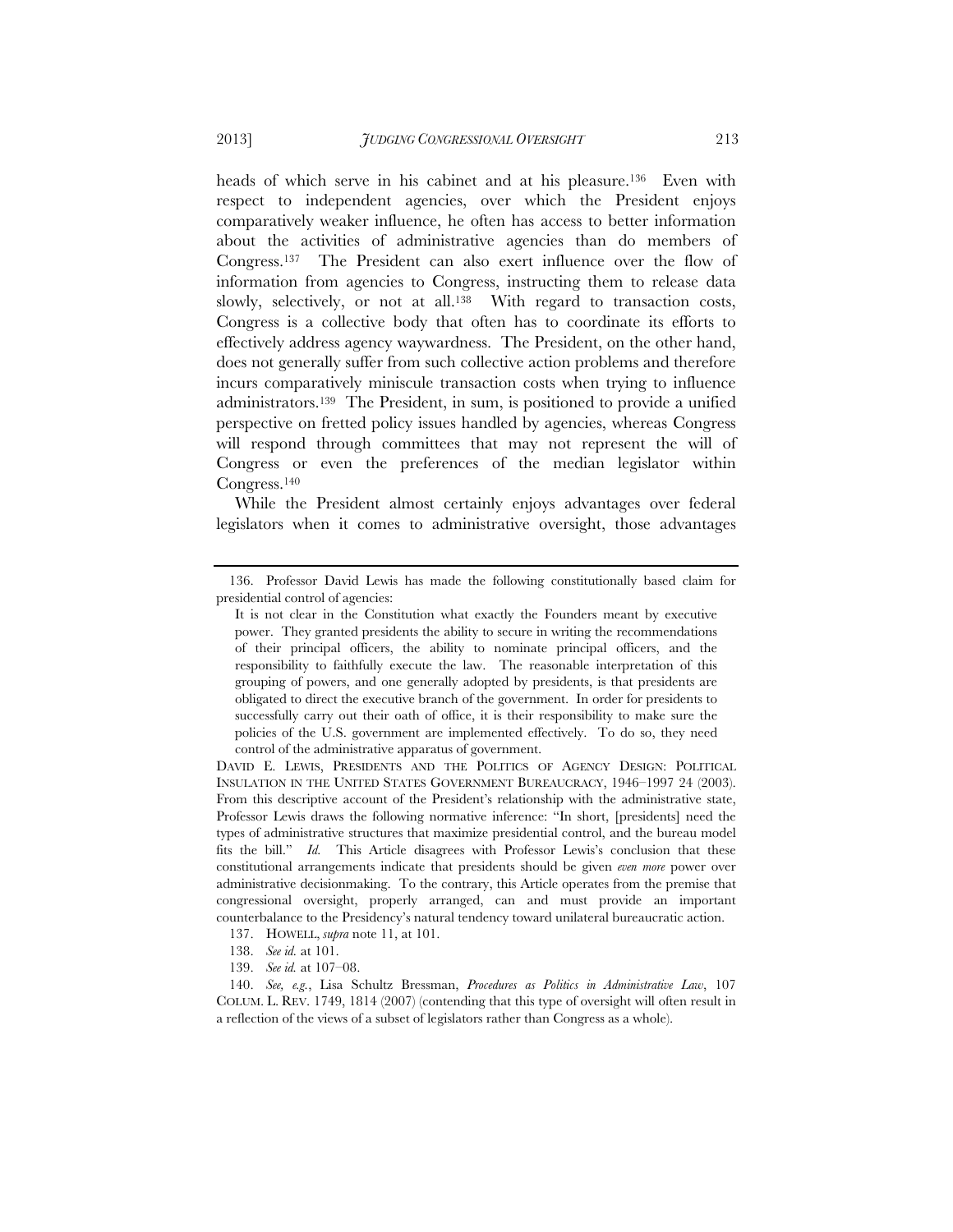should not be overstated. As Professor Lisa Schultz Bressman notes, the belief in a single presidential perspective is somewhat dubious, as are the extent of the benefits that are believed to derive from it. Far from applying a unified perspective on administrative matters, the President is rarely involved in directing agency decisions.141 Rather, Executive Branch oversight of bureaucratic decisionmaking is routinely conducted by a variety of officials, such as White House staff members.142 It is simply implausible that a significant amount of this oversight is ever brought to the President's attention, or even to a single subordinate within the Executive Branch. Additionally, it may be that the President is just as susceptible to factionalism and capture by vociferous or powerful interest groups as are members of Congress.143

Complete delegation enhances reliance on presidential oversight by largely restricting effective congressional attempts at influence to the legislative process. As with the enforcement problem, the presidential primacy problem can result in greater agency autonomy where agencies resist both congressional and presidential pressure. Additionally, and perhaps as concerning, complete delegation's enhancement of the presidential primacy problem undermines checks and balances by enabling presidential unilateralism. To the extent either of the political branches can hold agencies to account, the Presidency has many more opportunities to influence or to control their delegated legislative, executive, and adjudicative decisions.

#### III. RELAXING COMPLETE DELEGATION

As already described in detail, courts have developed and applied complete delegation across multiple areas of administrative law. Moreover, courts have done so where specific constitutional mandates appear to require it, and where no such specific constitutional mandates require its adoption. This significantly limits the ability of Congress to manage the distance between its policy preferences and those of administrative agencies, a problem that is only enhanced by judicial acceptance of the President's dominance in overseeing administrative decisionmaking. It also seems that Congress has internalized complete delegation when it comes to legislative oversight. Several statutes and House and Senate rules

 <sup>141.</sup> *Id.*

 <sup>142.</sup> *Id.*

 <sup>143.</sup> *See id.* at 1815 (citing Jide Nzelibe, *The Fable of the Nationalist President and the Parochial Congress*, 53 UCLA L. REV. 1217, 1231–46 (2006)) (explaining that the President is often motivated to accommodate a more narrow geographical and population constituency due to the effects of the electoral college).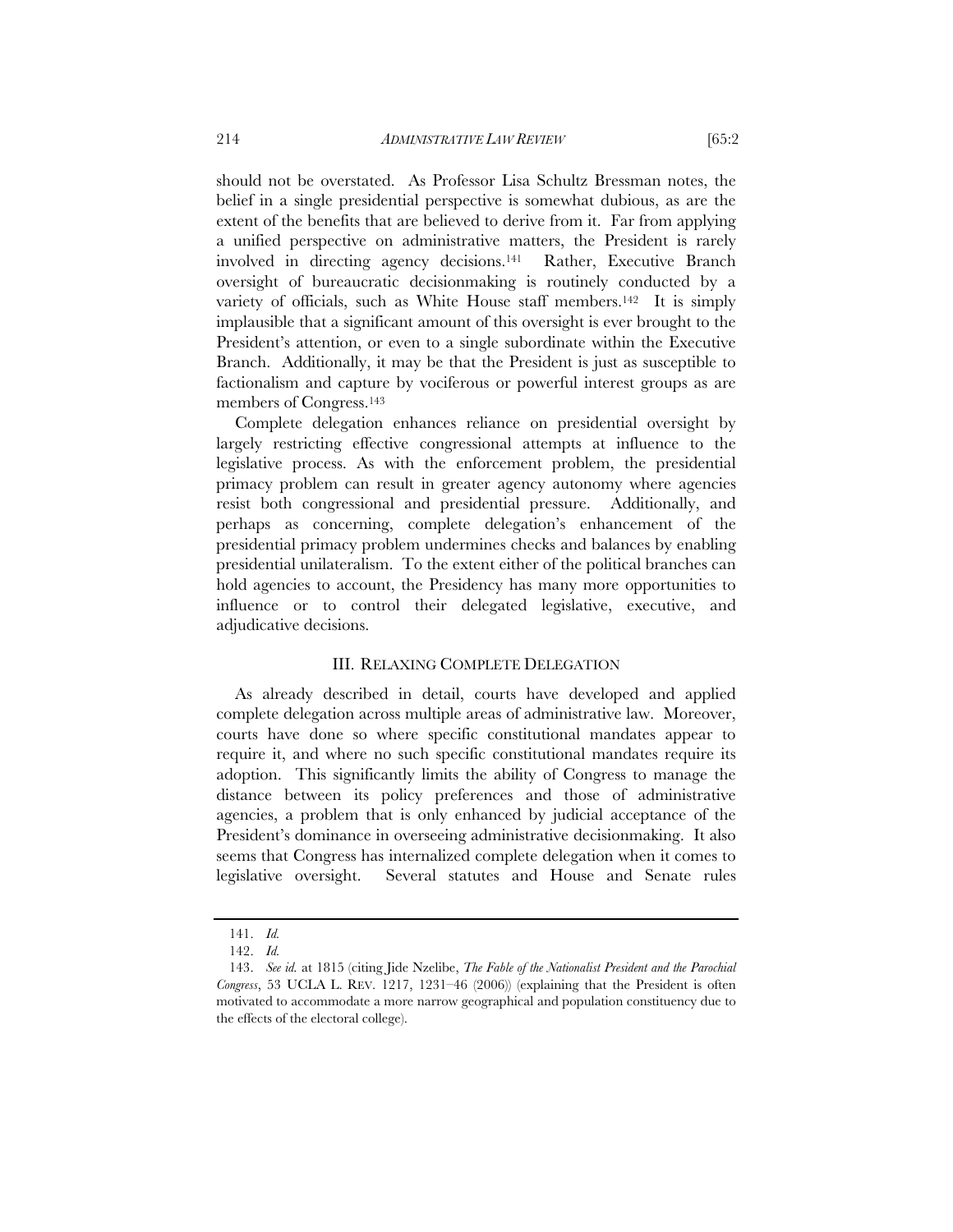subdelegating oversight authority to committees are carefully worded so as to avoid the investiture of policymaking authority in those committees.144 Instead, Congress subdelegates "insignificant" authority to the committees, largely encompassed by such activities as investigation and information gathering.145 While these tools can prove effective in influencing bureaucratic decisionmaking, their numerous deficiencies and lack of judicial enforceability significantly reduce their usefulness in helping Congress manage agency slack.

As discussed above, courts have concluded that they can only recognize congressional involvement in law administration when Congress is legally empowered to control its terms and conditions, and Congress is legally empowered to assert this control only when it acts through legislation.<sup>146</sup> Accordingly, judicial rejection of congressional postdelegation involvement in law administration assumes that, for Congress, it is control or nothing at all.

Courts need not be so severe in their treatment of congressional influence because permitting members or oversight committees a judicially cognizable role in agency policymaking need not result in the parliamentarianism feared by the Founding Era. Indeed, the pooling of

146. *See supra* Part I.

 <sup>144.</sup> *See, e.g.*, SENATE MANUAL, S. DOC. NO. 110-1, at 41 (2008) ("Each standing committee, including any subcommittee of any such committee, is authorized . . . to require by subpoena or otherwise the attendance of such witnesses and the production of such correspondence, books, papers, and documents . . . as may be authorized by resolutions of the Senate."); JEFFERSON'S CONSTITUTION MANUAL AND RULES OF THE HOUSE OF REPRESENTATIVES, H.R. DOC. NO. 110-162, at 563 (2009) ("For the purpose of carrying out any of its functions and duties . . . a committee or subcommittee is authorized . . . to require, by subpoena or otherwise, the attendance and testimony of such witnesses and the production of such books, records, correspondence, memoranda, papers, and documents as it considers necessary.").

 <sup>145.</sup> I use the term "insignificant" here not to indicate the practical unimportance of information gathering but to distinguish it from the three categories of "significant authority" the Court has described in its separation-of-powers cases. *See, e.g.*, Buckley v. Valeo, 424 U.S. 1, 126 (1976) ("We think . . . that any appointee exercising significant authority pursuant to the laws of the United States is an 'Officer of the United States,' and must, therefore, be appointed in a manner prescribed by [the Appointments Clause]."). In *Buckley*, the constitutionality of the appointments procedures for the Federal Election Commission commissioners turned on whether the commissioners exercised significant authority, which the Court indicated were executive, legislative, or adjudicative powers. *See id.* at 109–13. Investing the commissioners with recordkeeping, disclosure, and investigative functions did not pose a constitutional problem. *Id.* at 137 ("Insofar as the powers confided in the Commission are essentially of an investigative and informative nature, falling in the same general category as those powers which Congress might delegate to one of its own committees, there can be no question that the Commission as presently constituted may exercise them.").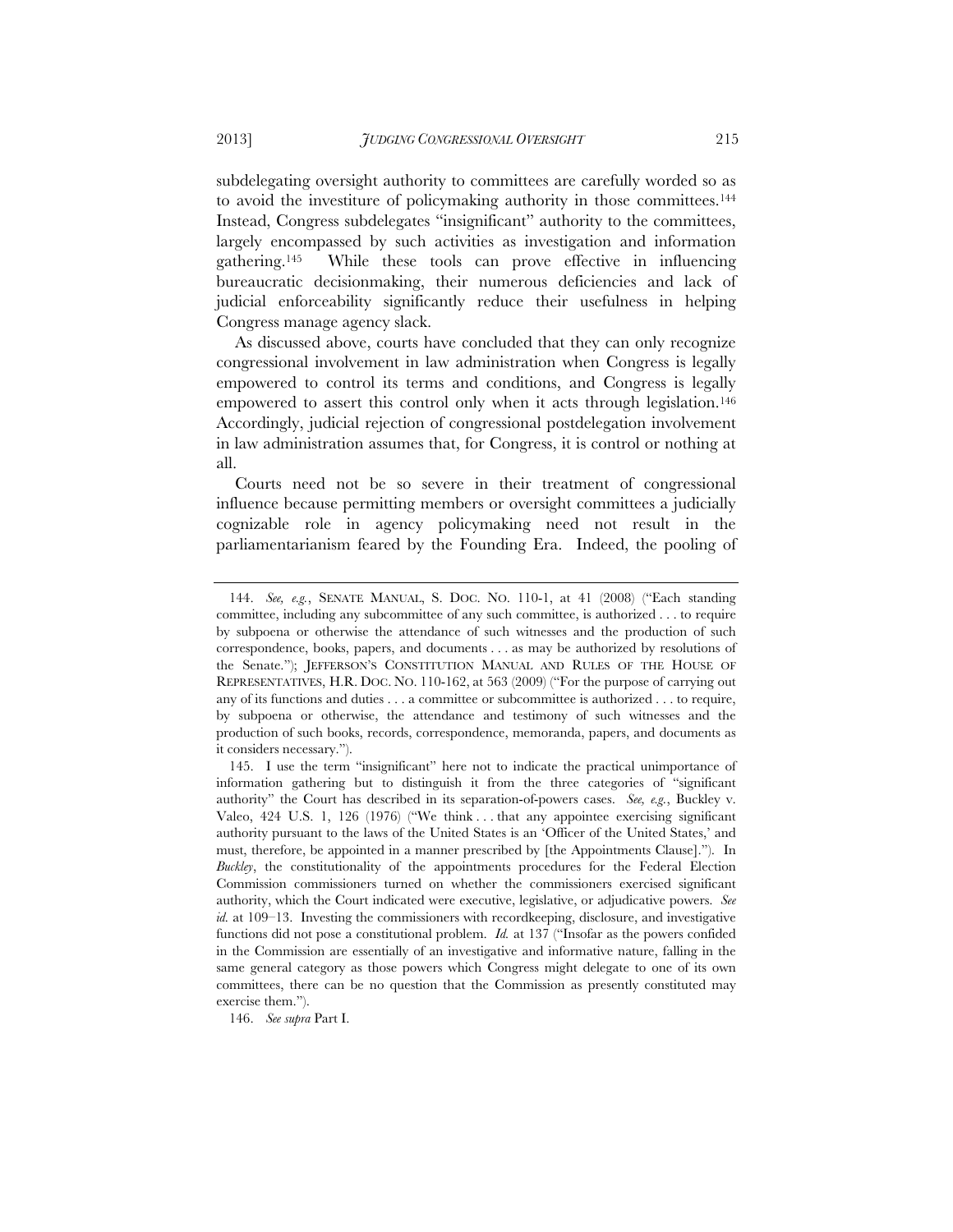significant authority—executive, legislative, or adjudicative—in the administrative state poses graver separation-of-powers concerns than would an increased (though still limited) congressional role in law administration. Properly conceived and structured, a judicial stance that emphasizes *participation in* agency decisionmaking rather than *control of* agency decisionmaking can increase the political accountability of agency policymaking. Moreover, it can do so without unduly increasing congressional power at the expense of the Executive or the Judiciary.

This Part lays out the proposal for "partial subdelegation," an alternative to complete delegation in the congressional influence context. The difference between complete delegation and partial subdelegation hinges on the frequently overlooked distinction between decisional control and decisional participation in administrative decisionmaking. Whereas complete delegation actively discourages Congress's postdelegation influence of agency officials due to a fear that congressional subgroups will assume control of bureaucratic decisionmaking, partial subdelegation supports limited congressional subgroup participation in bureaucratic decisionmaking to enhance the political accountability of agency policymakers. At its core, partial subdelegation would lift the specter of judicial invalidation where agencies cite congressional postdelegation policy preferences as a factor in the policy choices they make. Instead, partial subdelegation would make congressional policy preferences a factor, under limited circumstances, in the exercise of delegated agency policymaking discretion. While agencies would not be required to adopt those preferences as their own, they would be required to explain why they chose not to do so. This information forcing would support congressional participation in agency policymaking and make it difficult for bureaucrats to make wholly independent policy judgments outside the supervision of Congress.

Partial subdelegation would only apply where agencies have been delegated some policy discretion (and hence when political views are most relevant), such as when they are required to interpret ambiguous statutory provisions or when they are expressly delegated the authority to make law. Courts would employ partial subdelegation if two showings can be made. First, courts must be satisfied that factoring in congressional policy preferences would not lead the agency to act ultra vires or otherwise illegally. Second, courts must be satisfied that other nonpolitical factors do not point clearly in another policy direction. Importantly, partial subdelegation would calibrate congressional influence so as to complement presidential oversight, rather than supplant it. Accordingly, to the extent that evident presidential and congressional policy views conflict, where congressional preferences are a lesser included of presidential preferences,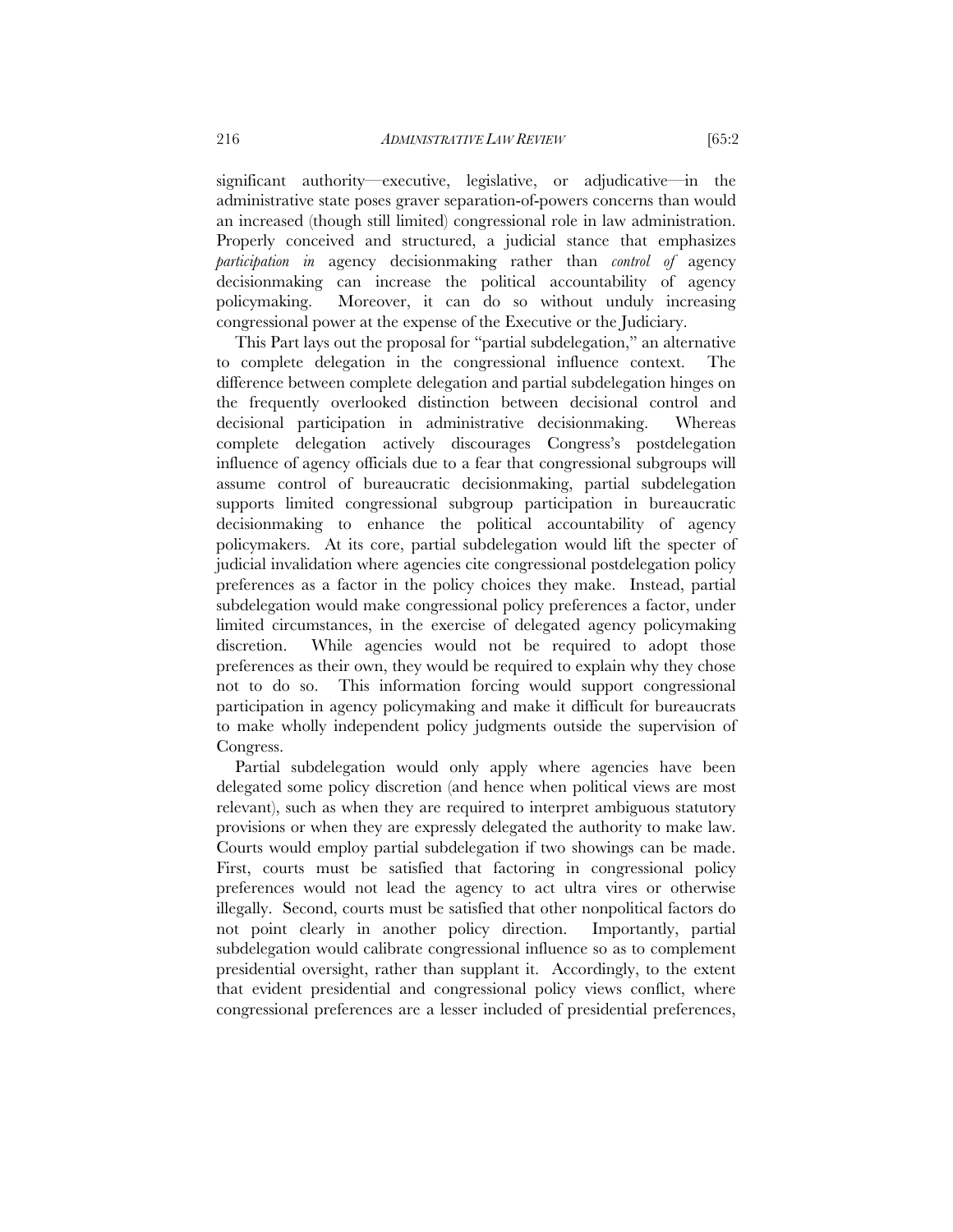or vice versa, the President's preferences would trump. Taken together, these features could secure for congressional subgroups (ideally a duly authorized committee overseeing a particular agency) a participatory role in agency policymaking that increases agency political accountability while reducing agency slack.

What follows is an illustration of how partial subdelegation might operate in the *Chevron* context, where *Chevron* requires agencies to make critical policy choices in order to fulfill the regulatory mandates implied by ambiguous statutory provisions. This Part then explains how partial subdelegation would address the specific agency slack problems of enforcement and presidential primacy described in Part II.

#### *A. Partial Subdelegation: A* Chevron*-Based Example*

The familiar *Chevron* two-step analysis provides the basic framework by which courts review agencies' interpretations of ambiguous statutes. Under *Chevron* Step One, courts look to the plain language of the statute to determine whether "Congress has directly spoken to the precise question at issue."147 If it has, "that is the end of the matter; for the court, as well as the agency, must give effect to the unambiguously expressed intent of Congress."148 If Congress has not spoken clearly on the issue—if the statute is silent or ambiguous—courts proceed to *Chevron* Step Two, which instructs them to defer to an agency's reasonable interpretation of the statute.<sup>149</sup> In essence, *Chevron* Step Two tells courts to test whether an agency's interpretive choices fit within the realm of ambiguity left by the statute. *Chevron* requires courts to accept an agency's choices if within the realm of ambiguity, but to reject the agency's choices if outside the realm of ambiguity; however, *Chevron* does not permit courts to reject an agency's interpretation simply because they *disagree* with an agency's interpretation.150

At its most basic level, the *Chevron* analysis is equal parts statutory interpretation and institutional choice.151 The statutory interpretation part

 <sup>147.</sup> Chevron U.S.A. Inc. v. Natural Res. Def. Council, Inc., 467 U.S. 837, 842 (1984).

 <sup>148.</sup> *Id.* at 842–43.

 <sup>149.</sup> *Id.* at 843–44.

 <sup>150.</sup> *See* Nat'l Cable & Telecomm. Ass'n v. Brand X Internet Servs., 545 U.S. 967, 981– 82 (2005) ("'[T]he whole point of *Chevron* is to leave the discretion provided by the ambiguities of a statute with the implementing agency.' . . . *Chevron*'s premise is that it is for agencies, not courts, to fill statutory gaps." (quoting Smiley v. Citibank (S.D.), N.A., 517 U.S. 735, 742 (1996))).

 <sup>151.</sup> *See* Jonathan T. Molot, *Ambivalence About Formalism*, 93 VA. L. REV. 1, 22 (2007) ("Yet *Chevron*'s formal rule is geared not just to promote fidelity to [the enacting] Congress the primary goal in the statutory interpretation literature—but also to limit judicial power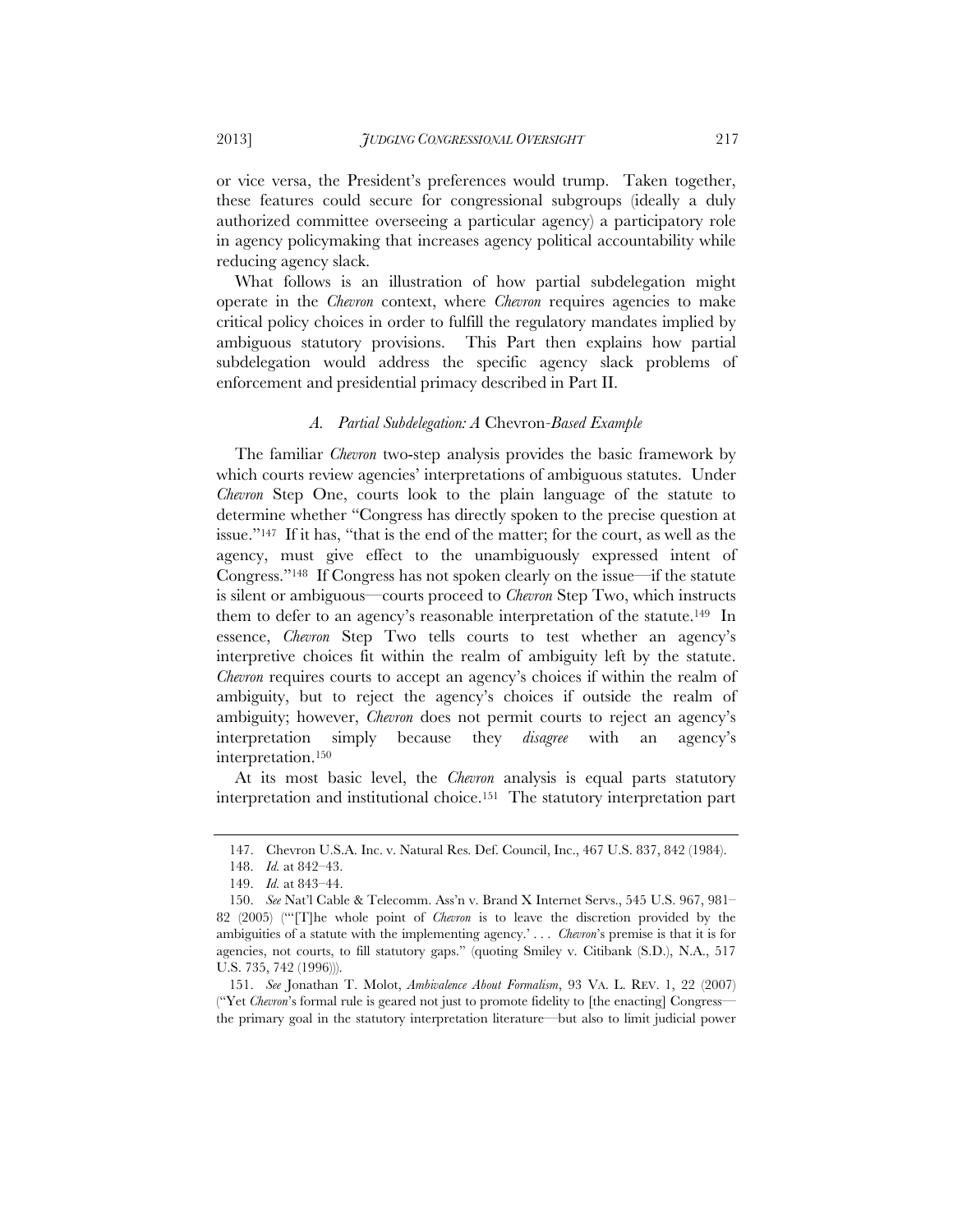of *Chevron* requires any government entity confronted with ambiguous statutory language to determine Congress's intent with as much certainty as reliable evidentiary sources permit.152 The purpose of this evidence must always be the same: to aid the interpreter in faithfully identifying and adhering to the enacting Congress's policy choices. This is true whether those sources are limited to statutory text and basic syntactical analyses<sup>153</sup>

or whether they also include such extratextual sources as legislative history and the contemporary legal contexts in which statutes were passed.154 In this sense, *Chevron* does not ask courts to deviate from standard statutory interpretation.

The institutional choice part of *Chevron* establishes the default rule that agencies, not courts, are the primary interpreters of ambiguous regulatory statutes.155 Where traditional tools of statutory construction fail to narrow an ambiguous statute's interpretive possibilities to a single "clear" meaning, courts must defer to an agency's reasonable interpretation of the statute.156

 154. *See id.* at 225–39 (emphasizing that legislative history may be useful as evidence of whether Congress chooses to maintain historical practices or to discontinue them).

 155. Some commentators have questioned whether the Supreme Court has adhered to this institutional choice in its post-*Chevron* cases. *See, e.g.*, Beermann, *supra* note 4, at 151 (pointing out that the Court has not been as deferential to agency interpretation as the language of the *Chevron* opinion would otherwise indicate they should be, perhaps because "the Court is an activist institution with final say, and it appears that the Court finds it difficult to step aside and allow an agency to interpret a statute contrary to what the Court believes is the most accurate (in terms of legislative intent) or best (in terms of policy) meaning of the statute").

 156. Since ambiguous statutes are susceptible to multiple interpretations of varying plausibility, it is somewhat disingenuous to assert that courts or agencies are actually "interpreting" what an enacting Congress intended the statute to mean. Instead, those charged with resolving the ambiguity must scramble to make what is essentially a policy judgment guided (though not controlled) by evidence of the enacting Congress's motivations, among other things. *See* Jamelle C. Sharpe, *Toward (A) Faithful Agency in the Supreme Court's Preemption Jurisprudence*, 18 GEO. MASON L. REV. 367, 397 n.198 (2011) (arguing that judges are forming policy when they interpret unclear statutes); *see also* Cynthia R. Farina, *Statutory Interpretation and the Balance of Power in the Administrative State*, 89 COLUM. L. REV. 452, 525 (1989):

At stake in *Chevron* was the fate of one relatively small but not insignificant slice of the regulatory power pie: the authority to interpret the statutes that define the policymaking universe. The Court's resolution deliberately moves that power squarely into

vis-à-vis other constitutional agents.").

 <sup>152.</sup> *Chevron* Step One instructs courts to use "traditional tools of statutory construction" to determine whether "Congress has directly spoken to the precise question at issue." *Chevron*, 467 U.S. at 842, 843 n.9.

 <sup>153. &</sup>quot;The simplest version of textualism is enforcement of the 'plain meaning' of the statutory provision: that is, given the ordinary meanings of words and accepted precepts of grammar and syntax, what does the provision signify to the reasonable person?"WILLIAM N. ESKRIDGE, JR., DYNAMIC STATUTORY INTERPRETATION 38 (1994).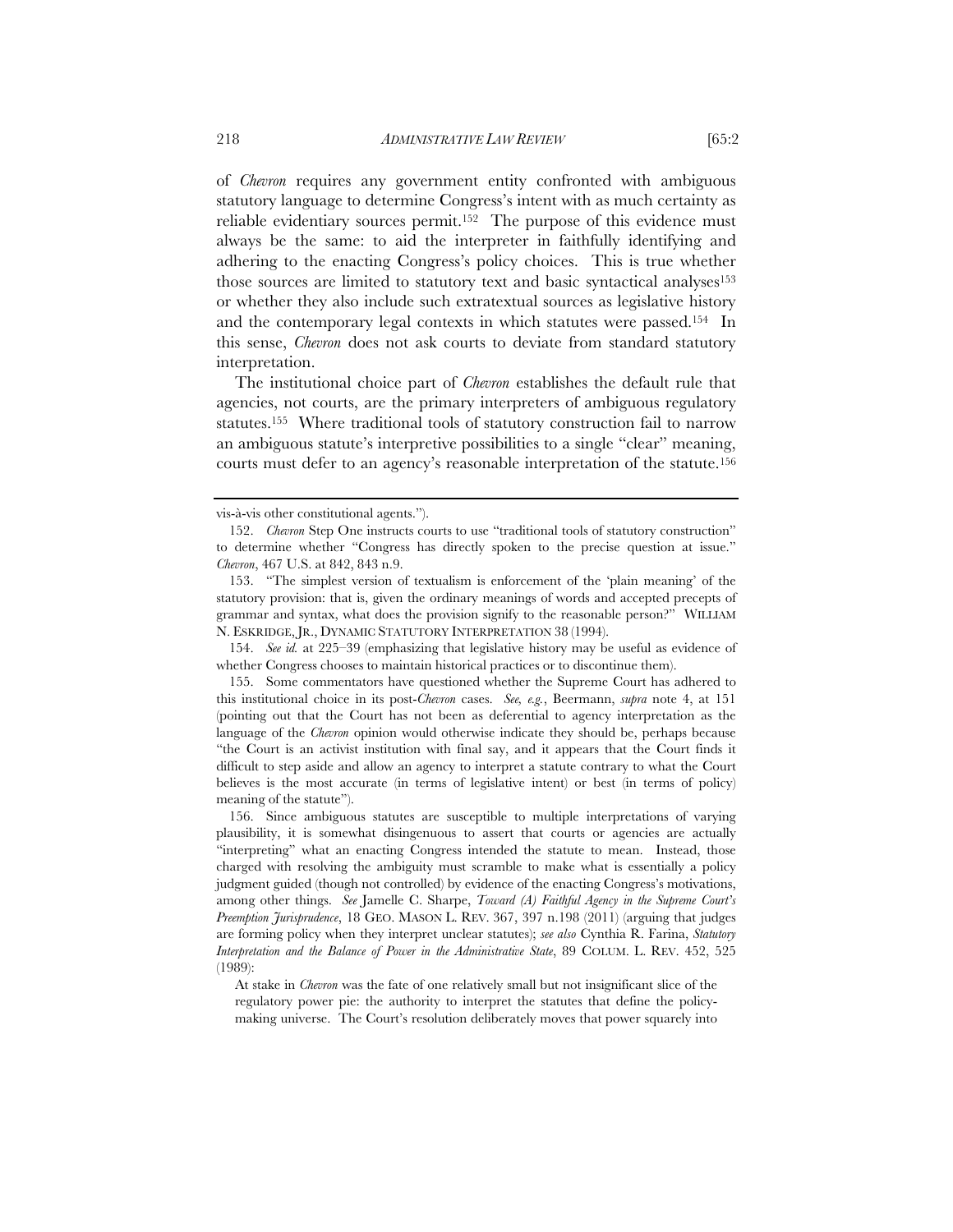While this default choice of agencies over courts is derived to some extent from notions of institutional competence, it is also substantially driven by assumptions about political accountability. After determining that the Clean Air Act (CAA) Amendments of 1977 were silent as to whether several pollution-emitting devices at a single industrial location could be grouped under a single "bubble,"157 the Supreme Court observed that "[i]n contrast [to judges], an agency to which Congress has delegated policymaking responsibilities may, within the limits of that delegation, properly rely upon *the incumbent administration's* views of wise policy to inform its judgments."158 Even more explicitly, the reasons the Court provided for condoning Congress's implicit delegation choice provides even stronger evidence of the Court's assumption that Congress's role in managing statutory ambiguity under *Chevron* ends with the enactment of the statute being interpreted:

While agencies are not directly accountable to the people, the Chief Executive is, and it is entirely appropriate for this political branch of the Government to make . . . policy choices—resolving the competing interests which Congress itself either inadvertently did not resolve, or intentionally left to be resolved by the agency charged with the administration of the statute . . . .159

Numerous commentators have read this language, and other aspects of the *Chevron* decision, as demonstrating the Court's endorsement of the "presidential control model" of agency accountability, which emphasizes the primary (some would say exclusive) role the President has in managing bureaucratic drift.<sup>160</sup> The persuasiveness of such a reading is clear: to the

the President's domain. By relinquishing the authority to determine statutory "meaning" to agencies whenever Congress has failed to speak clearly and precisely, *Chevron* enlarges the quantum of administrative discretion potentially amenable to direction from the White House.

 <sup>157.</sup> *Chevron*, 467 U.S. at 840.

<sup>158</sup>*. Id.* at 865 (emphasis added).

 <sup>159.</sup> *Id.* at 865–66.

 <sup>160.</sup> *See, e.g.*, Glen Staszewski, *Political Reasons, Deliberative Democracy, and Administrative Law*, 97 IOWA L. REV. 849, 851 (2012) ("The presidential control model of agency legitimacy has been reflected in a number of the Supreme Court's most important administrative law decisions over the past quarter century, including the *Chevron* decision, which explicitly endorsed the notion that executive branch agencies could 'properly rely upon the incumbent administration's views of wise policy to inform its judgments.'" (quoting *Chevron*, 467 U.S. at 865)); Bressman, *supra* note 140, at 1763–65 ("*Chevron*, more than any other case, is responsible for anchoring the presidential control model . . . recogniz[ing] that politics is a permissible basis for agency policymaking."); Cynthia R. Farina, *The Consent of the Governed: Against Simple Rules for a Complex World*, 72 CHI.-KENT L. REV. 987, 988 (1997) ("Increasingly, scholars (and, at times, the judiciary) look to the President not only to improve the managerial competence and efficiency with which regulation occurs but also, and more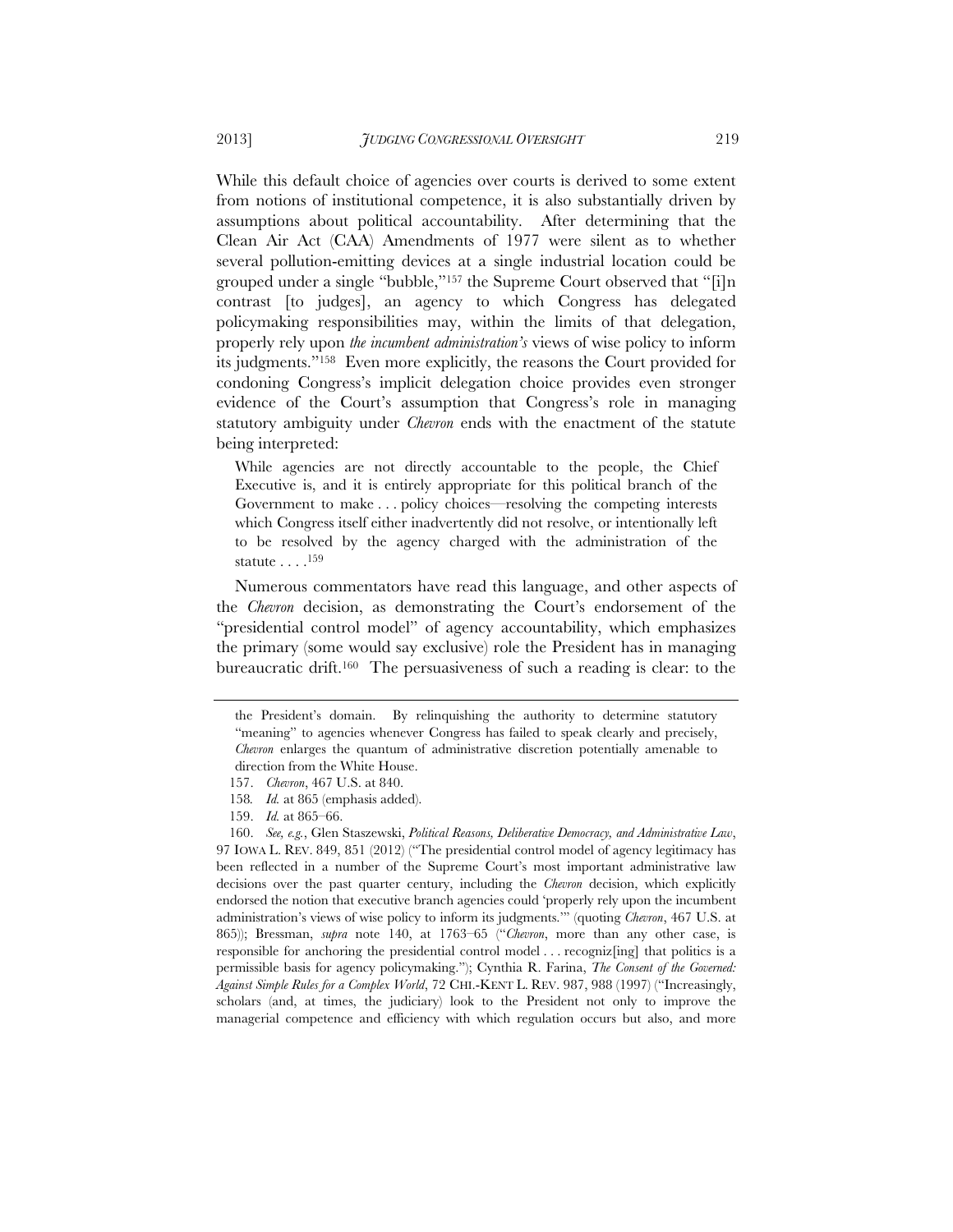extent that political accountability reduces or prevents agencies from improvidently exercising policymaking discretion, the *Chevron* Court assumed that it would be imposed primarily through the President. Congressional oversight, on the other hand, played no explicit role in the *Chevron* Court's accountability calculus. The Court made no mention of the role federal legislators might play in ensuring that agencies are held politically accountable for their interpretive choices. In this respect the opinion is consistent with complete delegation; it strongly implies that Congress's role in shaping statutory meaning is limited to the passage of amendatory legislation.

Partial subdelegation would change this by making an agency's responsiveness to legislators' policy preferences—and hence an agency's political accountability—a factor in determining whether the agency's Step Two interpretation is reasonable. A showing of responsiveness would support *Chevron* deference, whereas the lack of such a showing would militate against it.161 Take the facts of *Chevron* itself as an example, and assume that the Environmental Protection Agency (EPA) adopts the bubble theory under the following six scenarios: (1) both legislators and the President endorse adoption of the bubble theory, (2) both legislators and the President reject the bubble theory, (3) legislators endorse the bubble theory but the President rejects it, (4) the President endorses the bubble theory but legislators reject it, (5) neither legislators nor the President express any discernible preferences regarding the bubble theory, and (6) legislators reject the bubble theory and the President expresses no discernible preference regarding it.162 Scenarios (1) and (5) pose easy cases for courts,

 162. I have purposely omitted the scenario in which the President speaks to the EPA's interpretation in the face of congressional silence. Given the framework laid out here, whether the EPA has an easier or a harder time getting *Chevron* deference would depend on

deeply, to supply the elusive essence of democratic legitimation."); Thomas W. Merrill, *The Story of* Chevron*: The Making of an Accidental Landmark*, *in* ADMINISTRATIVE LAW STORIES 398, 401–02 (Peter L. Strauss ed., 2006) (observing that *Chevron* "broke new ground," in part, by asserting that agencies are held politically accountable because they are "subject to the general oversight and supervision of the President").

 <sup>161.</sup> Partial subdelegation is similar to the investigative powers that Congress routinely delegates to its committees in two important ways. First, both force agencies to provide explanations for their decisions at Congress's behest. Second, both permit this explanationdemanding authority to be wielded on Congress's behalf by one of its committees. In *Buckley v. Valeo*, the Court distinguished between Congress's powers of investigation and its powers of legislation. There, it said powers "of an investigative and informative nature" fall into "the same general category as those powers which Congress might delegate to one of its own committees." *Buckley v. Valeo*, 424 U.S. 1, 137 (1976). Law-altering authority, by contrast, can only be wielded by Congress as a whole. *Id.* at 141. As partial subdelegation is also reason-forcing, as opposed to law-altering, it accords with the intracongressional delegations of power that the Court has already recognized as legally permissible.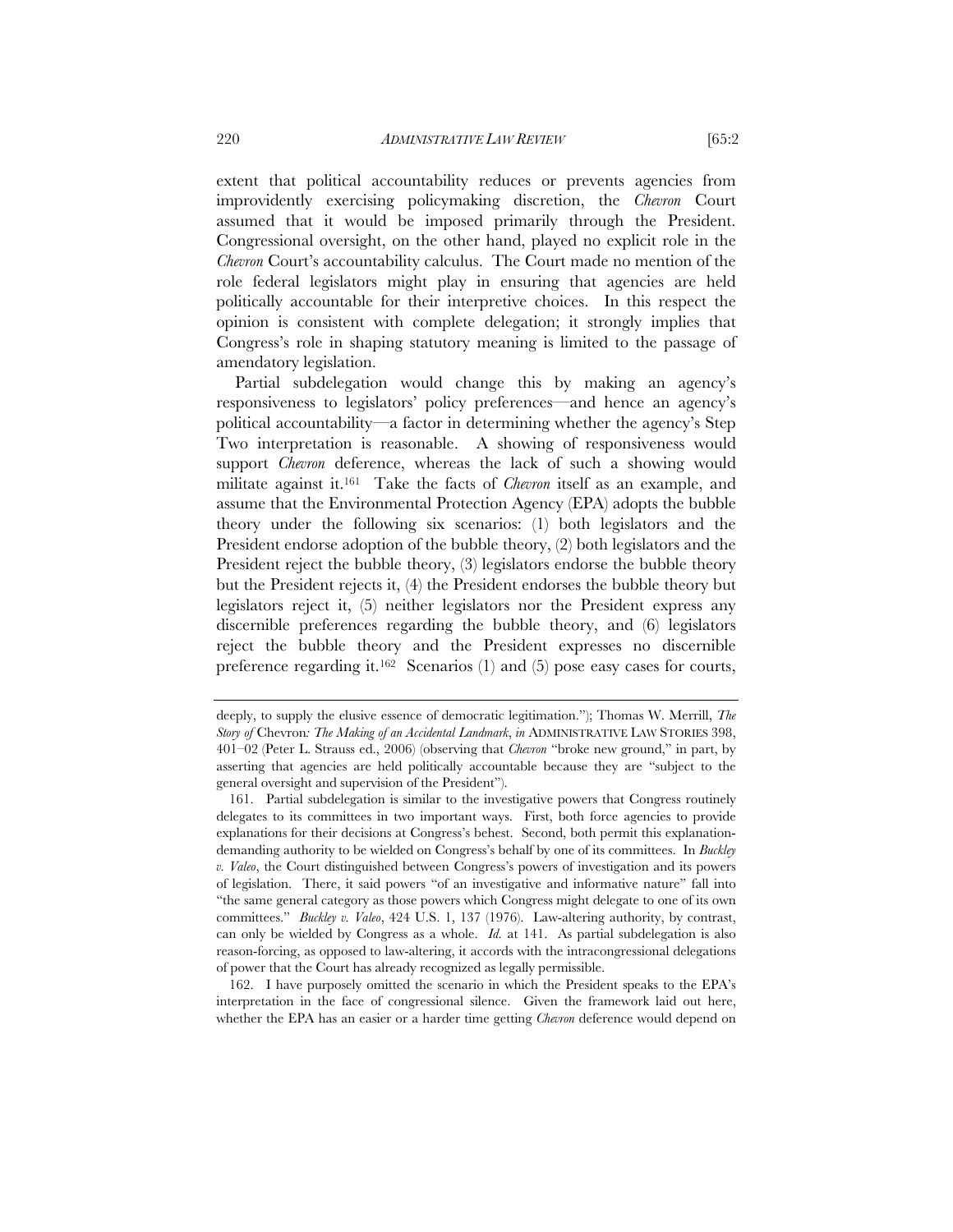as neither presents serious political accountability concerns. Under Scenario (1), the EPA has done the very thing that its political principals prefer and so no agency slack issue is raised. Likewise under Scenario (5), the political branches have either failed to make their preferences discernible or chosen not to involve themselves in the EPA's policy decision. Either way, courts could reasonably construe their silence as ratification. For different accountability reasons, Scenarios (2), (3), and (4) also present easy cases for courts. Each scenario would be resolved by partial subdelegation's subsidiarity principle, under which congressional influence is supplemental to that of the President. Where the EPA is already following a presidential policy preference that falls within the scope of the CAA's ambiguity (Scenario (4)), courts should be inclined to grant *Chevron*  deference even though legislators disagree. Where the EPA has rejected the President's rejection (Scenario (3)), courts should be disinclined to grant *Chevron* deference, even though legislators agree with the EPA. Courts should be similarly disinclined to grant deference where both the President and legislators disagree with the EPA (Scenario (2)). Of course, courts should ignore either the President, the legislators, or both if their preferences fall outside the scope of the CAA's interpretive ambiguity or would otherwise cause the EPA to act illegally.163

The most interesting partial subdelegation cases, and the ones that most clearly present a break from current law, would arise under Scenario (6), which is based on a conflict between the EPA and federal legislators without the President to serve as a tie-breaker.<sup>164</sup> Here, disinclination toward *Chevron* deference could support legislators' efforts to manage agency slack. Unlike the current state of play in which courts meet

 164. This scenario could also apply to independent agencies that, because of their structure, are heavily insulated from presidential political pressure.

whether it agrees or disagrees with the President's policy preferences, provided those preferences are legally permissible.

 <sup>163.</sup> The partial subdelegation approach outlined here is distinguishable from those situations in which an agency simply capitulated to congressional pressure with no independent analysis or reasoning of its own. "Cases involving documented congressional, rather than presidential, interference in agency decisionmaking confirm that political preferences simpliciter will not suffice to support decisions subject to judicial review." Strauss, *supra* note 44, at 711. In the *Chevron* context, partial subdelegation would require the agency to reach a reasoned decision that explains its agreement or disagreement with its legislative overseers. It would accordingly avoid giving legislators impermissible control over agency decisionmaking while also giving legislators more consideration than any other member of the public. *But cf.* Hazardous Waste Treatment Council v. EPA, 886 F.2d 355, 365 (D.C. Cir. 1989) (invalidating an agency decision conforming to legislators' policy preferences where the agency had indicated that the policy preferences were based on inaccurate premises).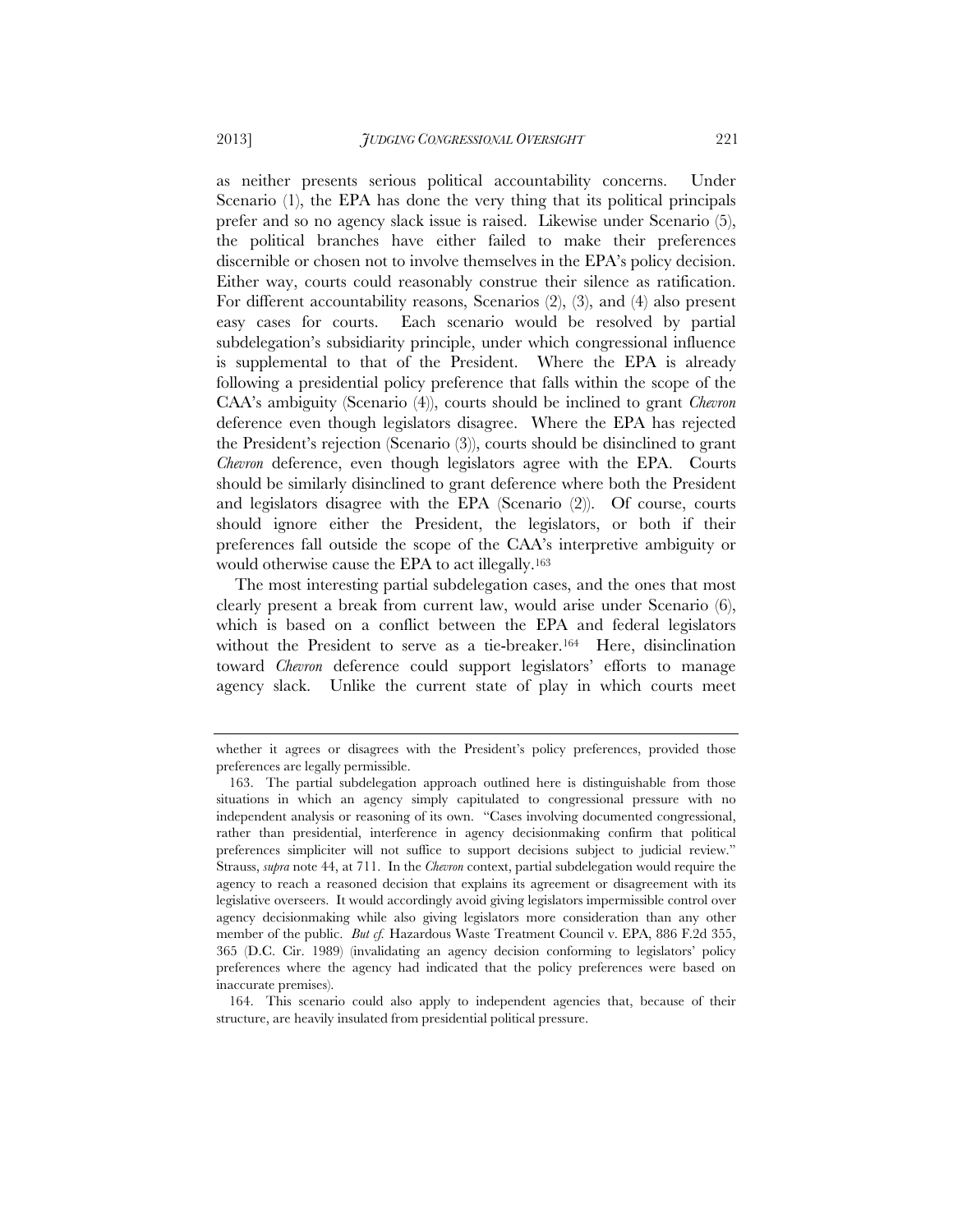legislators' policy views with suspicion or hostility,165 partial subdelegation would create a legal space in which courts could consider those views without giving them dispositive weight in agency interpretation. As with the other scenarios already discussed, whether courts ultimately grant deference would depend on the other factors that make an agency interpretation reasonable, such as its fidelity to the discernible intent of the enacting Congress, changes in factual circumstances or the regulatory environment, and the scientific judgment of the EPA's experts.<sup>166</sup>

Perhaps the biggest challenge for courts applying partial subdelegation would be discerning legislators' and the President's policy preferences. Returning to the *Chevron*-based example, partial subdelegation would require courts to figure out whether federal legislators had expressed concerns regarding the "bubble theory" and what the content of those concerns are before figuring out whether the EPA had addressed them. As other commentators have pointed out, there are several sources from which courts could glean the policy preferences of the political branches. On the Executive side, courts could look to executive orders, presidential directives, and other more informal presidential communications like campaign issues or perceived electoral mandates.167

On the congressional side, courts could look to the history of congressional–agency interactions to determine whether the agency has been responsive to legislators' views. A potential model for evaluating this back-and-forth—particularly where Congress has been legislatively active—would be the Court's use of subsequent legislative history in *FDA v. Brown & Williamson Tobacco Corp.*<sup>168</sup>There the Court reviewed Congress's history of legislating in the area of tobacco regulation to determine whether the Food and Drug Administration (FDA) had properly interpreted the term "drug" in the Food, Drug, and Cosmetic Act (FDCA)169 to include tobacco products.170 In rejecting the FDA's interpretation, the Court looked to Congress's history of tobacco regulation, concluding that "[t]aken together, these actions by Congress over the past 35 years preclude an interpretation of the FDCA that grants the FDA jurisdiction to regulate

 <sup>165.</sup> *See supra* Part I.A.3.

 <sup>166.</sup> *See* Nat'l Cable & Telecomms. Ass'n v. Brand X Internet Servs., 545 U.S. 967, 981–82 (2005) (listing changes in prevailing factual circumstances or in administration as a reasonable basis for agencies changing their interpretations of ambiguous statutes).

 <sup>167.</sup> *See* Kathryn A. Watts, *Proposing a Place for Politics in Arbitrary and Capricious Review*, 119 YALE L.J. 2, 58–62 (2009).

 <sup>168. 529</sup> U.S. 120 (2000).

 <sup>169.</sup> *See* 21 U.S.C. § 321(g)(1) (1994) (defining the term "drug" for purposes of the statute).

<sup>170.</sup> *Brown & Williamson*, 529 U.S. at 125–36, 153–56, 159–61.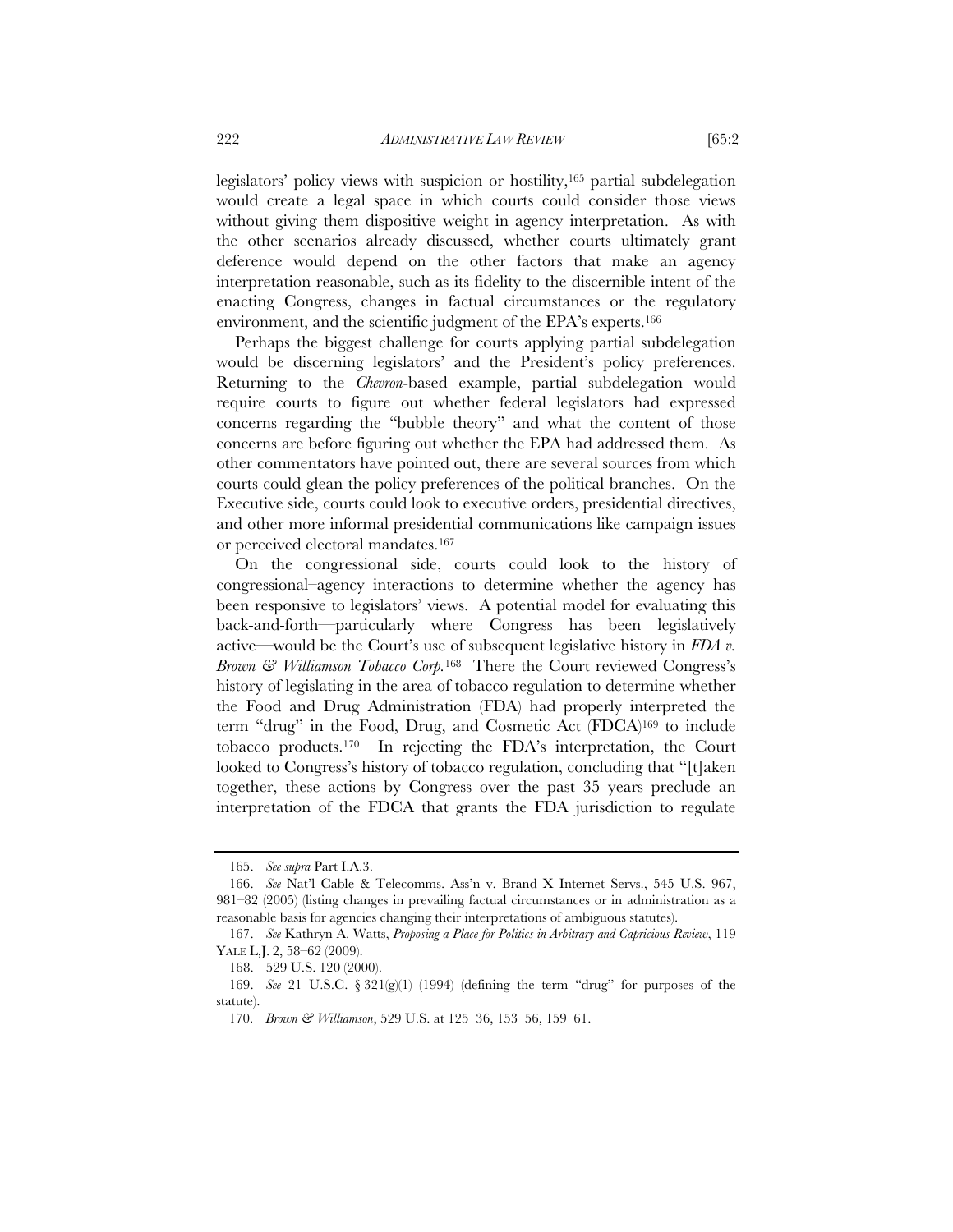tobacco products."171 The Court also emphasized that the FDA had disavowed the statutory authority to regulate those products during that period.172 From this the Court reconstructed a dialogue of sorts between Congress and the FDA on the interpretive issue at the heart of the case. "This attention to subsequent congressional action, over and even against a textual reading of the statute, shows the Court looking to actions of contemporary institutions to gain purchase on the meaning of the statutory question before it."173

Where Congress has not been as legislatively active, courts could look to written comments filed by legislators during notice-and-comment rulemaking, questions asked and statements made during oversight hearings, or minutes taken from ex parte meetings with agency officials.<sup>174</sup> To be sure, resorting to these materials would impose on courts the potentially daunting task of determining which are sufficiently representative of Congress's policy views to be given due consideration.

Although this might sound like a difficult task to impose on the courts, it is not all that different from how courts currently give different weight to different types of legislative history when construing statutes—giving more weight, for example, to committee reports than to other types of legislative history.175

Moreover, Congress could resolve this problem by statute. Instead of leaving courts to discern from cacophony what Congress's policy views are on a given interpretive issues, Congress could statutorily subdelegate to an oversight committee (for example, the U.S. Senate Committee on Environment and Public Works, which oversees the EPA) responsibility for speaking on its behalf. Legislators who wish their policy views to be given a chance at judicial recognition would then be required to funnel them through the process adopted by the committee. This procedure would have beneficial signaling effects for courts. Where legislator comments do not come from the committee, courts could grant them less weight in determining their representativeness. Where legislator comments do come from the duly designated committee, courts could have far more confidence that they reflect Congress's current views on administrative interpretation.

At this point it may be helpful to distinguish partial subdelegation from two other recent and very insightful proposals relating to the political

 <sup>171.</sup> *Id.* at 155.

 <sup>172.</sup> *Id.* at 145–46.

 <sup>173.</sup> Kevin M. Stack, *The Divergence of Constitutional and Statutory Interpretation*, 75 U. COLO.

L. REV. 1, 46–47 (2004).

 <sup>174.</sup> *See* Beermann, *supra* note 4, at 121–39; Watts, *supra* note 167, at 63.

 <sup>175.</sup> Watts, *supra* note 167, at 65 n.283.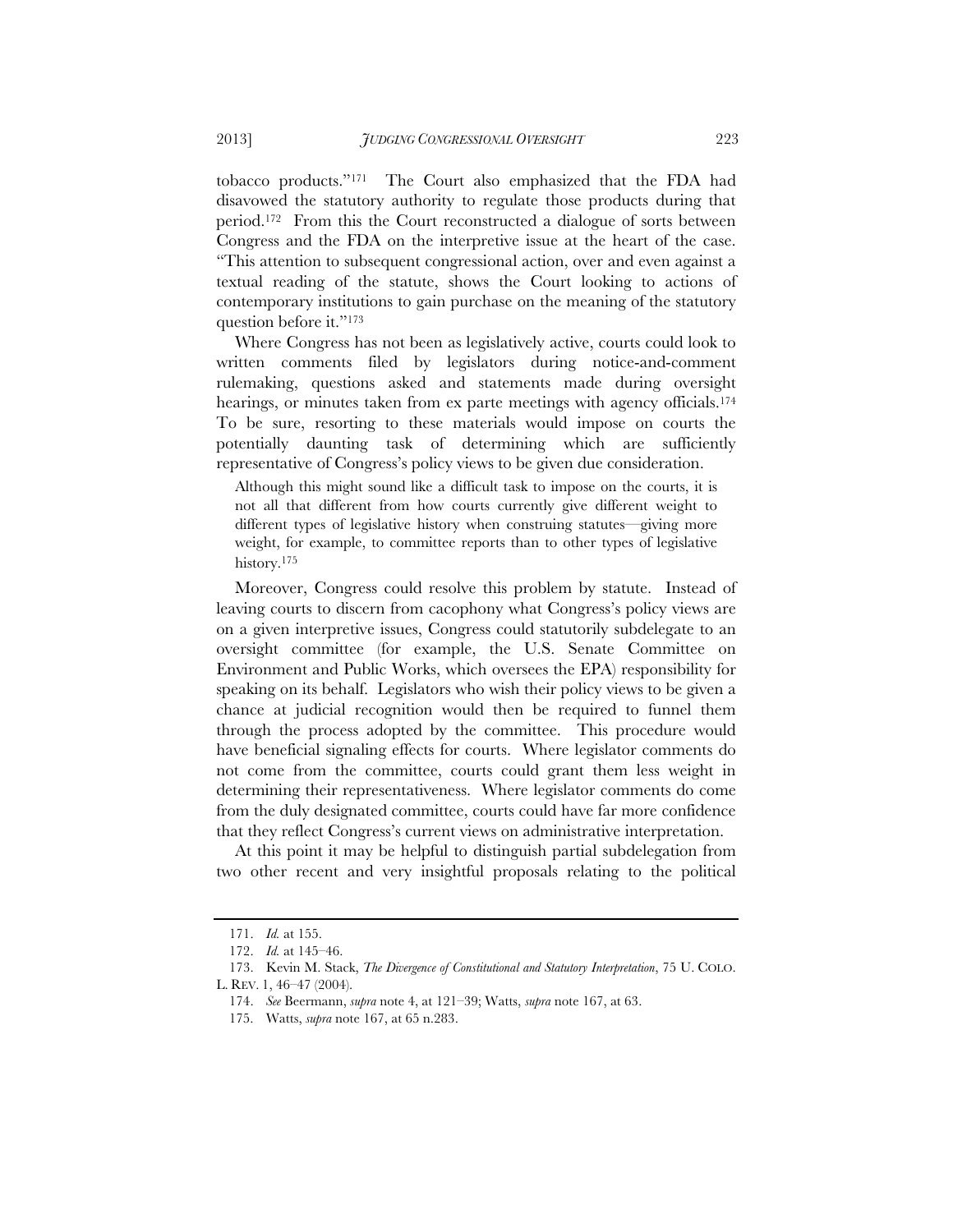accountability of agencies. Professor Jack Beermann has suggested that courts base the availability of *Chevron* deference on how responsive agencies are to their congressional overseers.176 In the related context of "arbitrary and capricious" review, Professor Kathryn Watts has suggested that courts permit agencies to explicitly account for presidential policy preferences when making policy choices reviewable under the *State Farm* "arbitrary and capricious" standard.177 Like partial subdelegation, these proposals would task courts with accounting for political influence in agency decisionmaking in ways that increase agencies' political accountability. Partial subdelegation, however, differs from Professor Beermann's and Professor Watts' proposals in several important respects.

Professor Watts suggests, in the context of arbitrary and capricious review, that courts should permit both the President and Congress to play a greater role in ensuring the political accountability of agencies.<sup>178</sup> By contrast, and as explained above, this Article places comparatively greater emphasis on how the judiciary can and should allow federal legislators (particularly duly appointed oversight committees)179 to play a greater role in supporting federal legislators' efforts to manage agency slack. The President currently has robust tools of influence at his disposal, and courts are more inclined to recognize his powers of administrative influence and control than they are those of federal legislators. To the extent partial subdelegation provides a more defined role for the President in how courts address political efforts at managing agency slack, it does so primarily to properly contextualize the increased role that courts should allow federal legislators to play.

Professor Beermann has approached the question of political accountability by asking whether courts or agencies are better positioned to understand congressional intent.180 A proponent of what he terms "congressional administration"—substantial congressional involvement in law administration—would support a highly deferential vision of *Chevron*, one that reduces judicial interpretive involvement in favor of greater interpretive independence for agencies.181 Provision of *Chevron* deference would depend on whether "there are likely to be good channels of communication between Congress and the agency," with a withholding of

<sup>176.</sup> Beermann, *supra* note 4, at 151.

 <sup>177.</sup> Watts, *supra* note 167, at 8–9.

 <sup>178.</sup> *Id.* at 57 ("Ultimately, this Section concludes that—if fully disclosed in the rulemaking record—all [enumerated presidential and congressional] sources of political influences serve as potentially valid sources.").

 <sup>179.</sup> *See infra* Part IV.A.

 <sup>180.</sup> Beermann, *supra* note 4, at 152.

 <sup>181.</sup> *Id.*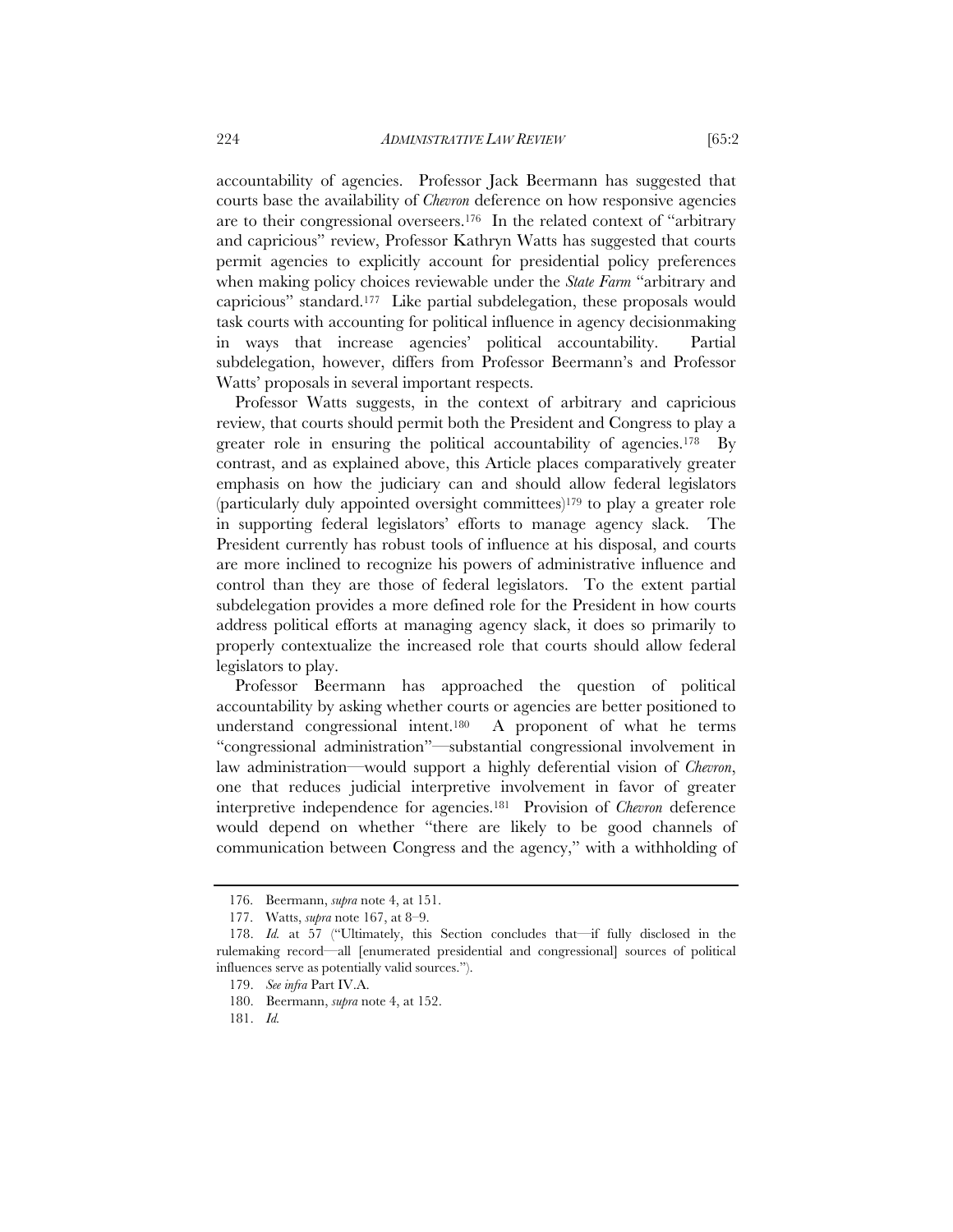*Chevron* deference when there are not.182

While the partial subdelegation proposal advanced in this Part accords with Professor Beermann's suggestion that courts should formally acknowledge Congress's present role in how agencies conduct statutory interpretation, it parts ways with that suggestion in one significant respect. It is not clear that increasing the level of *Chevron* deference courts accord agency interpretation will necessarily increase Congress's ability to rein in agency slack. As already described, the President has developed nimble, effective tools for overseeing and influencing agency decisionmaking, including decisions made by independent agencies.183 Additionally, Presidents have been using those tools more aggressively with each succeeding administration.<sup>184</sup> Insulating these decisions from judicial scrutiny, the practical effect of the *Chevron* Step Two analysis, without more, could have little impact on how effectively federal legislators solicit responsive agency decisionmaking relative to the President. Assuming that the President already enjoys a "home court" supervision advantage over Congress,185 targeted applications of the current *Chevron* analysis without also increasing judicial receptivity to legislator influence could result in greater agency *independence* from Congress (or greater dependence on presidential oversight) where legislators have the greatest interest in influencing agency interpretation. By contrast, partial subdelegation would give policy considerations important to legislators—particularly duly appointed oversight committees—a more direct impact on the deference question, and thus calibrate the level of judicial scrutiny in a way that is more responsive to the agency slack concerns raised in Part II.

#### *B. Partial Subdelegation and Agency Slack*

Partial subdelegation has the potential to significantly increase Congress's ability to influence agency interpretation and, hence, to resolve the enforcement and dual-principal problems identified in Part II. First, partial subdelegation addresses the enforcement problem by giving overseeing legislators a judicially supported voice in bureaucratic decisionmaking. Second, partial subdelegation addresses the presidential primacy problem by giving voters and other interested constituencies an additional and more robust political recourse for addressing their concerns

 <sup>182.</sup> *Id.*

 <sup>183.</sup> *See supra* Part II.B.

 <sup>184.</sup> *See supra* Part II.B.

 <sup>185.</sup> *See, e.g.*, Jonathan Macey, Essay, *Executive Branch Usurpation of Power: Corporations and Capital Markets*, 115 YALE L.J. 2416, 2421–22 (2006) (describing the President's capacity for unilateral administrative action).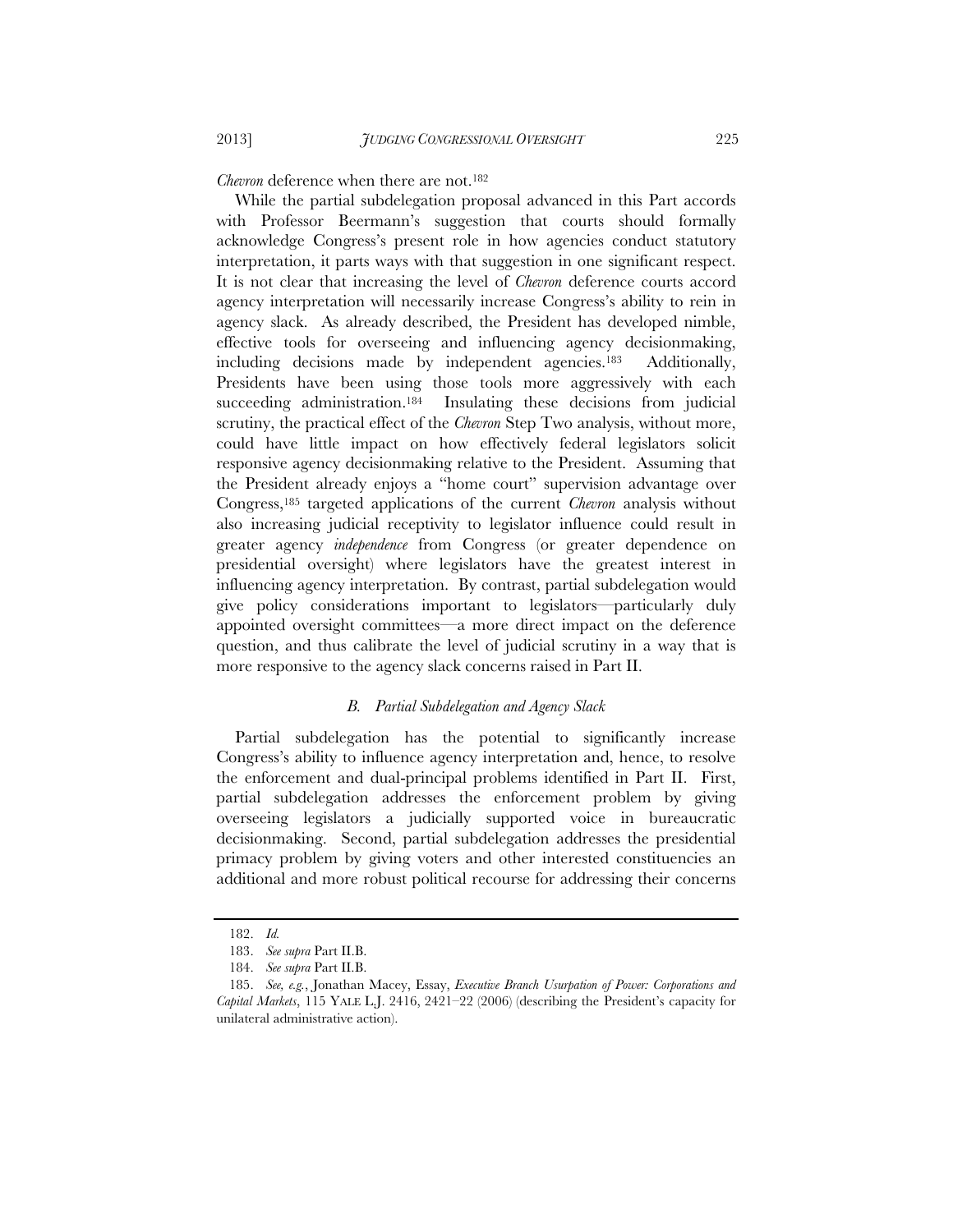regarding bureaucratic policymaking.

With respect to the enforcement problem, partial subdelegation provides legislators with a method for securing judicial assistance without resorting to the cumbersome and likely ineffective path of legislative override. Agencies would be aware that their path to *Chevron* deference would be made more difficult if they fail to listen to legislators' concerns and take those concerns into account. The strategic question for agencies would then be the likelihood of deference refusal or remand in addition to the likelihood of legislative override. Though the issue is not beyond doubt, the chances of deference refusal or remand are likely higher than those of a corrective bill successfully navigating the process of bicameralism and presentment. Of course, agencies would still have to balance this increased congressional pressure against any pressure that they receive from the President. Nevertheless, partial subdelegation should give agencies greater incentive to make policy choices that more closely align with those of legislators because of the increased risk of being denied *Chevron* deference in a court challenge. In sum, partial subdelegation would ensure that agencies not only hear oversight committees but also *listen* to them.

Additionally, partial subdelegation would directly address the presidential primacy problem, which arises from asymmetrical reliance on the President's comparatively more effective oversight capabilities. Where Congress statutorily delegates to particular committees the task of expressing Congress's policy views, partial subdelegation provides a streamlined method for addressing Congress's collective action problem, which, again, does not similarly hinder the speed and effectiveness of presidential decisionmaking.186 Instead of securing the agreement of a majority of the members of Congress and overcoming the numerous veto gates and supermajority voting rules required to pass legislation, partial subdelegation could more effectively facilitate agreement by permitting a handful of members to speak on behalf of the body as a whole.<sup>187</sup> Even where Congress decides not to provide for such explicit and exclusive committee delegations, partial subdelegation would commit courts to finding representative legislative oversight concerns in a manner they already employ when reading legislative history.188 Moreover, partial

 <sup>186.</sup> *See supra* Part II.B.

 <sup>187.</sup> *Cf.* Amitai Aviram, Path Dependence in the Development of Private Legal Systems 12–13 (April 17, 2012) (unpublished manuscript), *available at* http://papers.ssrn.com/sol3/ papers.cfm?abstract\_id=1998991 (citing Andrew R. Dick, *When Are Cartels Stable Contracts?*, 39 J.L. & ECON. 241 (1996); George J. Stigler, *A Theory of Oligopoly*, 72 POL. ECON. 44 (1964) (describing how, in the context of cartels, collective action becomes more difficult as the number of cartel members increases)).

 <sup>188.</sup> *See supra* notes 174–175 and accompanying text.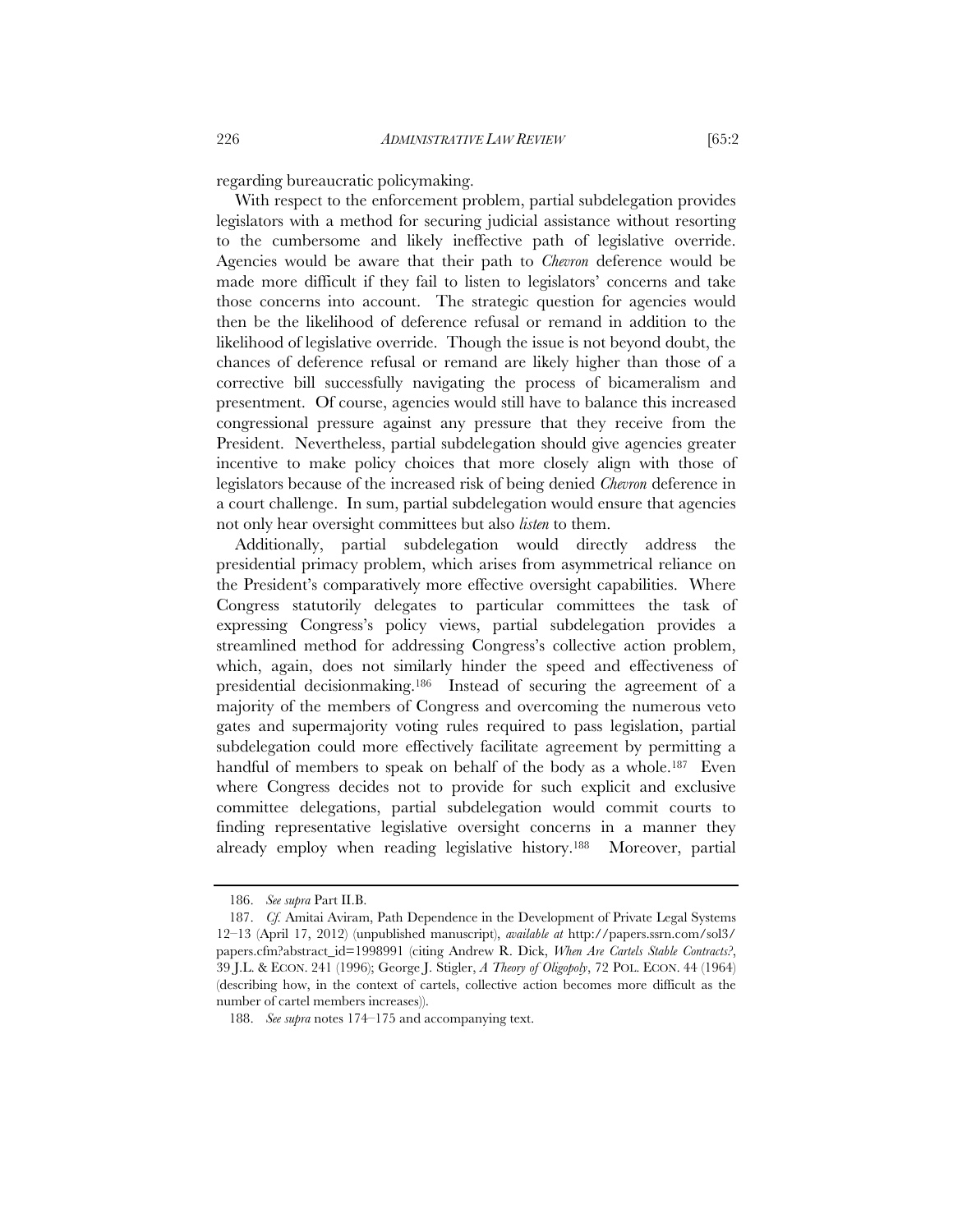subdelegation should cause agencies to be more willing to divulge information to committees and to thoroughly explain how they have used that information. Committee votes of disapproval would be based largely on the information agencies provide to members and on the members' judgments about agency responsiveness, policy and strategic motivations, and decisional thoroughness. Accordingly, agencies would have a powerful incentive to ensure that committees do not misapprehend the basis for their decisions and should therefore be expected to err on the side of disclosure as opposed to secrecy. Finally, and perhaps most importantly, partial subdelegation could operate to make independent agencies, which are well insulated from presidential influence, more responsive to political concerns.

#### IV. OBJECTIONS

What follows is an attempt to anticipate and address important objections to partial subdelegation. To be sure, partial subdelegation has its downsides; it was not conceived as part of a Panglossian delusion. The primary potential objections to partial subdelegation discussed here fall into three categories: (1) its practicality given the dysfunction often thought to define congressional decisionmaking, (2) its constitutionality given the Supreme Court's decision in *INS v. Chadha*, and (3) its necessity given Congress's existing methods of oversight and influence.

## *A. Practicality*

A critic of partial subdelegation could argue that the committee system within Congress is ill-suited to wielding the power that partial subdelegation provides. Powerful chairs and ranking members control the issues on which their oversight committees focus. Even if partial subdelegation does have the effect of improving the tools of congressional oversight, one could assert that it would also exacerbate the problem of politically motivated investigation of administrative decisionmaking. Because members of Congress pay closest attention to those issues from which they can garner political advantage and far less to those issues that promote civic values, such as reasoned decisionmaking and public accountability, partial subdelegation would give committees expanded opportunities for wasting finite resources on counterproductive political grandstanding or on catering to powerful interest groups that have "captured" politicians. These concerns echo others frequently expressed by critics who regard congressional oversight as generally ineffective or counterproductive.

Partial subdelegation is not calculated to remedy the structural decisionmaking and access problems inherent in the congressional committee system. Instead, partial subdelegation focuses on how Congress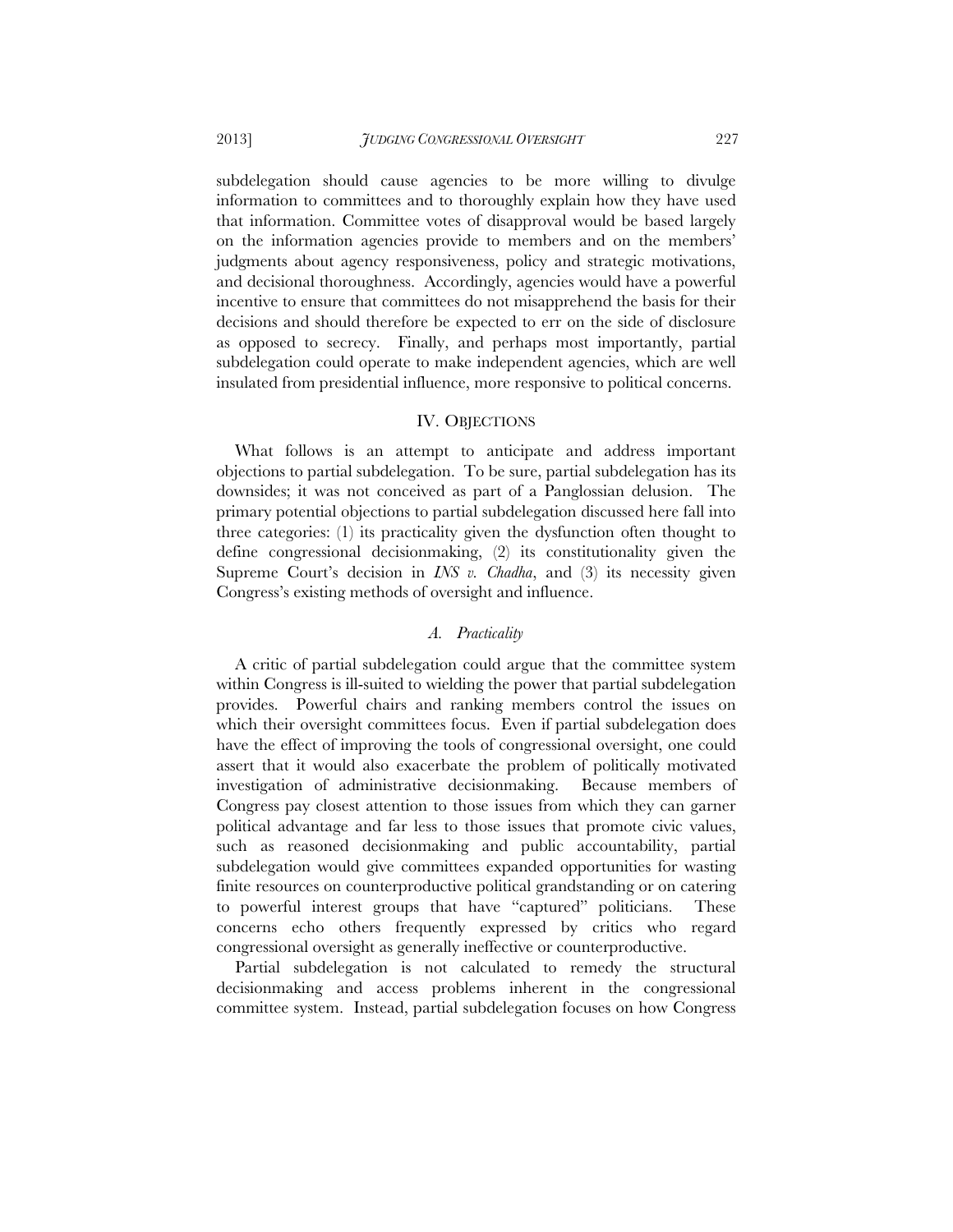can exercise greater influence over agency interpretation in a manner consistent with existing constitutional limitations and accepted modes of oversight. It is not directed at who within Congress would be most likely to wield that power, or the subjects to which that power would be applied.

Nevertheless, courts and legislators could deploy partial subdelegation in ways that make it easier for courts and agencies to discern and characterize legislators' concerns about agency policies, while minimizing the potential for procedural abuse. Although courts are certainly adept at sifting through Congress's nonstatutory work product to discern congressional intentions and views189—the method that would have to be employed under the individual legislator-based model of partial subdelegation—more attention within Congress to providing clear lines of communication to courts and agencies would better address abuse and coordination concerns.

For example, legislators could structure committee-based partial subdelegation to require bicameral bipartisan support before communicating concerns to agencies. A single joint oversight committee for a single agency, manned by members of both houses and both parties, could be statutorily invested with partial subdelegation responsibility. Presumably, this bicameral/bipartisan structure would significantly increase the costs of reaching a disapproving "congressional" view on agency policy. By increasing these costs, such a structure would likely reduce the instances in which federal legislators signal their expectation that agency officials explicitly account for their views on agency policy and, hence, the instances in which courts reviewing those policies would expect that agency officials provide legislator-regarding explanations. The single committee partial subdelegation structure could also reduce the coordination and competition problems among oversight committees that otherwise arise when multiple committees communicate their policy concerns to agencies. Because courts would expect agencies to specifically account only for the views of a committee given partial subdelegation responsibility, agencies would be able to prioritize their solicitousness of legislators' views based on those judicial expectations. Such a structure could also promote partial subdelegation's legitimacy within Congress and with the public, as deference could only be eliminated where there is substantial agreement among members. While providing a structure for bicameral, bipartisan participation, the joint committee form of partial subdelegation would still provide substantial logistical improvements over other mechanisms—such as the Congressional Review Act of 1996's joint resolution procedure—which generate all of the coordination problems

 <sup>189.</sup> *See supra* notes 174–175 and accompanying text.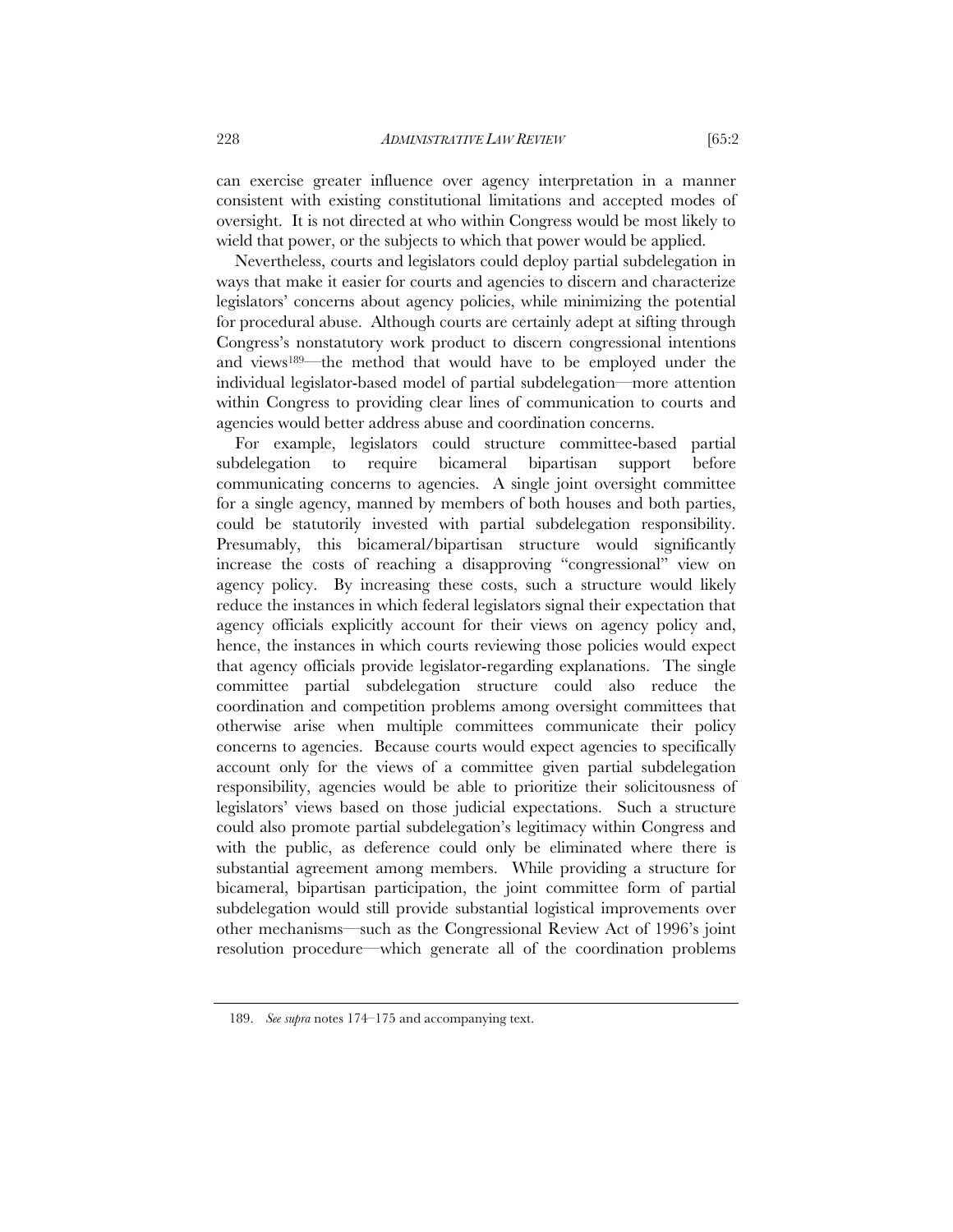caused by normal bicameralism and presentment.190

Another practical concern relates to the comparative competencies of oversight committees and agencies. One could argue that an agency's expertise—scientific, technical, familiarity with the statutory scheme, familiarity with regulated entities, etc.—so far outstrips that of a member of Congress as to make partial subdelegation a poor policy choice.191 Allowing too much congressional interference will reduce regulatory effectiveness to an intolerable degree. As an initial matter, the disparities between legislative and agency expertise may not be as great as critics might believe. The congressional committee system has developed, at least in part, to allow members to develop expertise in substantive regulatory areas over their years of service. A committee chairperson, for example, is almost invariably a senior member of her party and has served on her oversight committee for many years. While she is unlikely to have the same degree of expertise as civil service employees in the agency she oversees, she is no novice either. Additionally, administrative procedures force agencies to provide information to members, which reduces these asymmetries.192 Finally, commitment to agency expertise is a *congressional choice*, not a constitutional requirement. The Constitution does not require courts to promote technical expertise to the exclusion of all other values. Accordingly, an enacting Congress is free to determine the mix of political influence and technical expertise that goes into agency decisionmaking processes.

A final practical concern relates to how partial subdelegation would affect the stability of agency decisionmaking. Returning to the *Chevron*based example from Part III, would the reasonableness of an agency's interpretation be in doubt until legislators or oversight committees gave the interpretation their blessing? In brief, the answer to this question is "no." Partial subdelegation's effect would be to add legislators' policy views to the considerations agencies may take into account (and courts may accept) when they formulate their policies. The mechanics of the *Chevron* inquiry, and the effect that inquiry has on settling agency expectations, would not change. Under *National Cable & Telecommunication Ass'n v. Brand X Internet Services*, the Supreme Court has already acknowledged that agencies can change their interpretive positions, so long as those new positions and the justifications supporting them are reasonable.193 Apart from adding

 <sup>190.</sup> *See supra* note 116.

 <sup>191.</sup> *See* Bressman, *supra* note 140, at 1767–71 (describing informational asymmetries between Congress and agencies).

 <sup>192.</sup> *See id.* at 1769–70 (arguing that this policy allows Congress to increase the probability that agency policies will mirror the preferences of their constituents).

 <sup>193. 545</sup> U.S. 967, 1001 n.4 (2005).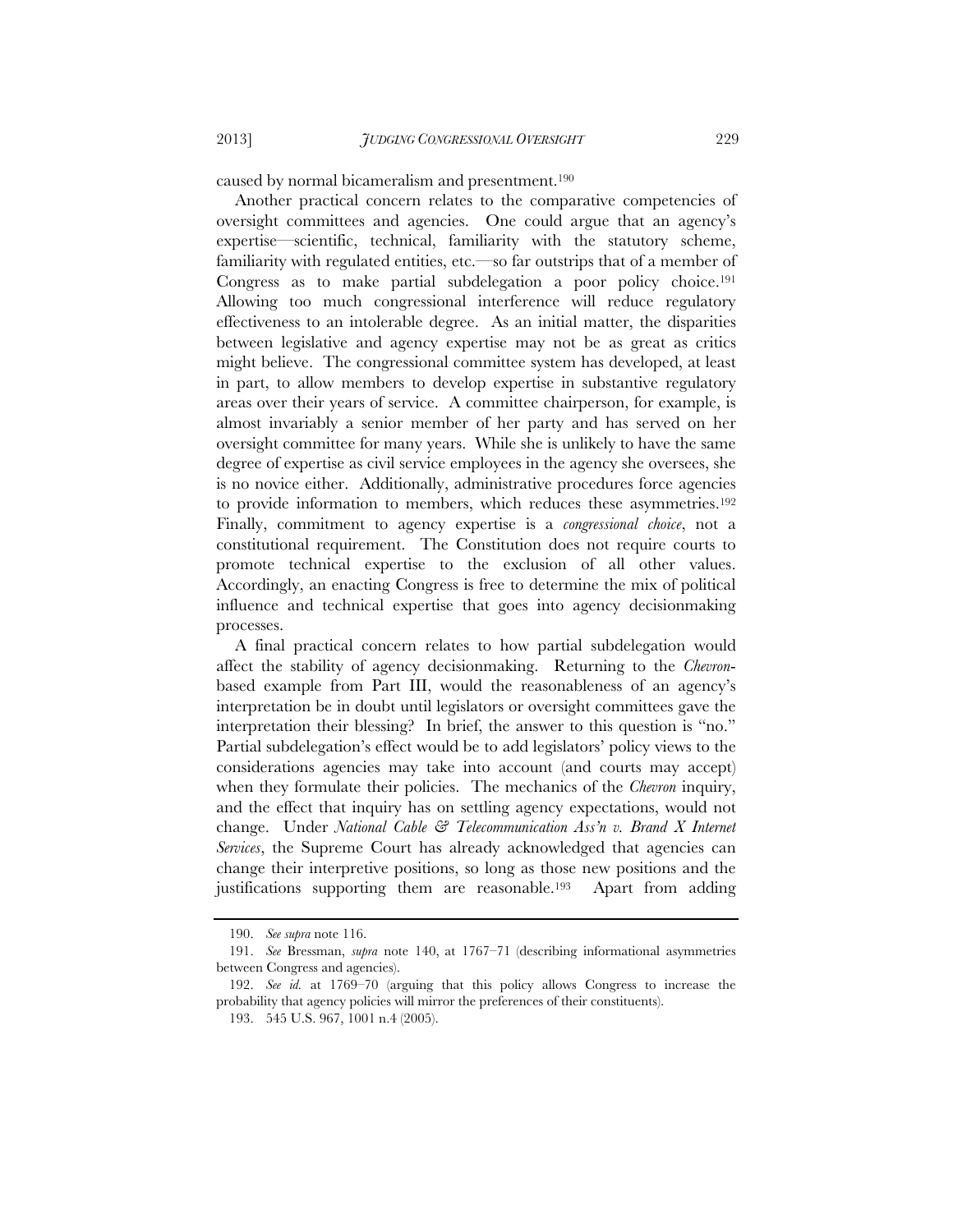legislators' views to the reasonableness calculation as described in Part III, partial subdelegation would do nothing to disturb this arrangement.

Assume, for instance, that federal legislators change their views regarding an agency's interpretation of an ambiguous statute after a court has approved that interpretation under *Chevron*. The fact that legislators have changed their views would not be enough to warrant another round of judicial review. As is currently the case, courts would be required to revisit an agency's statutory interpretation if the *agency* changed its position. Partial subdelegation would again obligate the agency to explain how it has responded to legislators' concerns, those concerns being identified by the court at the time of the subsequent judicial review.

While the opposite system—one in which judicial review would be triggered by a change in legislators' views rather than a change in the agency's views—would arguably do more to facilitate the management of agency slack, it would also raise substantial predictability and constitutionality concerns. With respect to predictability, legislators may change their interpretive views more frequently than agencies are inclined to and so frequently that it would be very difficult for agencies to know the reasonableness of their interpretations at any given moment. Relatedly, courts may find many "false positives," concluding that legislators have changed their views when in fact they have not. With respect to constitutionality, a system that permits Congress to "veto" an agency's interpretation—by allowing legislators to determine when the reasonableness of an agency's interpretation is placed in jeopardy—may run afoul of *Chadha*'s admonition that Congress not alter legal arrangements and obligations outside of the formal legislative process. Taken together, these predictability and constitutionality concerns militate against a legislator-initiated judicial review system, and in favor of an agencyinitiated system, despite any attendant decrease in agency slack management and political accountability.

#### *B. Constitutionality*

A critic of partial subdelegation could argue that the Supreme Court's decision in *INS v. Chadha* precludes Congress's postenactment involvement in shaping statutory meaning and therefore precludes partial subdelegation. By providing federal legislators with a judicially supported role in agency policymaking—for example, in interpreting ambiguous statutes—partial subdelegation would facilitate that which *Chadha* categorically disallowed. An alternative framing would argue that Congress is constitutionally incapable of speaking with one voice through delegation, at least not in a way that courts are obliged to recognize. Because doing so would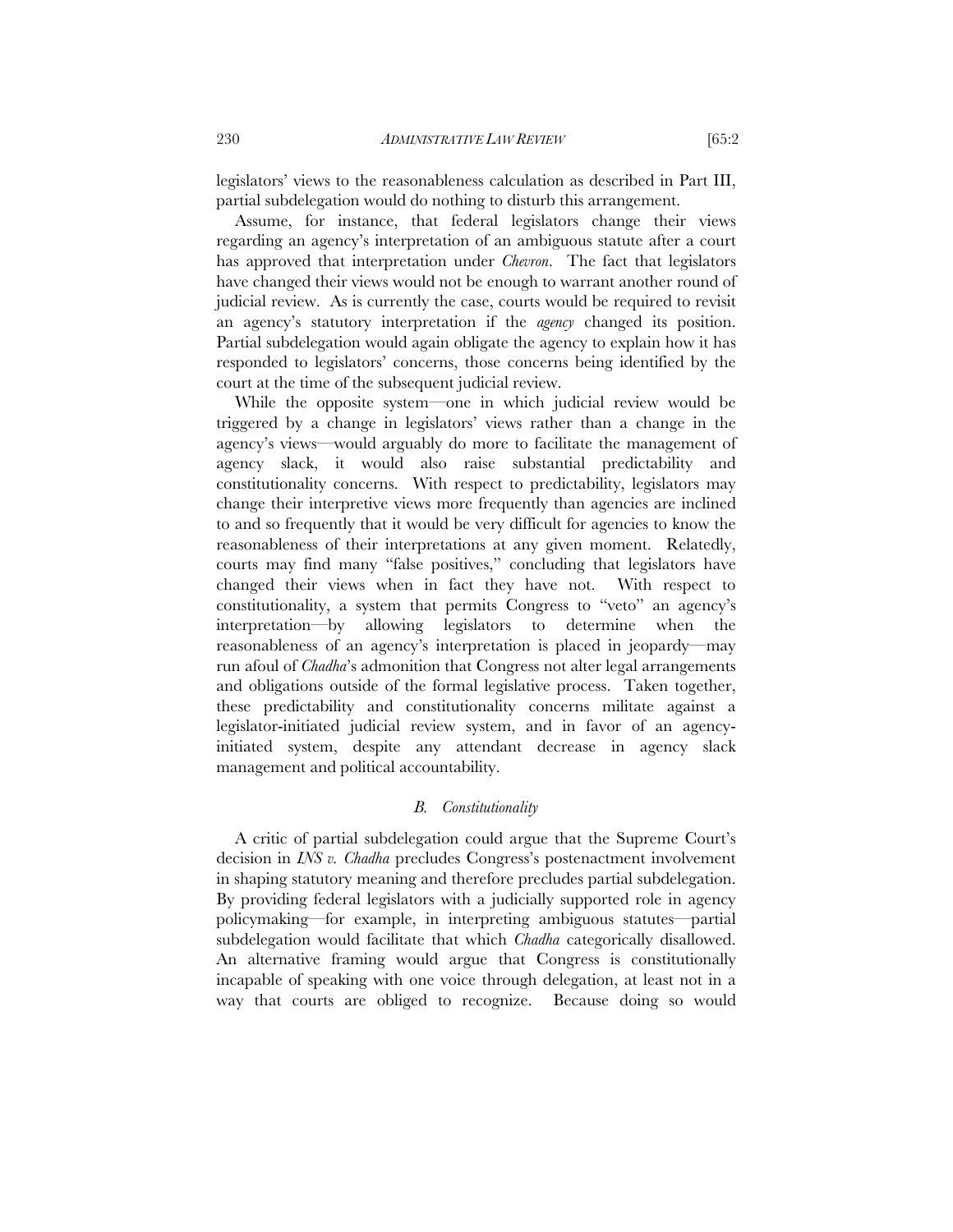undermine the constitutional limitations on congressional policymaking codified in the Constitution,194 Congress simply cannot delegate to a subpart of itself that which the Constitution requires Congress to do as a whole.195

This criticism can be addressed by distinguishing between partial subdelegation and "full" subdelegation. As explained in Part III, partial subdelegation suggests that courts ensure that agencies have accounted for legislators' policy views. Agencies are not required to accept legislators' positions, just to explain their reasons for doing so or not.

Partial subdelegation hinges not on control but on voice and participation. It gives federal legislators a voice in agency policy formation without giving them any control over it. Accordingly, there is no danger that legislators are acting legislatively (in the *Chadha* sense) because legislators are in no way claiming or exercising the power to make arbitrary policy choices that have the force of law.

By contrast, decisional control would be a hallmark of "full" subdelegation, and would give ambiguity-*resolving* authority to congressional oversight committees. Congress's desired result under full subdelegation would be for courts to defer to legislators' interpretation under *Chevron*, instead of instructing courts to make their independent determinations. Accordingly, full subdelegation would have to overcome several constitutional and theoretical difficulties to be a viable alternative to complete delegation. First and foremost, it would have to be established that congressional retention of the power to make interpretive choices is somehow distinct from retaining the power to alter legal rights and obligations outside of the constitutionally prescribed legislative process. Stated differently, it would have to be clear that the "interpretation" that full subdelegation permits could be convincingly differentiated from the "legislation" to which *Chadha* applies. This Article does not claim that such a distinction is possible.

A different formulation of this claim could assert that congressional

 <sup>194.</sup> *See* John F. Manning, *Nonlegislative Rules*, 72 GEO. WASH. L. REV. 893, 899–900 (2004) (describing the intended effects of Article I, Section Seven).

 <sup>195.</sup> Professor Manning has forcefully made this argument in the context of textualist rejections of legislative history. *See, e.g.*, John F. Manning, *Textualism as a Nondelegation Doctrine*, 97 COLUM. L. REV. 673, 698 (1997) ("If Congress effectively relies on its components to speak for the institution—to express *Congress's* detailed intent—the practice offends the Lockean injunction against the delegation of legislative authority."); *id.* at 706 ("When a court assigns legislative history decisive weight because of the speaker's legislative status, it permits a committee or sponsor to interpret a law on Congress's behalf."); *id.* at 723 ("Lawmaking would surely be cheaper and more efficient if Congress could assign committees authority to interpret laws *conclusively*." (emphasis added)).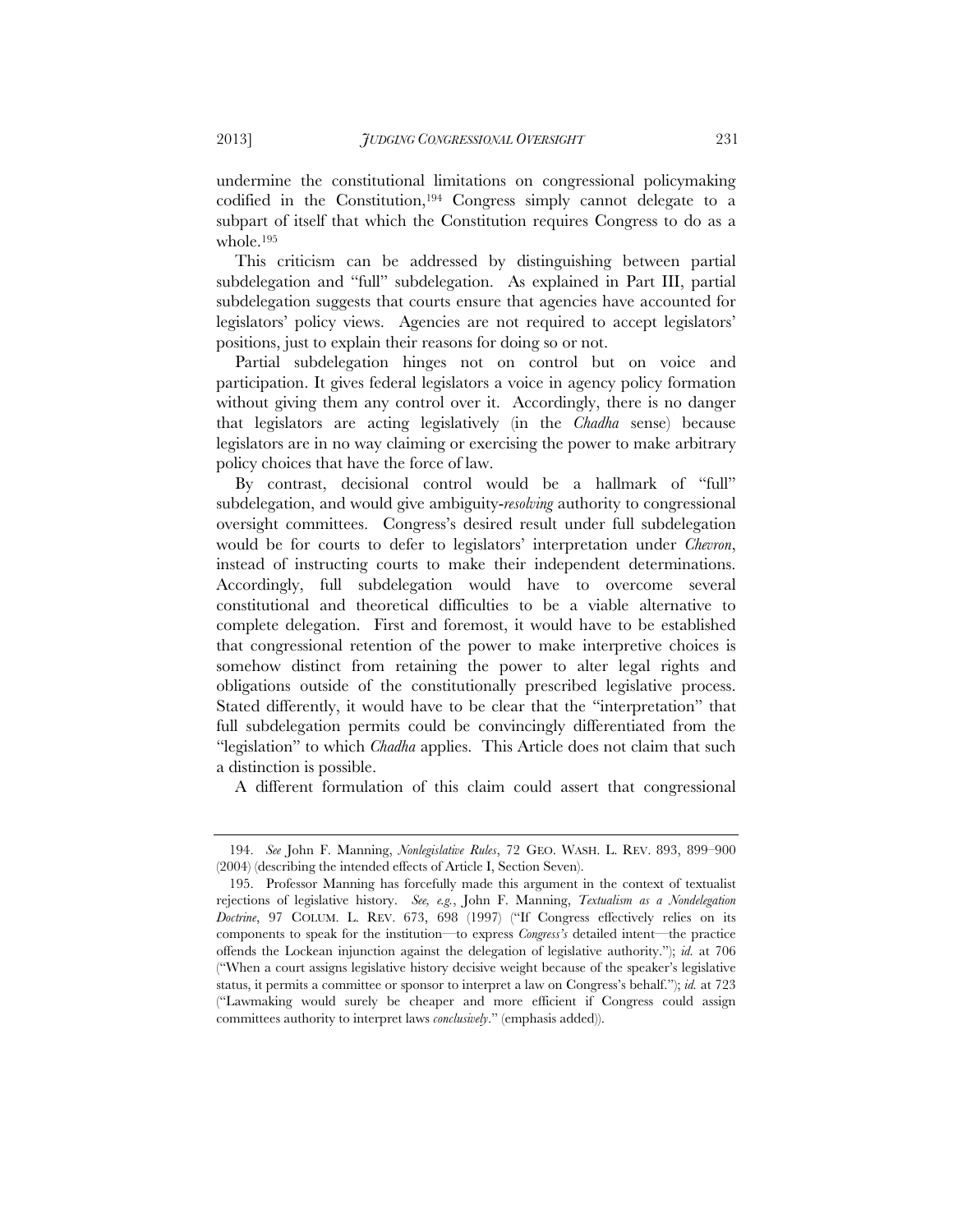interpretation of ambiguous federal laws unconstitutionally infringes on the President's responsibility to "take care that the laws be faithfully executed."196 The Take Care Clause is directed at the President and no one else. In order for the President to implement federal law, it is first necessary for him to interpret the laws he implements. The fact that the Take Care Clause is directed solely at the President, and makes no mention of Congress, indicates that he must interpret federal law free from congressional interference. There are at least two responses to this argument. First, it may prove too much. To argue that the Take Care Clause gives the President such expansive province over the laws he is tasked with interpreting would invalidate many laws in which Congress has given interpretive responsibility to either Congress or the Judiciary. At least one federal court, writing after *Bowsher v. Synar*, has considered and rejected this possible interpretation of the Clause.197 Second, partial subdelegation reconciles with the Take Care Clause by accounting for the differing relationships that agencies have with the President and federal legislators. While both the President and Congress are political principals to the agencies,198 the President is *primus inter pares* when it comes to oversight. Partial subdelegation acknowledges the President's superior position by directing courts to defer to him when his policy views conflict with those of federal legislators.199

It is possible that partial subdelegation would lower the costs of legislation so significantly that Congress would have less incentive to go through the legislative process. When given the option of delegating policymaking authority to bureaucrats it cannot control or to themselves, the choice is obvious.200 Allowing such a choice would also allow Congress to systematically circumvent the procedural controls the Framers deemed critical to securing checks and balances.

This concern is a serious one; partial subdelegation is calculated, in part, to give legislators a judicially cognizable tool for managing agency slack other than legislative override. That being said, it is not entirely clear that partial subdelegation would result in an overall reduction of legislation (and

 <sup>196.</sup> *See* U.S. CONST. art. II, § 3.

 <sup>197.</sup> *See* Ameron, Inc. v. U.S. Army Corps of Eng'rs, 809 F.2d 979, 990 (3d Cir. 1986) (observing that "[t]he mere fact that a non-executive government official interprets the law . . . does not in and of itself mean that this official infringes on the President's authority to execute the law" and that "many laws specifically delegate authority either to the judiciary or to Congress, in the administration of which these branches must interpret the law and may even make binding decisions").

<sup>198</sup>*. See supra* Part II.

 <sup>199.</sup> *See supra* Part III.A.

 <sup>200.</sup> *See* Manning, *supra* note 195, at 718–20.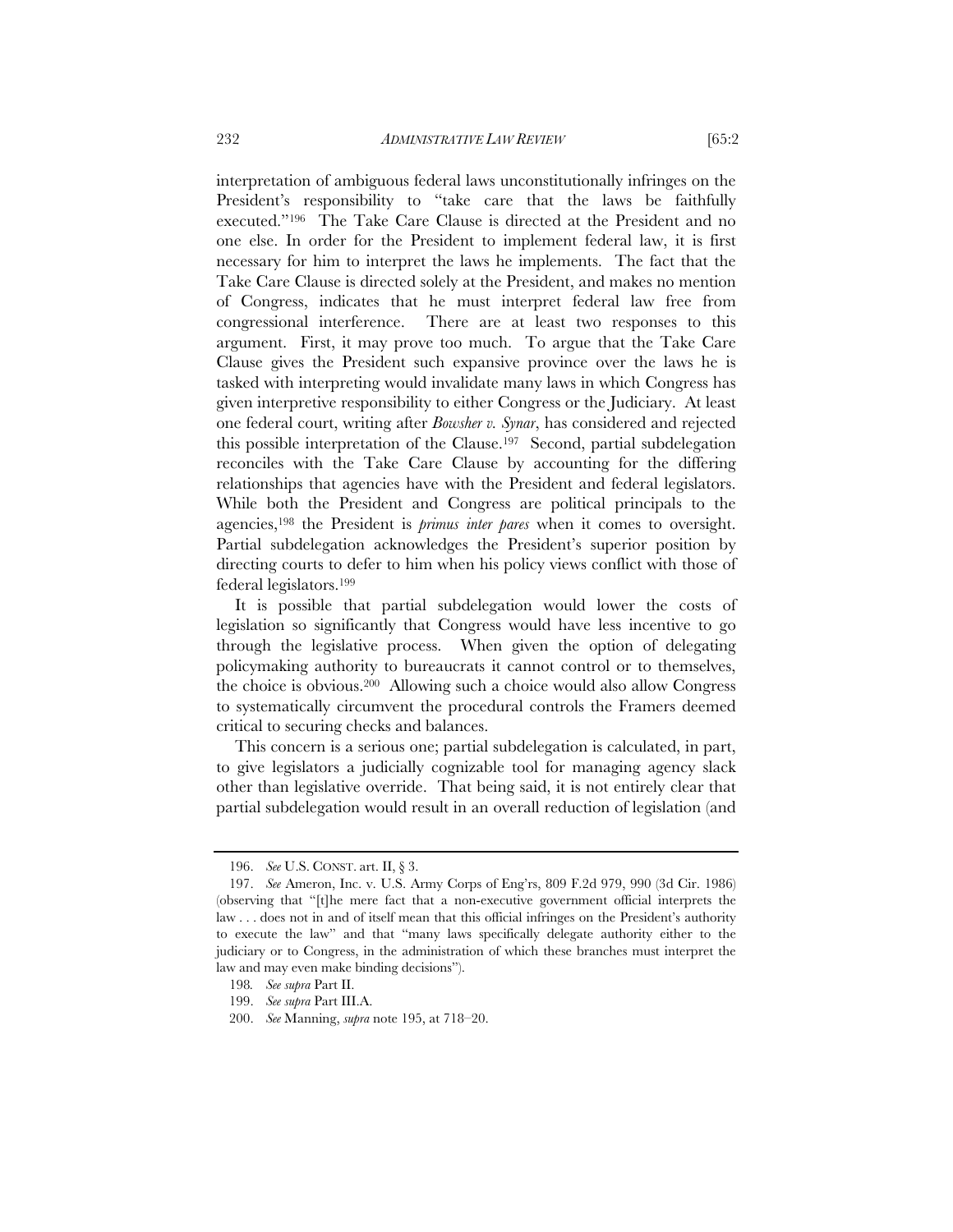the procedural restrictions that accompany it), so much as it would shift the focus of legislation to other topics. Unlike subdelegation of direct interpretive authority—the type of full subdelegation this Article rejects partial subdelegation just introduces an additional factor to judicial review of agency policymaking.

### *C. Necessity*

Critics of partial subdelegation could argue that it is unnecessary given that Congress already has a plethora of oversight-oriented control methods at its disposal which together are sufficiently effective at managing administrative agency slack. Hearings, investigations, and control over the budgetary process already provide Congress with substantial influence (some would say de facto control) over administrative decisionmaking, including agency statutory interpretation. This is in addition to the *ex ante*  control Congress exercises by shaping agency delegations in the first place. Accordingly, partial subdelegation would add only complexity and redundancy to an already complex and redundant system. An alternative form of this criticism would point out that Congress is free to make difficult policy decisions itself, even if it does so poorly; Congress only has itself to blame for the dramatic increase in executive delegations over the past several decades, and it could stop delegating so much policymaking authority to the Executive Branch any time it chooses.

While these substantial critiques cut against the necessity of partial subdelegation, they are also founded on contestable factual premises. To be sure, Congress exercises far greater control over administrative agencies than it ever will over judicial decisionmaking because the latter is largely immune to the coercive effects of legislative oversight.201 That does not necessarily mean, however, that Congress systematically dominates administrative decisionmaking. Professor Douglas Kriner succinctly summarized the prevailing criticisms of the "congressional dominance" model as follows:

[T]he precise mechanisms through which oversight alone can influence executive behavior and the course of policymaking are frequently ignored. Recommendations by oversight committees are nonbinding and have no force of law. Congress does have budgetary control over executive departments and agencies, an important means of leverage. However, as noted by skeptics of congressional dominance theories in the literature on bureaucratic control, budgetary tools are somewhat clumsy instruments for encouraging greater executive compliance with legislative intent. Moreover, oversight committees themselves normally lack appropriations authority,

 <sup>201.</sup> *See* Sharpe, *supra* note 101.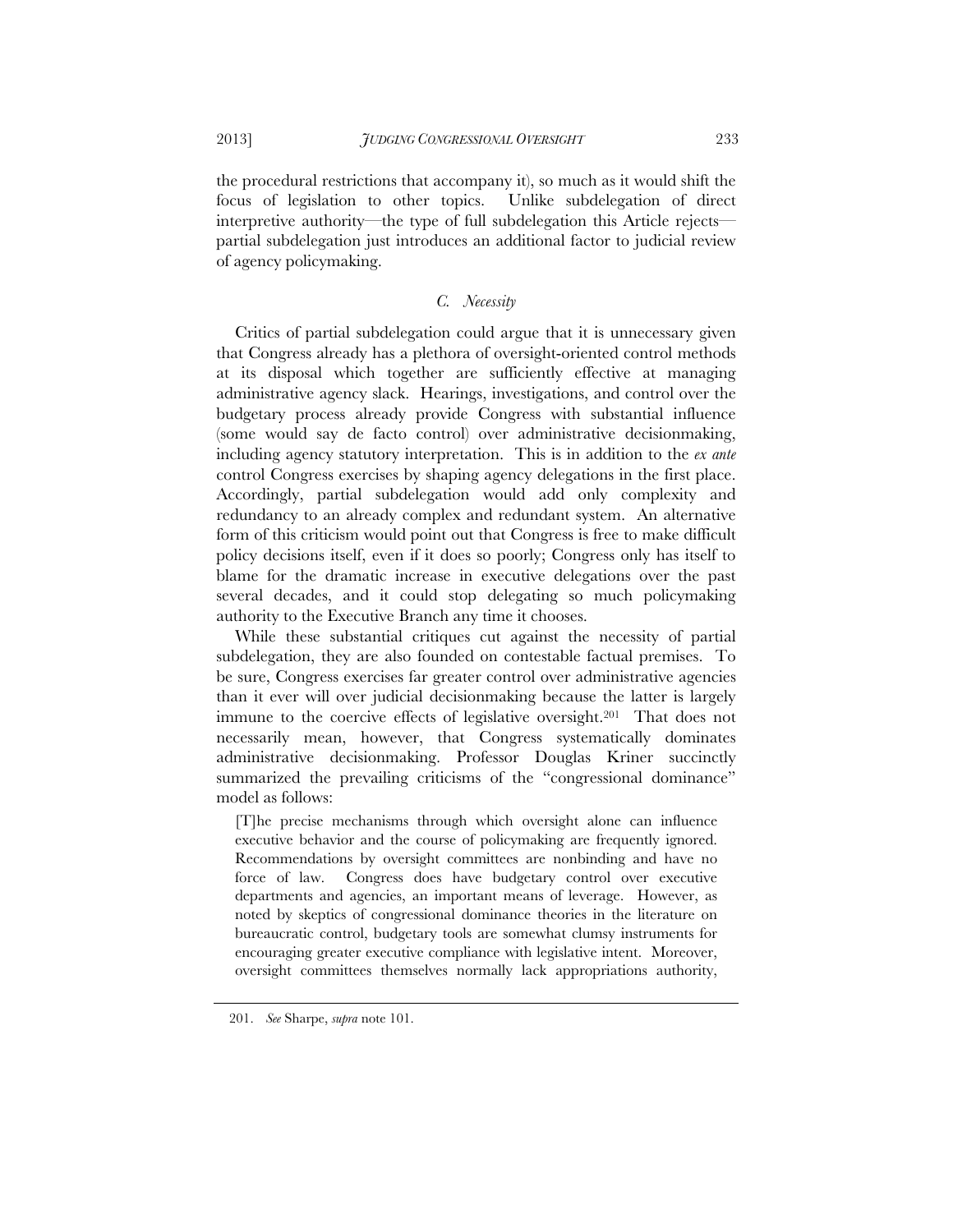which diminishes the credibility of any threatened committee sanctions for noncompliance. Indeed, in most situations an oversight committee's only formal recourse is to propose new legislation that would legally compel a change in course. However, such efforts are subject to the collective action dilemma and intricate procedures riddled with transaction costs and supermajoritarian requirements, not to mention a presidential veto.202

Given the realities of congressional oversight as it currently is practiced, one should pause before concluding that Congress already has all of the postenactment influence over bureaucratic decisions that it needs.

Critics of partial subdelegation could also argue that the reason-forcing function served by partial subdelegation is already fulfilled by the record requirements imposed by § 553 of the Administrative Procedure Act (APA). As construed by the Supreme Court and the D.C. Circuit, agencies engaged in notice-and-comment rulemaking are already required to respond to the significant comments submitted to them by members of the public and members of Congress alike.203 Partial subdelegation would only duplicate the reason-forcing mechanism the APA already provides.

It is true that both partial subdelegation and notice-and-comment rulemaking could force an agency to explain its policy choices. Both permit members of Congress to formally question how agencies interpret the statutes on which their proposed rules are based. Both place on agencies receiving such inquiries the obligation of providing responsive answers. The difference between the two lies in their respective communicative clarity and in their scopes of applicability. Partial subdelegation could also

 <sup>202.</sup> Douglas Kriner, *Can Enhanced Oversight Repair "the Broken Branch"?*, 89 B.U. L. REV. 765, 784–85 (2009) (footnotes omitted). *See generally* Terry M. Moe, *An Assessment of the Positive Theory of "Congressional Dominance*,*"* 12 LEG. STUD. Q. 475 (1987) (setting forth the foundation behind "congressional dominance" and contending that it is inappropriately applied to an analysis of bureaucratic control). One could argue that the difficulties endemic to the legislative process would also undermine the representational legitimacy of the partial subdelegation process. If Congress as a whole cannot agree on legislation to override an agency's statutory interpretation, would not an oversight committee's voting disapproval demonstrate slack between the committee and congressional policy preferences? There may be merit to this criticism in some cases; slack is inevitable in a system of nested delegations. One cannot, however, conclusively infer from Congress's and its committees' responses to a wayward agency's interpretation of a statute a difference in their views on that interpretation. As mentioned earlier in this Article, the legislative process (through which Congress as whole speaks) is marked by numerous pitfalls that do not similarly hinder committee decisionmaking. Accordingly, Congress's inability to override agency interpretation may in no way be tied to its approval or disapproval of it.

 <sup>203.</sup> Ass'n of Private Sector Colls. & Univs. v. Duncan, 681 F.3d 427, 441 (D.C. Cir. 2012) (citing PPL Wallingford Energy LLC v. FERC, 419 F.3d 1194, 1198 (D.C. Cir. 2005)) ("A regulation will be deemed arbitrary and capricious, if the issuing agency failed to address significant comments raised during the rulemaking.").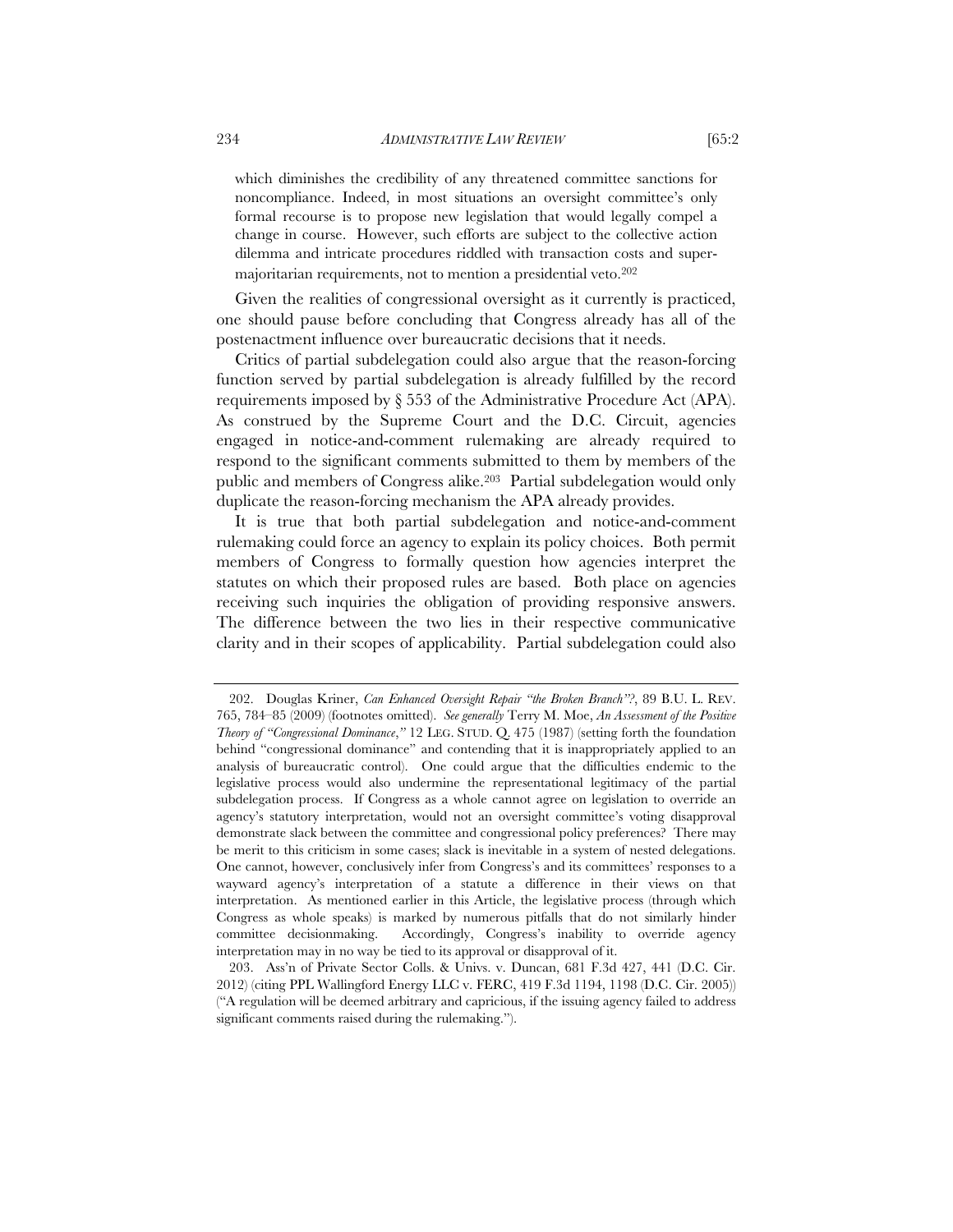be helpful in addressing some of the deficiencies others have identified in the notice-and-comment rulemaking process.

Unlike comments submitted by members during notice-and-comment rulemaking, partial subdelegation can be structured to systematically funnel congressional opinion into a single, clear statement. This level of communicative clarity is not typically matched in the notice-and-comment process, in which members of Congress enter (sometimes contradictory) comments in the formal rulemaking record or choose to informally communicate their views to agency officials through ex parte contacts anyway.

#### **CONCLUSION**

Congress does not receive much sympathy these days. Indeed, it may not deserve any. With the institution suffering from all-time lows in its approval rating,204 it may seem particularly odd to advocate for *greater*  congressional control over bureaucratic decisionmaking. Nevertheless, this Article does exactly that. The reason is not that Congress is "misunderstood" by the public or by the press; members' current inability to compromise on issues of national importance205 provide a reasonable basis for disapprobation.

The reason, rather, is that empowering Congress as an institution is still necessary to uphold the Constitution's structural protections preventing governmental overreaching. As this Article has shown, courts systematically adopt the complete delegation doctrine, which restricts Congress's capacity to influence bureaucratic decisionmaking. When coupled with the President's natural advantages in policing administrative conduct, complete delegation puts Congress at a substantial disadvantage when it comes to managing agency slack. Concentrating too much oversight control in either of the political branches undermines the separation of powers and checks and balances that the Framers believed to

 <sup>204.</sup> In a recent survey, Gallup pegged the 112th Congress's October 2011 approval rating at  $9\%$ , which was lower than that of the IRS  $(40\%)$ , lawyers  $(29\%)$ , Richard Nixon during Watergate (24%), British Petroleum during the Gulf Coast Oil Spill (16%), and Paris Hilton (15%). Congress did manage to tie Hugo Chavez (9%), and to beat out Fidel Castro (5%). Chris Cillizza, *Congress' Approval Problem in One Chart*, WASH. POST, Nov. 15, 2011, http://www.washingtonpost.com/blogs/the-fix/post/congress-approval-problem-in-onechart/2011/11/15/gIQAkHmtON\_blog.html.

 <sup>205.</sup> *See* Ezra Klein, *14 Reasons Why This Is the Worst Congress Ever*, WASH. POST, July 13, 2012, http://www.washingtonpost.com/blogs/ezra-klein/wp/2012/07/13/13-reasonswhy-this-is-the-worst-congress-ever/ (reporting that the 112th Congress passed roughly half as many public bills into law as the next least productive Congress on record).